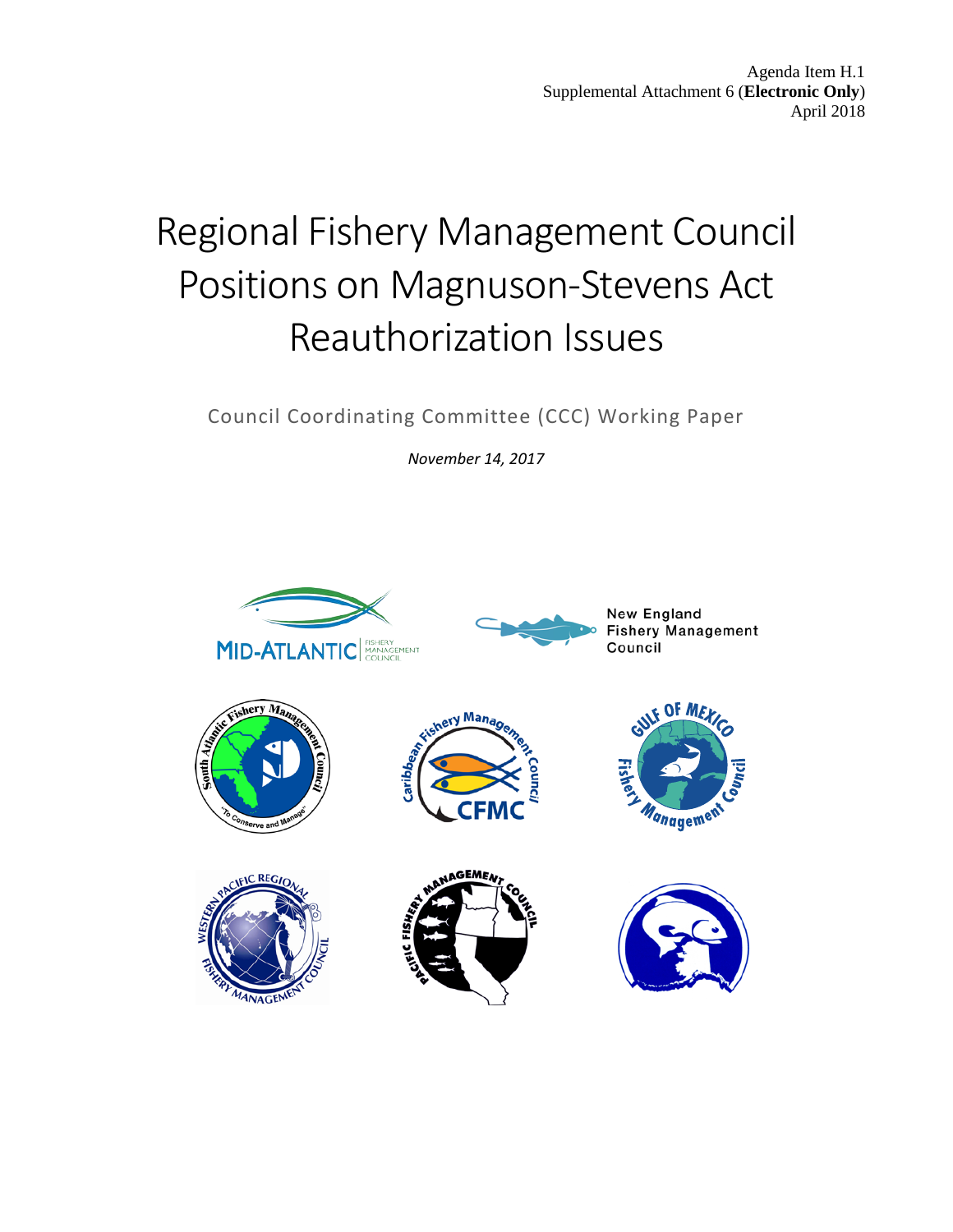## **CONTENTS**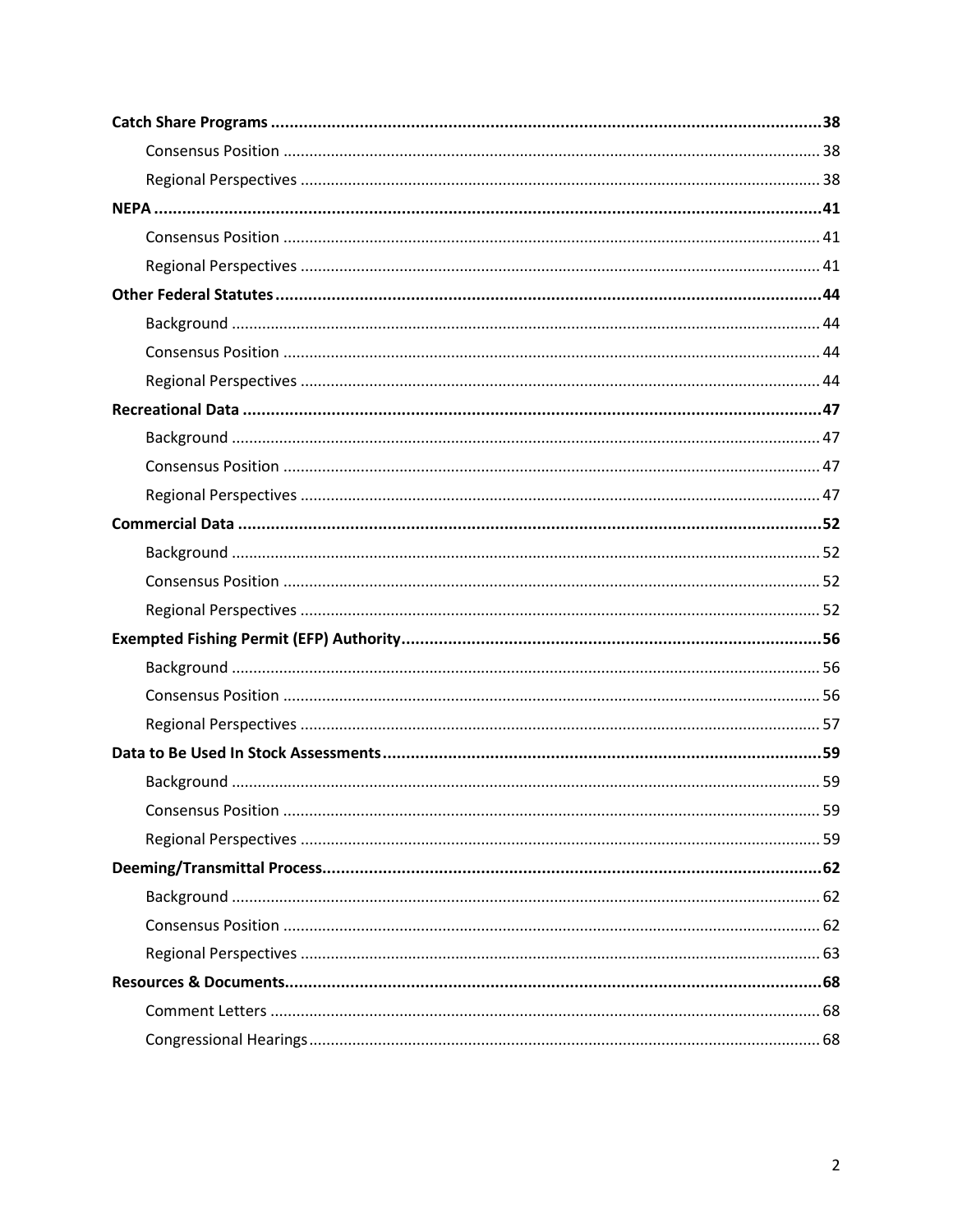## <span id="page-3-0"></span>ACRONYMS

| <b>ABC</b>              | Acceptable Biological Catch                                                                                                    |
|-------------------------|--------------------------------------------------------------------------------------------------------------------------------|
| <b>ACCSP</b>            | Atlantic Coastal Cooperative Statistics Program                                                                                |
| <b>ACL</b>              | <b>Annual Catch Limits</b>                                                                                                     |
| <b>ACLIM</b>            | Alaska Climate Integrated Modeling Project                                                                                     |
| АM                      | <b>Accountability Measures</b>                                                                                                 |
| <b>B</b> <sub>MSY</sub> | The stock biomass expected to exist under equilibrium conditions when fishing at F <sub>MSY</sub>                              |
| <b>BSIA</b>             | <b>Best Scientific Information Available</b>                                                                                   |
| <b>CCC</b>              | <b>Council Coordination Committee</b>                                                                                          |
| <b>CCE</b>              | California Current Ecosystem                                                                                                   |
| <b>CPS</b>              | <b>Coastal Pelagic Species</b>                                                                                                 |
| <b>DBSRA</b>            | Depletion-Based Stock Reduction Analysis                                                                                       |
| <b>DCAC</b>             | Depletion-Corrected Average Catch Analysis                                                                                     |
| EA                      | <b>Environmental Assessment</b>                                                                                                |
| <b>EEZ</b>              | <b>Exclusive Economic Zone</b>                                                                                                 |
| <b>EFH</b>              | <b>Essential Fish Habitat</b>                                                                                                  |
| <b>EFP</b>              | <b>Exempted or Experimental Fishing Permit</b>                                                                                 |
| EIS                     | <b>Environmental Impact Statement</b>                                                                                          |
| <b>ESA</b>              | <b>Endangered Species Act</b>                                                                                                  |
| F                       | <b>Fishing Mortality Rate</b>                                                                                                  |
| <b>FEP</b>              | Fishery Ecosystem Plan                                                                                                         |
| <b>FMP</b>              | <b>Fishery Management Plan</b>                                                                                                 |
| <b>F</b> <sub>MSY</sub> | The rate of fishing mortality expected to achieve MSY under equilibrium conditions and a<br>corresponding biomass of $B_{MSY}$ |
| GC                      | <b>General Consul</b>                                                                                                          |
| <b>HMS</b>              | <b>Highly Migratory Species</b>                                                                                                |
| <b>IFQ</b>              | Individual Fishing Quota                                                                                                       |
| <b>ITQ</b>              | Individual Transferrable Quota                                                                                                 |
| <b>LMRs</b>             | <b>Living Marine Resources</b>                                                                                                 |
| <b>MARMAP</b>           | Marine Resources Monitoring, Assessment, and Prediction                                                                        |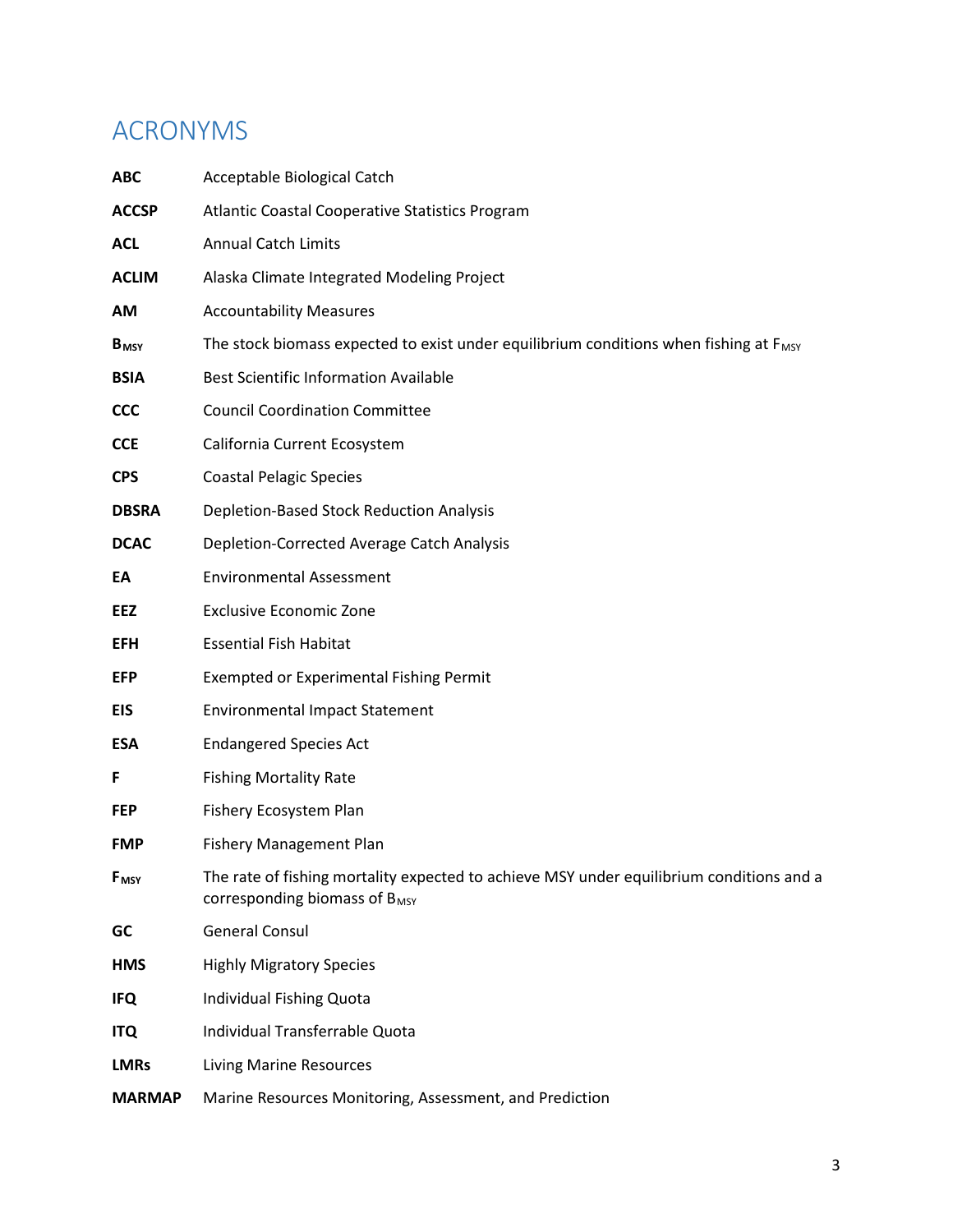| <b>MMPA</b>                    | <b>Marine Mammal Protection Act</b>                      |
|--------------------------------|----------------------------------------------------------|
| <b>MRFSS</b>                   | Marine Recreational Fisheries Statistics Survey          |
| <b>MRIP</b>                    | Marine Recreational Information Program                  |
| <b>MSA or</b><br><b>MSFCMA</b> | Magnuson-Stevens Fishery Conservation and Management Act |
|                                |                                                          |
| <b>MSY</b>                     | Maximum Sustainable Yield                                |
| <b>NEFSC</b>                   | Northeast Fishery Science Center                         |
| <b>NEPA</b>                    | National Environmental Policy Act                        |
| <b>NMFS</b>                    | <b>National Marine Fisheries Service</b>                 |
| <b>NOAA</b>                    | National Oceanic and Atmospheric Administration          |
| <b>NPFMC</b>                   | North Pacific Fishery Management Council                 |
| NS1                            | National Standard 1                                      |
| <b>OFL</b>                     | <b>Overfishing Limit</b>                                 |
| ΟY                             | Optimum Yield                                            |
| <b>PSMFC</b>                   | Pacific States Marine Fishery Commission                 |
| <b>RFMC</b>                    | Regional Fishery Management Council                      |
| <b>ROA</b>                     | <b>Regional Operating Agreement</b>                      |
| <b>SAFE</b>                    | <b>Stock Assessment and Fishery Evaluation</b>           |
| <b>SAFMC</b>                   | South Atlantic Fishery Management Council                |
| <b>SEAMAP</b>                  | Southeast Area Monitoring and Assessment Program         |
| <b>SEDAR</b>                   | Southeast Data Assessment and Review                     |
| <b>SEFSC</b>                   | Southeast Fishery Science Center                         |
| <b>SERFS</b>                   | Southeast Reef Fish Survey                               |
| <b>SERO</b>                    | Southeast Regional Office                                |
| <b>SOPPS</b>                   | Statement of Organization, Practices, and Procedures     |
| <b>SSC</b>                     | Scientific and Statistical Committee                     |
| <b>TAC</b>                     | <b>Total Allowable Quota</b>                             |
| $T_{\text{max}}$               | <b>Maximum Rebuilding Timeframe</b>                      |
| <b>WPSAR</b>                   | Western Pacific Stock Assessment Review                  |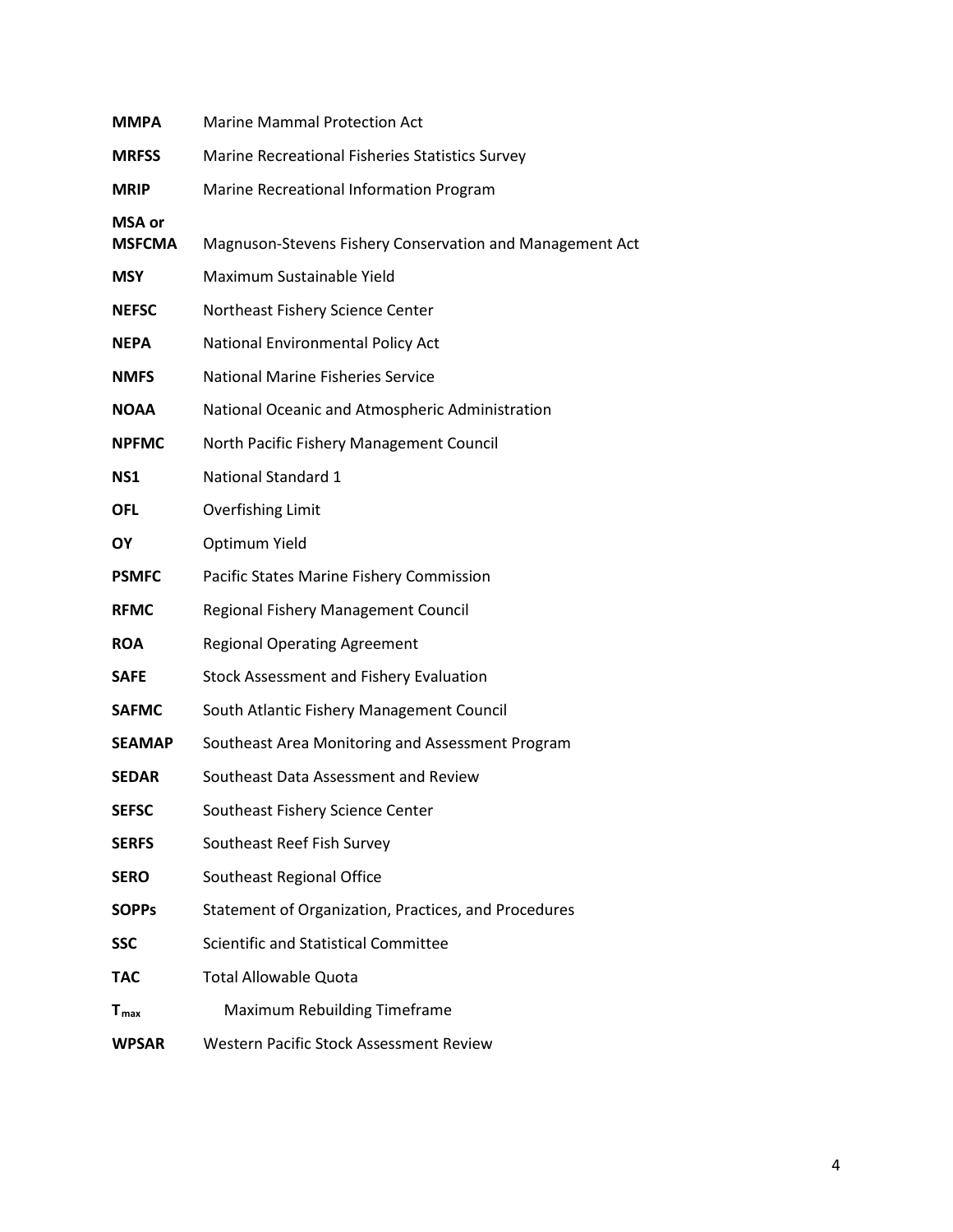## <span id="page-5-0"></span>INTRODUCTION

## <span id="page-5-1"></span>Purpose

The purpose of this working paper is to describe consensus positions and the range of Regional Fishery Management Council perspectives on key issues being considered as part of the Magnuson-Stevens Fishery Conservation and Management Act (MSA) reauthorization process. Development of this paper was initiated at the May 2014 meeting of the Council Coordination Committee (CCC). During this meeting, the CCC, which is composed of leaders from each of the eight regional fishery management Councils, developed consensus statements on a number of issues that had been identified for potential revision in the reauthorized MSA. In addition, the CCC proposed to develop a working paper to further explore several issues in greater detail. This effort resulted in a Working Paper: Regional Fishery Management Council Positions on Magnuson-Stevens Act Reauthorization Issues dated January 2015.

The CCC established a Legislative Workgroup at the May 2016 meeting with the dual purpose of preparing draft reauthorization comments for CCC review/approval and updating the working paper in preparation for review and approval by the CCC at the May 16-18, 2017 meeting.

## <span id="page-5-2"></span>Background

Since 2012, the regional fishery management Councils ("Councils") of the United States have been engaged in discussions about the reauthorization of the MSA. A wide range of issues have been identified for potential consideration in the revised Act by fishery managers, law makers, fishing groups, environmental organizations, and others. While some proposed changes would primarily affect specific regions, others would have a broad impact on fisheries management across the United States. Congress has sought input from the Councils on numerous occasions. Council leadership has provided written and oral testimonies at Congressional hearings, and most of the Councils have provided feedback on draft legislation circulated by House and Senate Committees. Copies of past letters and other materials are contained on the Regional Council website on the MSA Reauthorization page: [http://www.fisherycouncils.org/msa-reauthorization/.](http://www.fisherycouncils.org/msa-reauthorization/)

At the May 2014 CCC meeting, the eight Councils worked to draft consensus positions on many of the issues being considered as part of MSA reauthorization. The committee developed consensus positions on a portion of the issues considered. These positions were outlined in a subsequent letter to the Chairmen of the Congressional Committees involved in reauthorization. The CCC did not develop a consensus position on a number of issues that were discussed. As a result, the committee agreed to develop a working paper to further explore the following topics:

- Stock Rebuilding (Specifically, delayed implementation of rebuilding plans)
- Ending overfishing
- Annual Catch Limit (ACL) Requirements and Exemptions

This working paper synthesizes many additional perspectives that have been shared thus far and is intended to serve as a resource throughout the duration of the MSA reauthorization process. As such, it was designed to be modified and updated as positions change and new issues come to light.

The Legislative Workgroup met in January 2017 to begin work on drafting consensus positions for review and approval by the CCC in February 2017. More recently, three bills have been introduced: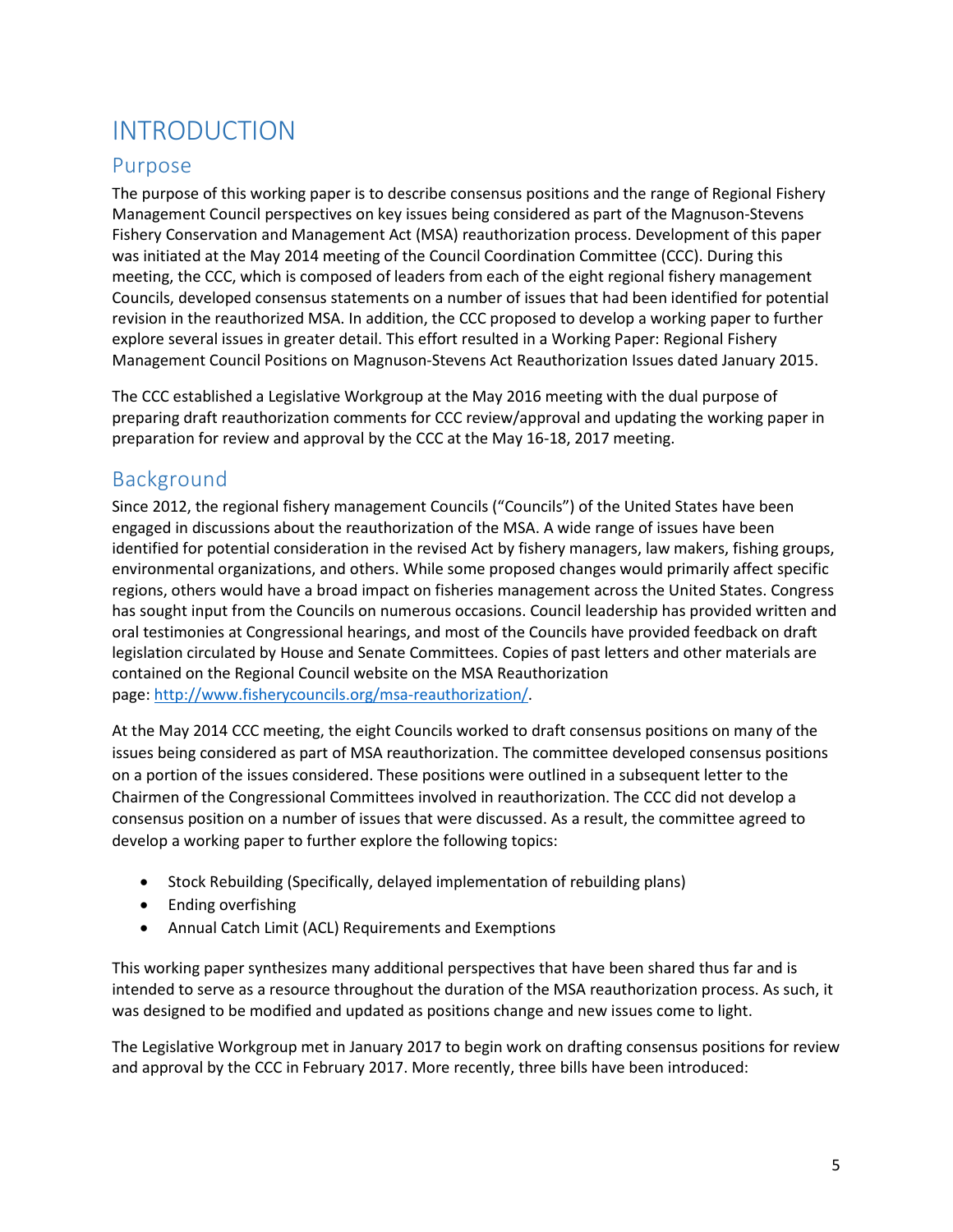(1) **H.R. 200** - The "Strengthening Fishing Communities and Increasing Flexibility in Fisheries Management Act"; Sponsor – Congressman Young (R-Alaska); Introduced on January 3, 2017; Referred to the House Natural Resources Committee

(2) **H.R. 2023** - The "Modern Fishing Act of 2017"; Sponsor – Congressman Graves (R-Louisiana); Introduced on April 6, 2017; Referred to the House Natural Resources Committee

(3) **S. 1520** - The "Modernizing Recreational Fisheries Management Act of 2017"; Sponsor – Senator Wicker (R-Mississippi); Introduced on July 10, 2017; Referred to the Senate Commerce, Science, and Transportation Committee

## <span id="page-6-0"></span>Current Positions

At the February 2017 CCC meeting, the CCC approved general comments on MSA reauthorization. The CCC reviewed these positions at their May 2017 meeting and made some slight modifications. These positions have been further modified and approved by the CCC in November 2017 via email.

#### **Management Flexibility**

#### Rebuilding Requirements

In general, the CCC believes that the addition of measures that would increase flexibility with respect to stock rebuilding for certain types of fisheries would improve the ability of Councils to achieve management objectives. We acknowledge that rebuilding often comes with necessary and unavoidable social and economic consequences, but we believe that targeted changes to the law would enable the development of rebuilding plans that more effectively address the biological imperative to rebuild overfished stocks while mitigating the social and economic impacts.

#### Exceptions to Rebuilding Requirements

We agree that exceptions to rebuilding requirements should be limited in scope and carefully defined. Ideally, such exceptions would be codified in the MSA along with guidance regarding applicable circumstances in National Standard guidelines.

#### Management of Mixed Stocks

Some of the Act's more prescriptive management requirements pose particular challenges for the management of mixed stock fisheries and may not integrate well with ecosystem approaches. While the current National Standard guidelines allow for a mixed-stock exception to the "overfished" definition, the statutory basis for this is unclear and would benefit from clarification in the reauthorized Act.

#### Transboundary Stocks

The CCC believes that the addition of language that would allow the Councils to develop annual and inseason quota trading programs for international and national transboundary stocks will improve the ability of the Councils to achieve harvest and management objectives. The CCC also recognizes the potential for increased enforcement from recommendations of the Presidential Task Force Combating Illegal, Unreported, and Unregulated (IUU) Fishing; however, we are awaiting implementation of regulations to determine their effectiveness.

#### Data Limited Fisheries

The CCC believes that further consideration of exemptions, or alternatives to, the existing ACL requirements for data-limited species could improve the Councils' ability to provide stability in setting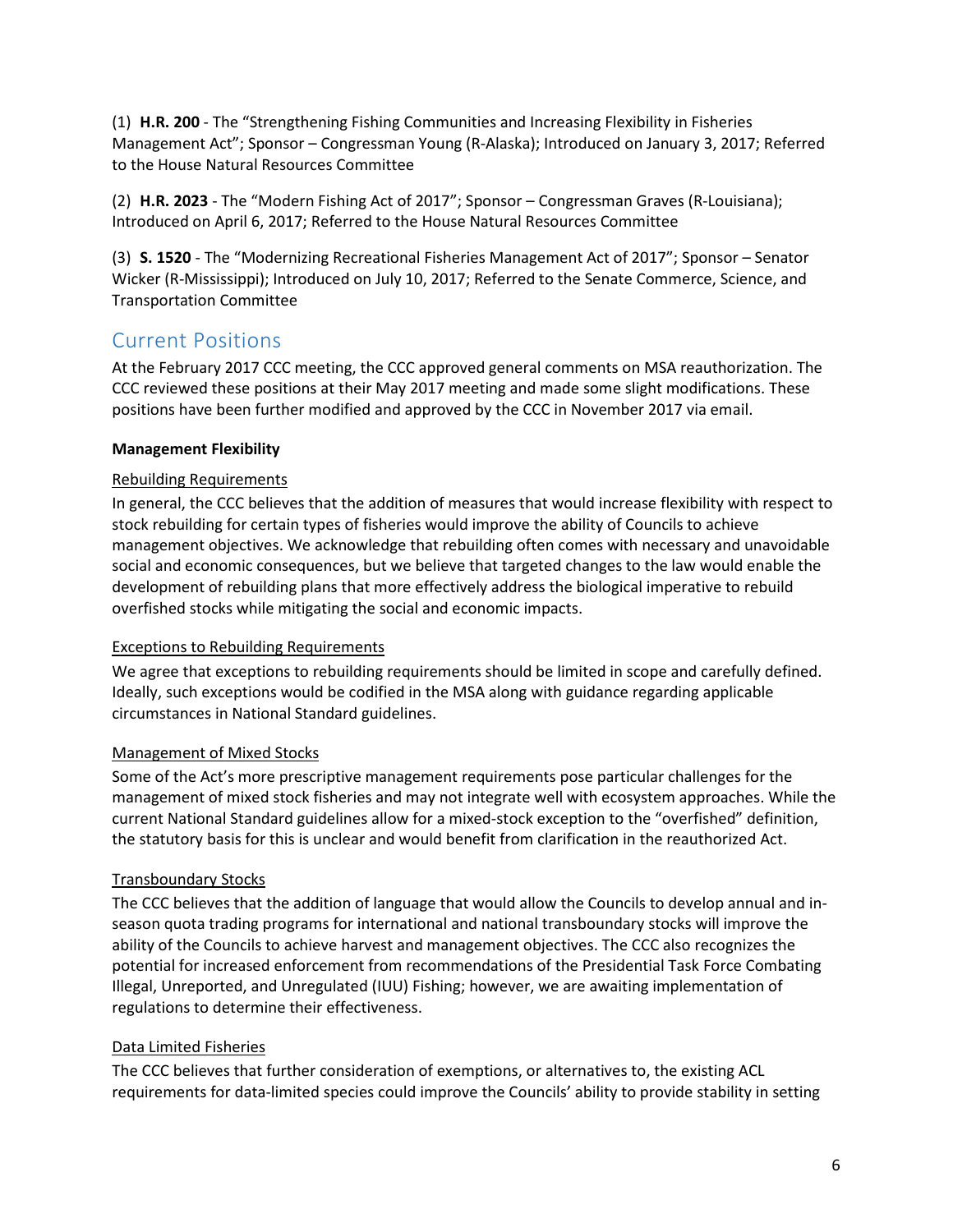harvest limits. The ad hoc methods sometimes used to establish ACLs for data-limited species often result in quotas that are less predictable, resulting in a loss of stability and yield in some of our most important fisheries. Collecting the necessary data is critical to moving from such ad hoc methods to more traditional assessment methods. While ACLs and AMs have been effective management tools for many fisheries, they may not be the best tools for managing incidental or small-scale, data-limited fisheries. In these situations, Councils should have discretion to determine alternative control mechanisms or utilize ecosystem-based fishery management approaches (e.g., seasons, area-based management) for data-limited stocks.

#### Definition of "Overfished"

The CCC believes that an alternative term could be useful for describing fisheries that are depleted as a result of non-fishing factors, unknown reasons, or a combination of fishing and other factors. The current MSY-based definition can be problematic when applied to data-limited fisheries or mixed-stock complexes. Furthermore, the term "overfished" can unfairly implicate fishermen for depleted conditions resulting from pollution, coastal development, offshore activities, natural ecosystem fluctuations, and other factors. Not all of the Councils agree that "depleted" is an appropriate term to replace "overfished" with. Some have noted that "depleted" has specific meanings in a number of other statutes, including the Endangered Species Act and the Marine Mammal Protection Act, and that care should be taken to avoid conflict or ambiguity if a change in terminology is implemented.

#### **Ending Overfishing**

The CCC believes that some flexibility is needed in the requirement to end overfishing immediately to account for unusual circumstances, such as when the status of a stock changes dramatically due to a new assessment and/or inclusion of new data into an assessment.

#### **Annual Catch Limit Requirements**

The CCC believes that further consideration of exemptions or alternatives to the existing ACL requirements for data-limited species could improve the Councils' ability to provide stability in setting harvest limits. The ad hoc methods sometimes used to establish ACLs for data-limited species often result in quotas that are less predictable, resulting in a loss of stability and yield in some of our most important fisheries. Collecting the necessary data is critical to moving from such ad hoc methods to more traditional assessment methods. While ACLs and AMs have been effective management tools for many fisheries, they may not be the best tools for managing incidental or small-scale, data-limited fisheries. In these situations, Councils should have discretion to determine alternative control mechanisms such as ecosystem-based fishery management approaches for data-limited stocks.

#### **Resources Available for Additional Mandates**

The CCC remains concerned that important policy directives issued by NMFS (e.g., forage fish, allocation review, and ecosystem-based fisheries management) frequently do not take into consideration the need for additional staffing and resources that Councils may need to implement them. The demands on Councils to fulfill existing regulatory and management requirements are significant, and these should be met before any new mandates are required.

Baseline funding for sustainable management: At-sea surveys of fish populations are the 'bread and butter' of sustainable management that is the hallmark of U.S. fisheries under the MSA. Reducing stock assessment funds will reduce harvests by U.S. fishermen, which will increase imports of foreign seafood. Increasing stock assessment funding is the best investment an administration can make in U.S. fisheries.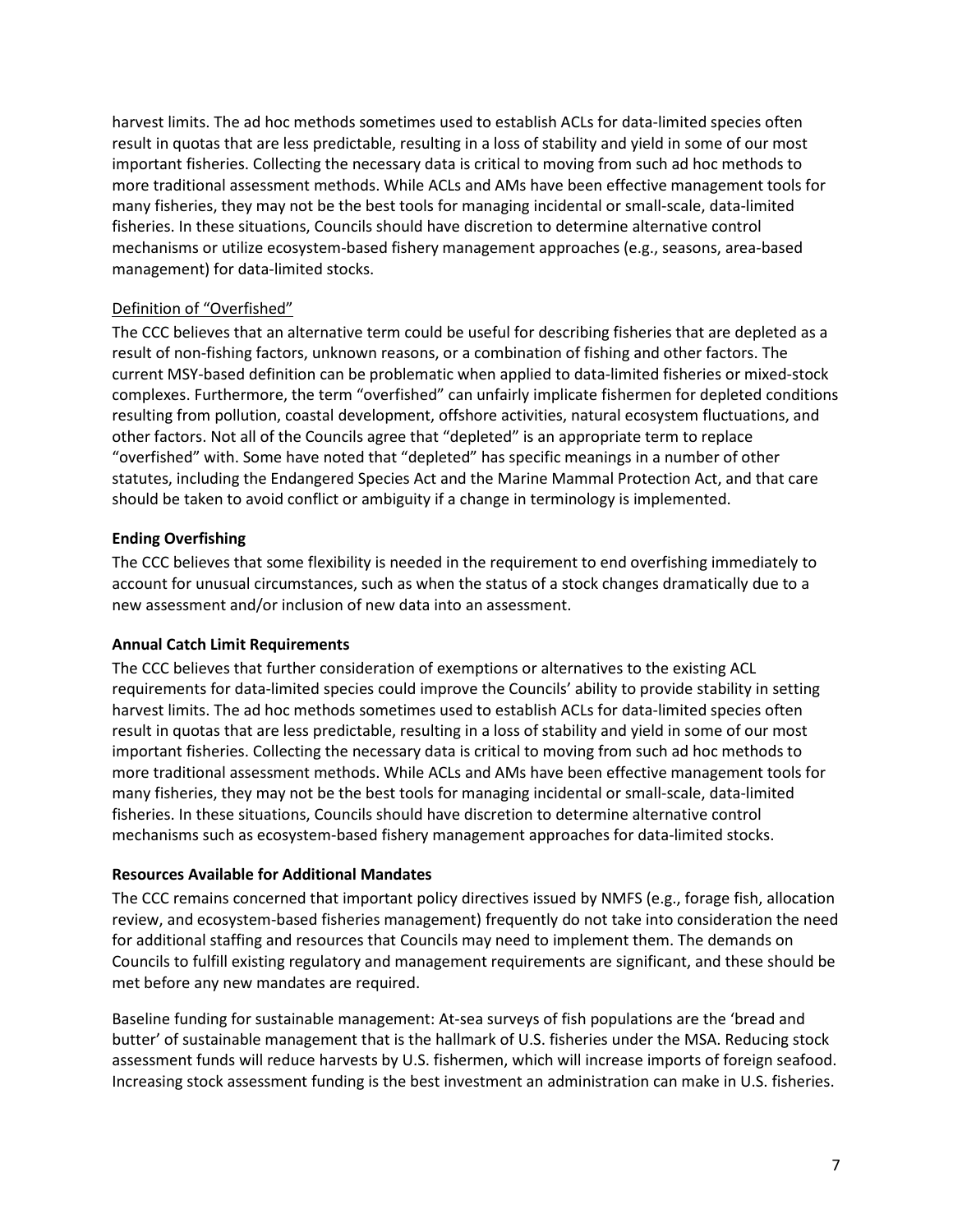#### **Transparency Requirements**

The CCC believes that a transparent public process is critical to maintaining public trust, so that decisions of the Council and the SSC are clearly documented. This need can be met in a variety of ways, such as by webcasting meetings, audio recording of meetings, or detailed minutes of meeting discussions. However, budget problems are very real, and written transcripts are costly. Video recordings of large meetings may not add substantive content, as they will not capture presentations and motions, which are the most critical visual aspects of meetings. Streaming video may also degrade the quality of webcast audio. While the technology for webcasts is rapidly evolving, live broadcasts generally require strong Internet connections to be effective. In the context of Council meetings, which are often held in remote locations near fishing ports, the Councils have little ability to predict or control the quality and cost of the Internet connection. Consequently, requiring the use of webcasts "to the extent practicable" will allow Councils to achieve greater transparency within budget and operational constraints.

Additional approaches to improve on the transparent public process described in MSA are described in each Councils' Statement of Organization, Practices, and Procedures (SOPPs), Handbook, and/or their Operating Procedures.

#### **Climate Change & Regional Action Plans for Climate Science**

The CCC believes that climate change demands a response that is commensurate with the magnitude of the threat. The sustainability and performance of our fisheries are at stake, and while fishery managers are unable to address the underlying causes of climate change, they are nonetheless tasked with meeting our conservation and management mandates in a changing environment. Climate change will impact entire marine ecosystems, and a single-species management approach will likely not be sufficient to understand and account for these changes. Addressing climate change will require establishing the support to enable fishery managers to develop creative solutions to new challenges.

Fishery managers will also need a strong scientific foundation to support climate-ready fisheries management. Managing climate-ready fisheries is a long-term endeavor that will require investing in the information needed to support informed decision-making, along with a commensurate shift in resources and attention. Successful management already depends on the availability of timely and accurate information at all points in the decision-making process, and in a changing environment, this will become even more critical.

#### **Forage Fish**

The CCC believes it is appropriate to proactively protect unmanaged, unfished forage fish of the U.S. Exclusive Economic Zone (EEZ) in recognition of the importance of these forage fish to the species managed under the Councils' FMPs and to the larger ecosystems functions. This approach is not intended to supersede tribal or state fishery management for these species, and coordination would still occur through the existing Council processes.

#### **Catch Share Programs**

The CCC believes that Councils should maintain the maximum flexibility possible to develop effective management tools, including catch share programs. Adding excessive requirements for conducting a referendum is likely to increase the administrative burden for the Councils and may reduce the Councils' ability to implement the appropriate management program for their fisheries that could include modification of existing catch share measures or new catch share measures.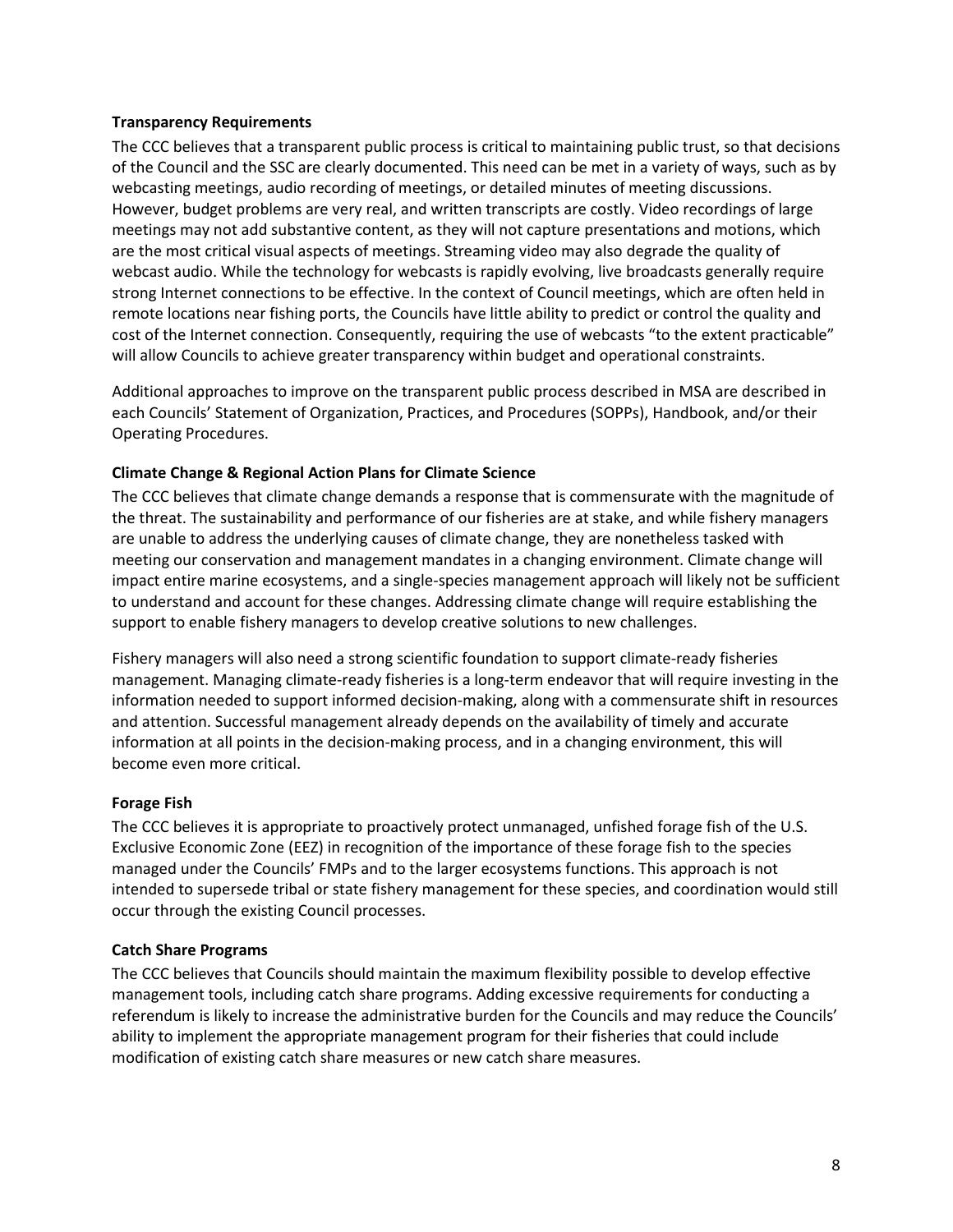Catch shares is a management tool that should be available to the Councils, but the design, timing, and development should be left to individual Councils if they choose to use this tool for a specific fishery.

#### **NEPA Compliance**

Fishery management involves fairly rapid cycles of adaptive management in which information about changing conditions is addressed through adjustments to the management program and regulations. The necessity for National Environmental Policy Act (NEPA) analysis of these actions results in requirements that duplicate those in the Magnuson-Stevens Act (MSA) and other applicable law, including additional comment periods that delay implementation of these actions, which were developed through the open and transparent MSA process. Ensuring NEPA compliance for marine fishery management actions has been costly and time-consuming for Council and NMFS staff and has limited the Councils' abilities to pursue other regulatory activities. In addition, the CCC notes that there have been instances where compliance with NEPA has hindered adequate compliance with MSA in terms of providing comprehensive analysis to Councils prior to their taking final action due to the difficulty and time required to complete NEPA analyses. Although the 2007 MSA reauthorization attempted to align the requirements of the two laws more closely through the addition of Section 304(i), the CCC does not believe what has been called for in the Act has been accomplished.

#### **Other Federal Statutes**

The CCC believes that all federal fishery regulations should be promulgated under the Council or Secretarial process established under MSA section 302 to ensure rational management of our fishery resources throughout their range. Under the MSA, the Councils are charged with managing, conserving, and utilizing the Nation's fishery resources as well as protecting essential fishery habitat, minimizing bycatch, and protecting listed species within the United States Exclusive Economic Zone. This is done through a transparent public process that requires decisions to be based on the best scientific information available. This time-tested approach has made U.S. fisheries management highly successful and admired throughout the world.

If changes to Council-managed fisheries (for example changes to the level, timing, method, allowable gear, or areas for harvesting management unit species) are required under other statutory authorities such as the Antiquities Act of 1906, the Endangered Species Act of 1973, the Marine Mammal Protection Act of 1972, or the National Marine Sanctuaries Act of 1972 (NMSA), such restrictions or modifications to those fisheries should be debated and developed under the existing MSA process, unless a Council cedes this responsibility to another process. In addition, all actions by the Councils are currently subject to review by the Secretary of Commerce to determine consistency with MSA and all other applicable laws. This current review ensures that Council actions – including those that could be made as a result of requirements of other statutes – will continue to be consistent with all relevant laws. Making modifications to fisheries through the MSA process would ensure a transparent, public, and sciencebased process. When fishery restrictions are put in place through other statutes, the fishing industry and stakeholders are often not consulted, analyses of impacts to fishery-dependent communities are not considered, and regulations are either duplicative, unenforceable, or contradictory.

#### **Collection and Use of Fishery Data**

In general, the CCC believes that Councils should be granted a reasonable degree of flexibility in the development and implementation of monitoring programs (electronic and otherwise) so that those programs may be tailored appropriately for each fishery and the needs of each region.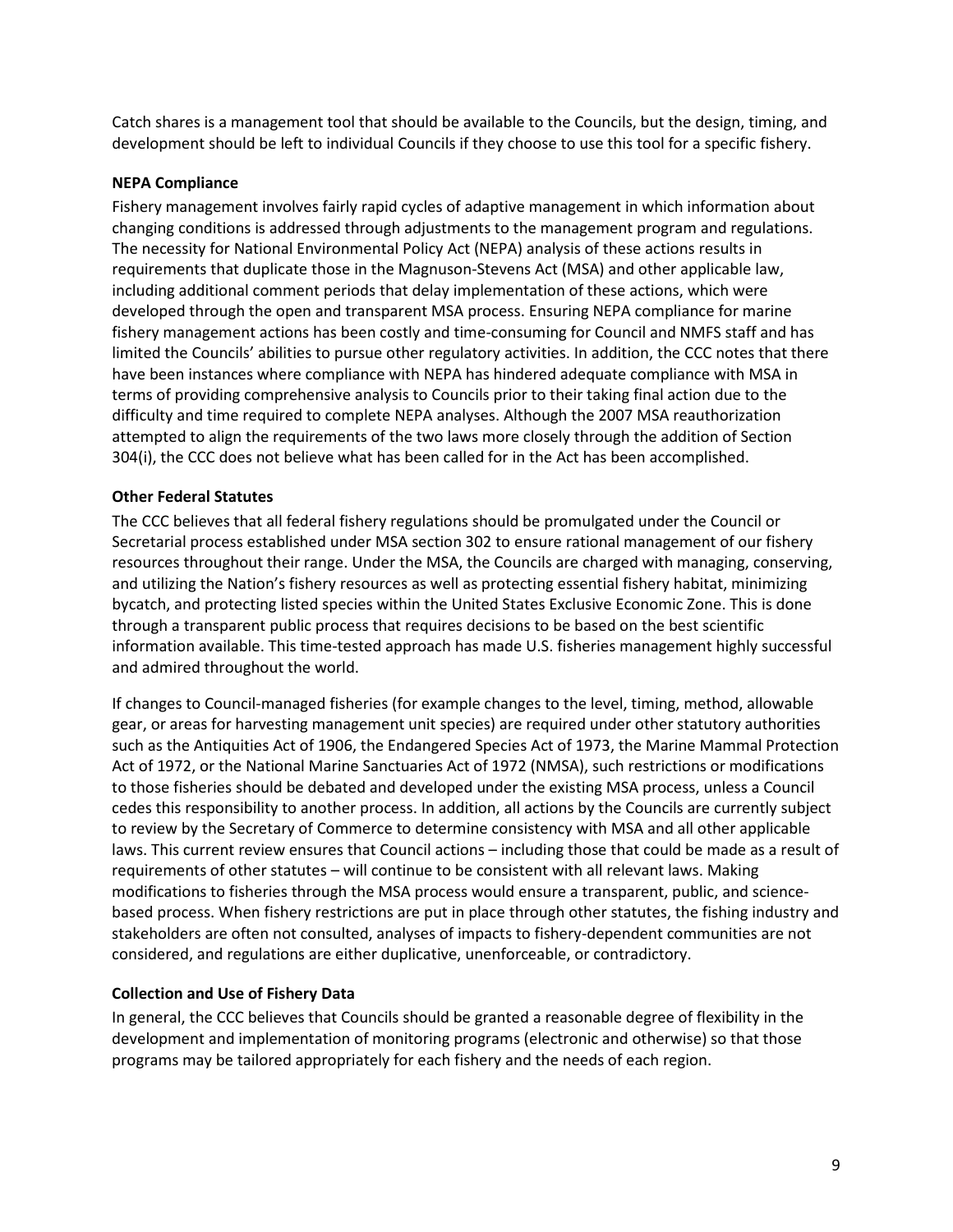#### Electronic Monitoring

Our ability to manage fisheries effectively depends on having access to timely and accurate data. The CCC believes the development of electronic monitoring technologies and the utilization of other emerging technologies could be beneficial to U.S. fisheries – in terms of data collection, and in terms of the potential to reduce the cost to fishermen and governmental entities. New technologies may be an additional method of collecting and analyzing timely fisheries data at a reduced cost. However, introducing additional national-level regulations to govern the use of electronic monitoring beyond the current constraints of the Act (e.g., the National Standards) may be counterproductive due to a number of factors, including funding and resource constraints, variability among fisheries, and the rapid evolution of technology. In addition, the costs of new technologies should be taken into account when implementing new programs or technologies.

#### Recreational Data

The CCC believes MRIP was not designed to provide data for in-season ACL management. The current MRIP methodology cannot be modified nor can sufficient funding be provided such that in-season ACL management will work. The CCC believes alternative methods (e.g., state electronic logbook programs, federal for-hire electronic logbook programs, and electronic logbook programs for private recreational anglers) should be fully implemented where they are available and developed, then evaluated where they do not yet exist. Once evaluated, MRIP should work to quickly certify these alternative methods for use in monitoring recreational catches.

There does not appear to be a plan for the systematic collection of the necessary biological data from recreational fisheries for use in stock assessments (size, age, and reproductive data). Stock assessment data would be greatly improved, as would the assessment results, if NMFS would immediately prepare a written plan for each region and coordinate across regions to address species as they move from one region to another due to changes in the environment. The CCC believes additional funding is required for successful implementation of such a data collection program.

The CCC believes more timely and accurate catch estimates that will be accepted by the recreational community (since they are providing the data) will go a long way to improve stock assessments, improve voluntary compliance, and improve accountability within the recreational fishing community.

#### Commercial Data

The CCC believes that the management of commercial fisheries could be improved by streamlining the fishery monitoring and reporting process to produce more timely catch data. In most regions, commercial dealer data are not available as quickly as needed for quota tracking, and commercial logbook data from fishermen are not available as quickly as needed for verification of dealer data. In some areas, commercial fishermen cannot upload electronic logbook data or use E-logbook systems due to the lack of a federal system to receive the data. The lack of timely commercial data requires fishery managers to make projections about when an ACL will be met, which can results in closing a fishery too early or too late.

In most regions, there does not appear to be a plan for the systematic collection of the necessary biological data from commercial fisheries for use in stock assessments (size, age, and reproductive data). Stock assessment data would be greatly improved, as would the assessment results, if NMFS would immediately prepare a written plan for each region and coordinate across regions to address species as they move from one region to another due to changes in the environment. The CCC believes additional funding is required for successful implementation of such a data collection program.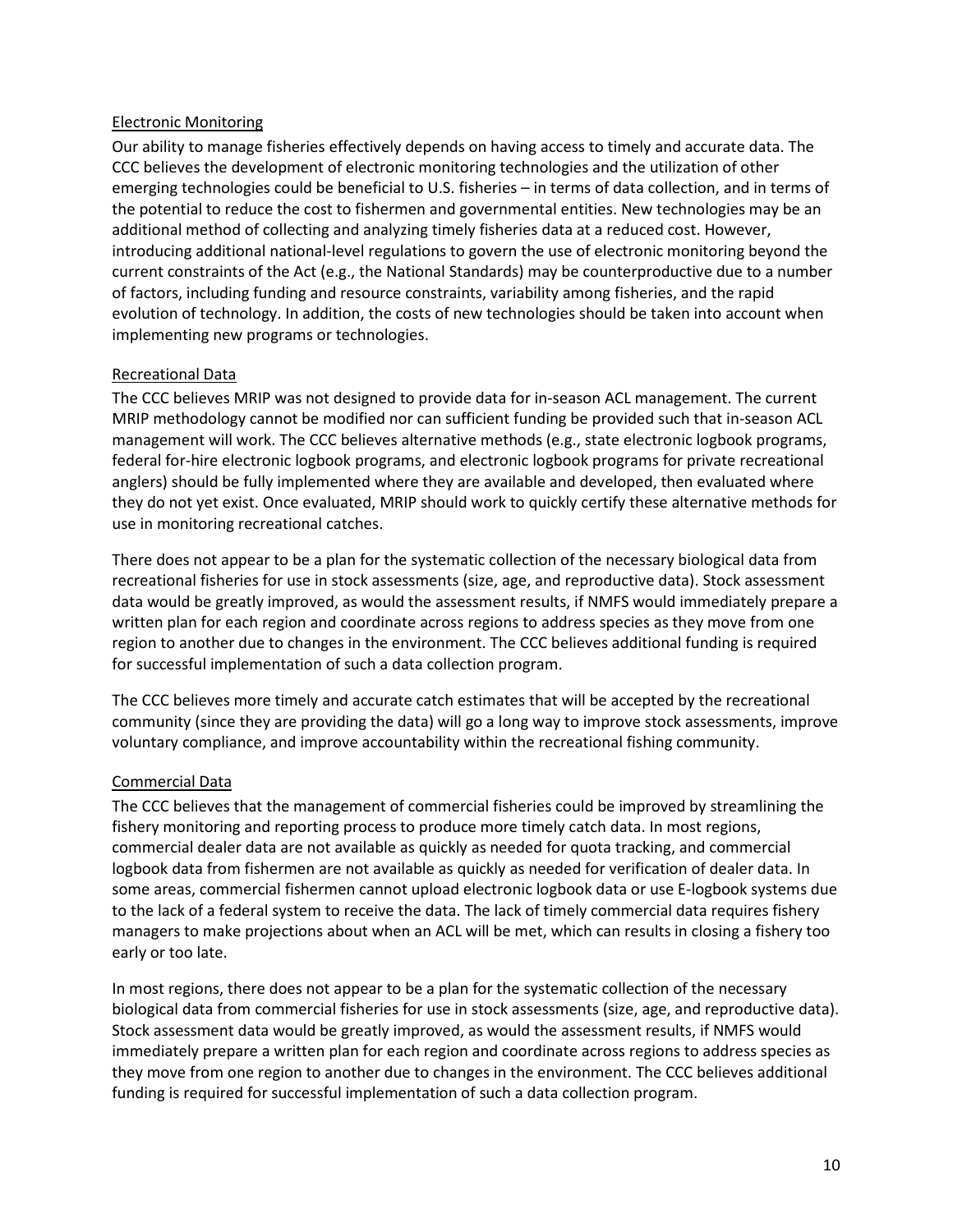#### **Exempted Fishing Permits**

The CCC believes that exempted fishing permits (EFPs) are an extremely important and useful mechanism to conduct scientific research. For example, EFPs have been used in different regions of the U.S. to conduct surveys, test monitoring devices under field conditions, investigate invasive species, and develop fishing gear that reduces bycatch and reduces impacts on habitat and protected species. These studies are frequently done by the fishing community at no cost to the public and have provided enormous benefits to the conservation and management of marine resources and habitats.

The CCC believes that the existing regulations already provide a good framework for developing regional processes for issuing and reviewing EFPs. The EFP applications undergo a regional scientific peer review and are evaluated through a public process by the respective regional Councils. The public and affected states have opportunities to comment to NMFS and the Councils during this process. Any new requirements for the EFP process, such as additional social and economic analysis or further consultation with the state governors, would greatly reduce the ability to get EFPs developed and approved in a timely manner.

In addition, the CCC believes that multi-year EFPs provide the necessary flexibility to scientifically test gear across different years and seasons. New regulations that limit EFPs to a 12-month period will restrict the type and quality of research that can be done, thus limiting the usefulness of the data collected.

#### **Data to be used in Stock assessments**

Stock assessments provide the fundamental information necessary to successfully manage sustainable fisheries. As such, the CCC believes that it would be beneficial for the MSA to include a requirement for the Secretary to develop a comprehensive plan and schedule to address stock assessment needs on a national basis. Increasing stock assessment frequencies and improving stock assessment methods to reduce the uncertainty in setting harvest limits and achieving management objectives will also improve the ability of Councils to establish scientifically-based ACLs, including for those fisheries that are currently considered data limited.

In addition, there has been some discussion of establishing guidelines to facilitate incorporation of data from non-governmental sources in fishery management decisions. There are existing legal requirements that govern data collection and quality (e.g., Data Quality Act) that dictate what NMFS is required to use for stock assessments. Data from fishermen, the states, and universities are already considered and evaluated for inclusion in stock assessment, as appropriate for the methodology and use of the data collected. These data sources are reviewed by the assessment analysts and through the peer review process that usually includes the Councils' scientific and statistical committees. The CCC believes prescriptive requirements for use of any data source are not appropriate. The implementing guidelines for when such information should be utilized will be critical to its veracity and usefulness to assessment authors and managers.

A cost comparison report on monitoring programs (for example, human observers versus electronic monitoring) would be extremely beneficial to development of such monitoring programs.

#### **Deeming/Transmittal Process**

The CCC believes that extensive delays in approving Council plans/amendments and implementing regulations can result in confusion and direct economic losses to our recreational and commercial constituents. The MSA is rightfully so a measured and participatory process whereby the public get to see and participate in the development of plans/amendments/regulations. After this thorough process,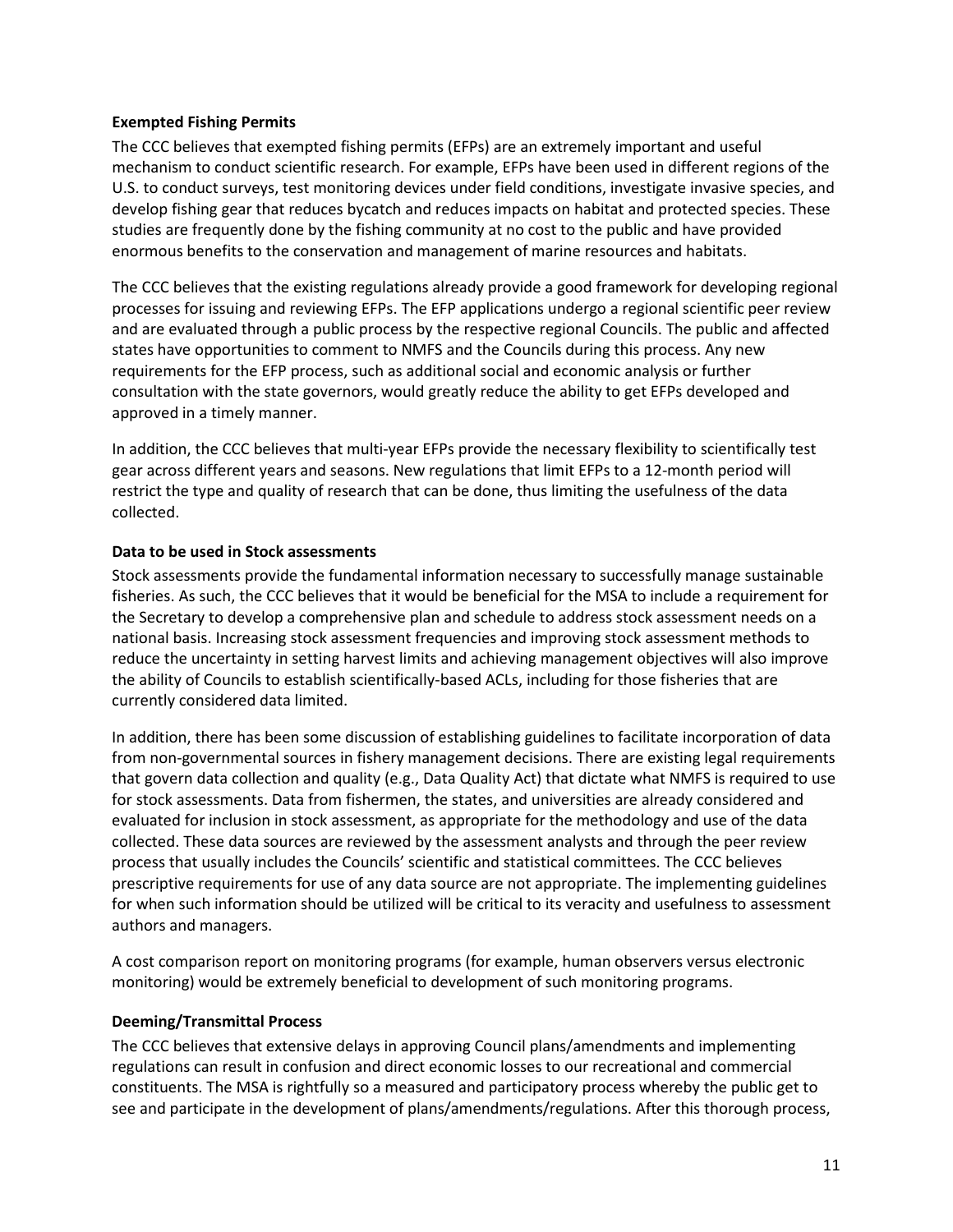the review and implementation process should conform to the timelines specified in the MSA. The CCC recognizes that resources are limited and that this often results in delays during the NMFS/NOAA GC review process; however, such delays should be minimized for the public's sake and to preserve the integrity of the process.

#### **General Comments**

The following general tenets that should be considered relative to any change in the MSA, in order for the Councils to fulfill their responsibilities:

- Avoid across the board mandates that could negatively affect one region to address a problem in another region. In addition, modifications to the Act should be national in scope with reasonable flexibility to address region-specific issues. Modifications to the Act which are specific to one region or one Council undermine the national scope of the Act and should be carefully considered especially with respect to how these modifications might affect operations in other regions.
- Legislation should allow for flexibility in achieving conservation objectives, but be specific enough to avoid lengthy, complex implementing regulations or "guidelines".
- Legislation should be in the form of intended outcomes, rather than prescriptive management or scientific parameters.
- Legislation should avoid unrealistic/expensive analytical mandates relative to implementing fishery management actions.
- Legislation should avoid constraints that limit the flexibility of Councils and NMFS to respond to changing climates and shifting ecosystems.
- Avoid unfunded mandates, and/or ensure that Councils and NMFS have the resources to respond to provisions of legislation.
- Preservation and enhancement of stock assessments and surveys should be among the highest priorities when considering any changes to the Act.

The CCC intends to continue using the working paper as a source document when the CCC is responding to a request for comments. The lead Council will draft a response for review by the other Councils. The working paper can also be attached to a comment letter to provide more details. The regional perspectives and examples are an excellent way to describe how requirements could affect Councils differentially. New topics will be added as they are identified. The working paper will be updated as needed and will be used to inform individuals new to the Council process. Individual Councils are responsible for their regional perspective and should provide updates to the lead Council in any year; the lead Council will be responsible for updating the Working Paper. Lead Councils by year are New England (2017), North Pacific (2018), South Atlantic (2019), Western Pacific (2020), Mid-Atlantic (2021), and Gulf of Mexico (2022).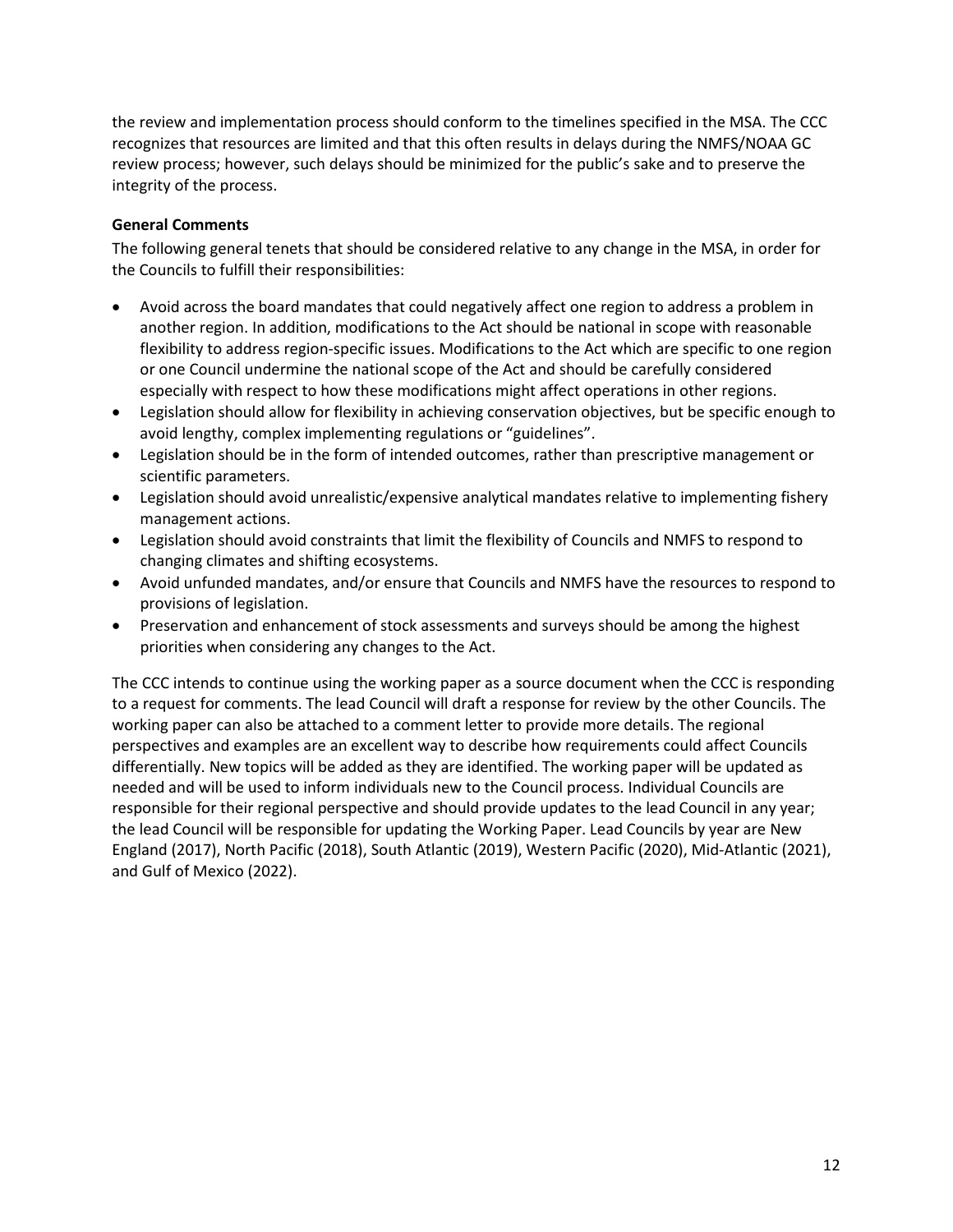## <span id="page-13-0"></span>Topic 1: STOCK REBUILDING

Several modifications to the MSA have been proposed relative to the law's rebuilding requirements. Three of the primary issues that have been discussed are:

- Rebuilding timeline requirements (i.e., the duration of time allowed to achieve stock rebuilding)
- Exceptions to rebuilding requirements
- Overfished definition

Major provisions have been proposed to include modifying the rebuilding timeframe requirement, replacing the term "possible" with "practicable"; replacing 10-year requirement with timeframe reflecting life history, plus one mean generation, with exceptions; allowing consideration of environmental conditions and use of alternative rebuilding strategies; requiring Councils to specify schedules for reviewing rebuilding targets; and allowing Councils to terminate rebuilding if determination was found to be in error.

## <span id="page-13-1"></span>Rebuilding Requirements

The MSA currently mandates that the time to rebuild depleted fish populations must be "as short as possible," but no more than 10 years (with exceptions for biology, etc.). Some have argued that this time requirement results in inconsistent management approaches depending on the life history of the stock. For example, a stock that is expected to rebuild in slightly less than 10 years in the absence of fishing mortality could require much more restrictive management than a stock that is expected to rebuild in slightly more than ten years. This results from the fact that the maximum rebuilding timeframe ( $T_{MAX}$ ) for a stock that cannot be rebuilt within 10 years is the minimum time that it would take to rebuild the stock in the absence of fishing plus one mean generation time.

In addition, Councils and stakeholders have expressed concern that the 10-year rebuilding timeframe precludes the Councils from adequately considering the social and economic needs of fishing communities.

#### <span id="page-13-2"></span>CONSENSUS POSITION

The CCC developed the following consensus position on rebuilding timeframes:

*"In general, the CCC believes the addition of measures that would increase flexibility with respect to stock rebuilding for certain types of fisheries would improve the ability of Councils to achieve management objectives.*

*We acknowledge that rebuilding often comes with necessary and unavoidable social and economic consequences, but we believe that targeted changes to the law would enable the development of rebuilding plans that more effectively address the biological imperative to rebuild overfished stocks while mitigating the social and economic impacts."* 

#### <span id="page-13-3"></span>REGIONAL PERSPECTIVES

#### **NEW ENGLAND:**

*The New England Council believes the Magnuson-Stevens Act (MSA) should be amended to allow more rebuilding flexibility. The current emphasis on a fixed rebuilding time period assumes a level of stock assessment certainty that does not exist. We have little ability to predict, and no ability to*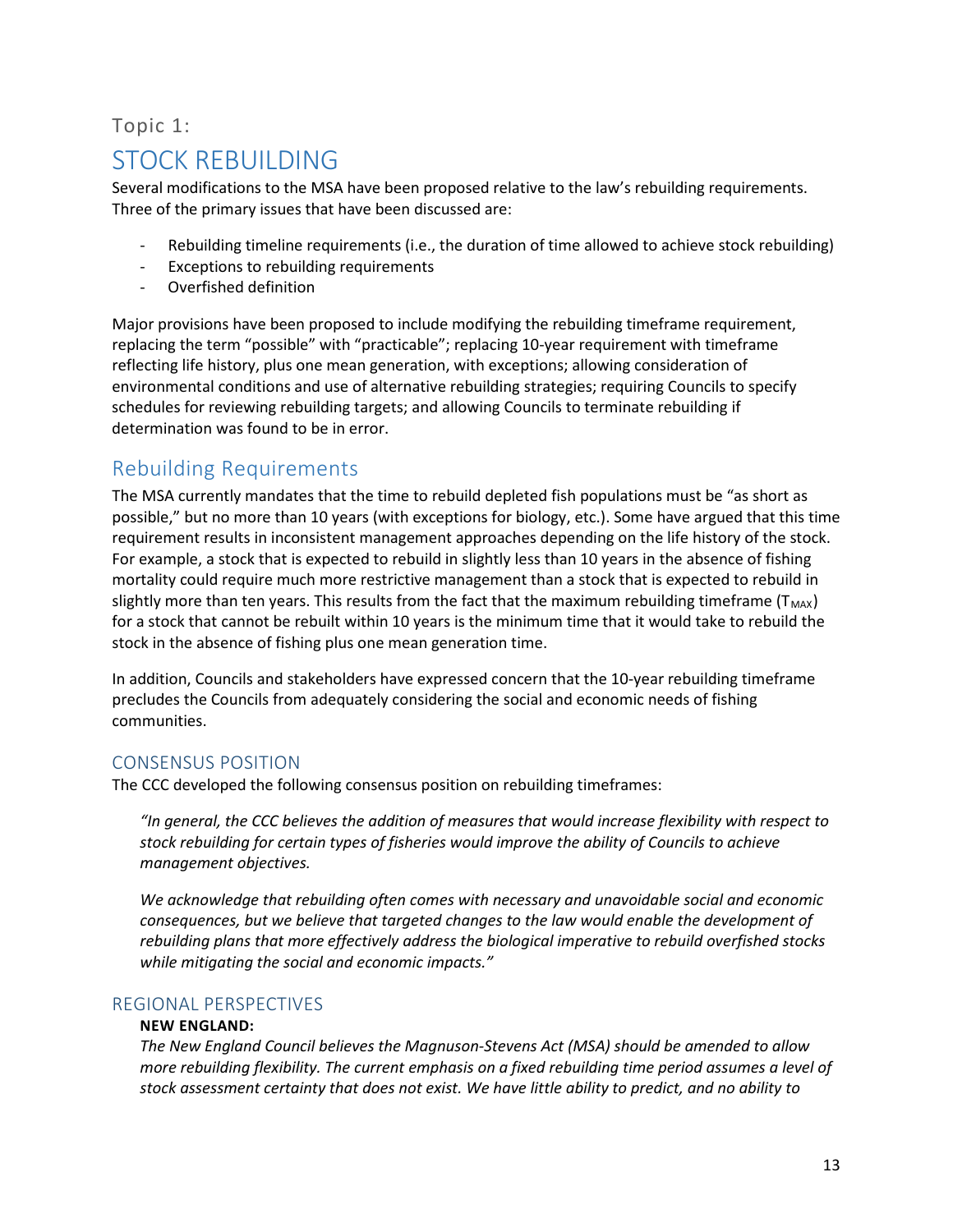*control, the environmental changes that are key drivers in rebuilding progress. We think management should focus on ending overfishing and not arbitrary rebuilding time frames.*

*The requirement to define a fixed rebuilding period assumes that we know current stock size, stock size targets and rebuilding trajectories to a degree of certainty that is rarely met.*

*The New England Council also believes that if rebuilding timelines are retained, they should be designed in a way that avoids a discontinuity at the end of the targeted rebuilding period. This was not accomplished by recent changes to the NS1 Guidelines.*

#### **MID-ATLANTIC:**

*The Mid-Atlantic Council believes the ten-year rebuilding time limit should be replaced with a more biologically-derived time requirement, provided that such a requirement has a reasonable chance of resulting in successful stock rebuilding.* 

*Over the long term, statutory deadlines and rebuilding requirements have benefitted mid-Atlantic stocks, as well as many of the communities that rely on those fisheries for jobs, income, subsistence, and recreation. While these successes have often come at significant social and economic costs, we recognize that some adverse impacts are unavoidable during rebuilding periods. However, we feel that the 10-year rebuilding requirement has often exacerbated adverse impacts by limiting the Council's ability to fully incorporate social, economic, biological, ecological considerations into the development of rebuilding plans.*

#### **SOUTH ATLANTIC:**

*Under the requirements of Magnuson-Stevens, the regional management Councils develop rebuilding plans for overfished stocks. The law requires rebuilding plans to end overfishing within two years and attempt to rebuild stocks within 10 years, if biologically possible. These arbitrary deadlines can be unnecessarily disruptive to fishing communities and local economies. In some cases, if longer timeframes were allowed, fisheries could be rebuilt or overfishing could be eliminated without devastating the economic livelihood of fishermen and negatively effecting fishing communities.* 

*The South Atlantic Council believes that the rebuilding time requirement should be simplified, by eliminating the arbitrary 10 year requirement and using the current biologically-based rebuilding period alternative of Fishing Mortality (F)=0 + 1 generation time for all situations. The 10-year limit does not treat all stocks with varying life histories fairly and adequately. Short-lived stocks can*  experience several generations in that time, while long-lived stocks may only experience a small *portion of a generation.*

In the experience of the South Atlantic Council, the major impacts occur with the requirement to end *overfishing immediately. While the impacts from this requirement have been severe and long lasting, the impacts from rebuilding timeframes have not been a major issue because we adjust the annual ACLs based on the rebuilding projections.*

*In summary, the South Atlantic Council feels removing the arbitrary 10-year requirement would be beneficial and more attention should be given to the impacts of ending overfishing immediately, which is where the big reductions occur.*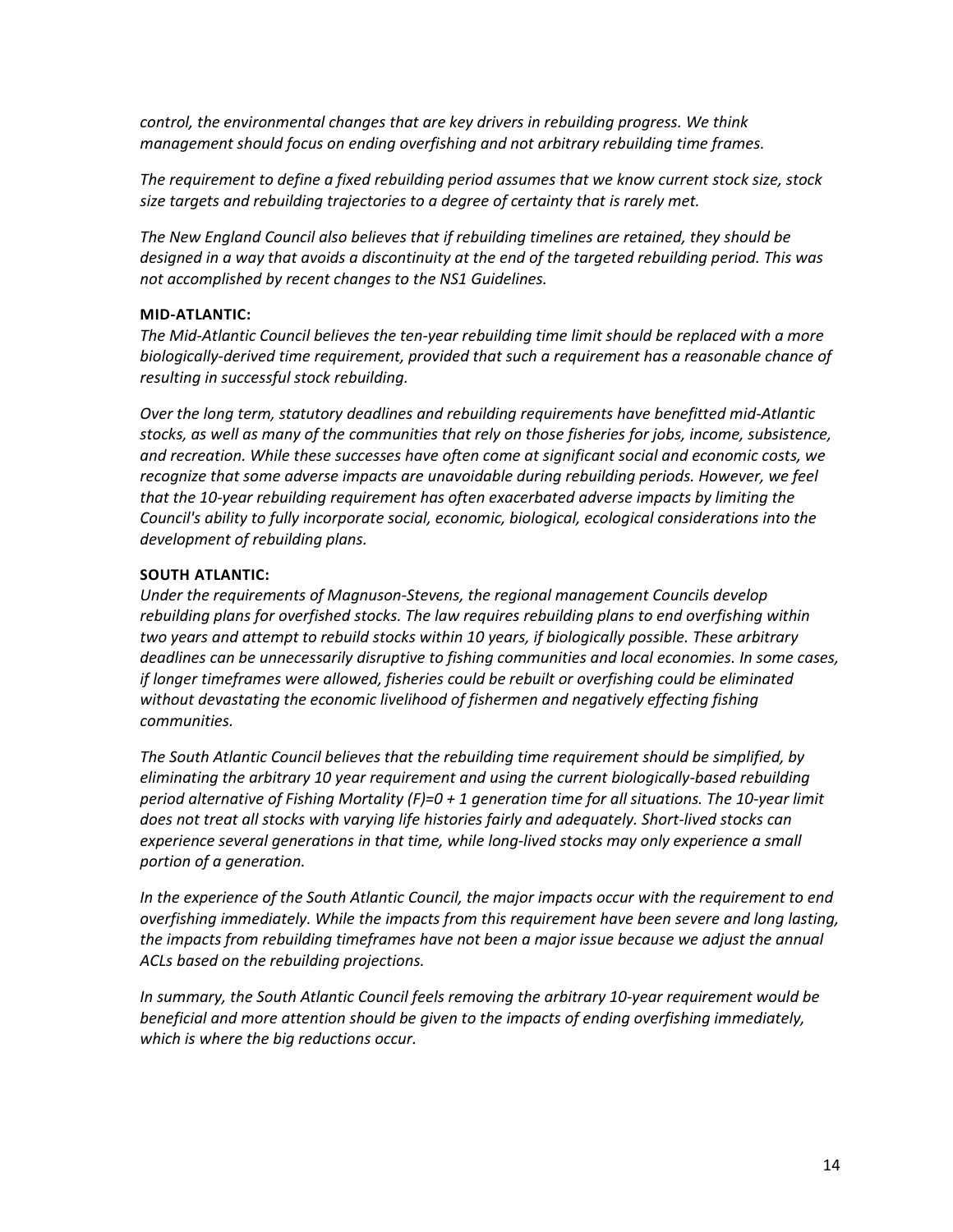#### **GULF OF MEXICO:**

*The Gulf Council agrees increased flexibility in stock rebuilding times creates a better balance between the biology of the fish and the socio-economic needs of fishermen. The Councils need greater flexibility to design rebuilding plans and respond to ending overfishing that are more appropriate for the life history of a particular stock. Greater flexibility would allow a Council to reduce severe social and economic impacts without jeopardizing the ability of a stock to rebuild to maximum sustainable yield (MSY). Congress can still provide appropriate guidance by requiring overfished stocks to be rebuilt to MSY or optimum yield (OY) as quickly as practicable, and in a manner that protects an overfished stock from further decline.*

#### **NORTH PACIFIC:**

*Regarding potential changes and increased flexibility for stock rebuilding plans, our Council believes that further flexibility, particularly in cases where the 10 year rule does not make sense due to the particular aspects of the stock in question, allows for more appropriate management measures to be developed. In some cases the somewhat arbitrary 10-year requirement can result in overly restrictive management measures, with unnecessary, negative economic impacts, with little or no conservation gain. Allowing for rebuilding to occur in as short a time as "practicable", as opposed to as short a time as "possible", may be an appropriate mechanism for additional flexibility.*

#### **PACIFIC:**

*The Council believes replacing the 10-year rebuilding requirement with a timeframe reflecting life history, plus one mean generation would result in more consistent application of rebuilding timeframes and better balance between conservation and economic objectives of rebuilding strategies. While a strict 10-year rebuilding requirement may be appropriate in some situations, focusing on rebuilding in a certain amount of time can also result in overly-restrictive fishery management that is unnecessarily harmful to fishermen and fishing communities; it is apparent that more flexibility is needed to optimize multiple goals. The 10-year rule, where stock rebuilding must occur within 10 years if possible, can lead to a discontinuous policy that can grossly disrupt fisheries for little conservation gain. For example, if a stock can rebuild in 9 years at a cost of closing all fisheries, this becomes a mandate. Paradoxically, the requirements for rebuilding a fish stock in worse condition, e.g. one that requires 11 or more years to rebuild with no fishing, provides for more than 11 years to rebuild (11 years plus the length of one generation of the species), with obviously less economic disruption. This is illogical and potentially disastrous for some fishing-dependent communities.*

*The MSA requirement to rebuild as soon as possible, taking into account the needs of the fishery communities, has been subject to Court interpretation as nearly ignoring the needs of fishing communities until such time as they have demonstrated a disastrous state. Current administration of this requirement necessarily leads to large reductions in catch of directed fishery stocks that are being rebuilt, and can restrict mixed-stock fisheries when the rebuilding stock coexists with healthy stocks. It has been said that a solution may be as simple as changing the word "possible" to "practical." At any rate, there is a need for threshold clarity so as to allow Councils to properly take into account important social and economic impacts to communities when reducing catches in a rational stock rebuilding plan. It is important to note the purpose that rebuilding programs are designed for is to increase stock sizes to provide for biological stability and the attendant future economic benefits to the same fishery-dependent communities negatively impacted (and may even be required to endure a disaster) by the rebuilding program.*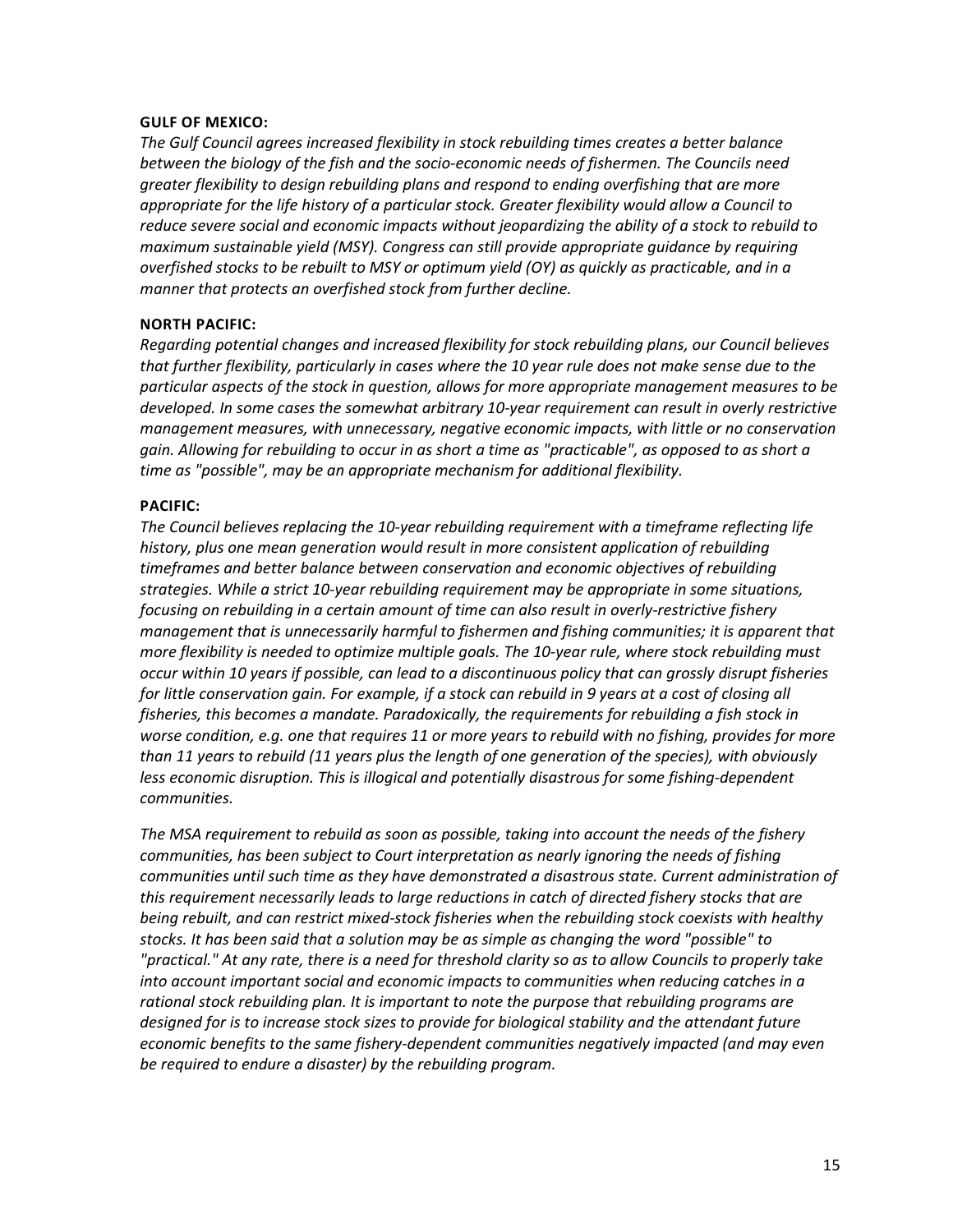#### **WESTERN PACIFIC:**

*Overall, the Council believes providing flexibility in rebuilding fish stocks would be beneficial. In particular, allowing for a phased-in approach over a three-year period is practical and takes into consideration impacts to affected communities. However, further guidance is needed in defining "highly dynamic fishery" as it applies to the use of this phased-in approach.*

## <span id="page-16-0"></span>Exceptions to Rebuilding Requirements

A number of exceptions to the MSA's rebuilding requirements have been proposed for certain categories of stocks, including data-limited stocks, internationally-managed stocks, multi-stock complexes, and terminating rebuilding plans if an overfished determination was found to be in error.

#### <span id="page-16-1"></span>CONSENSUS POSITION

The CCC developed the following consensus position on exceptions to rebuilding requirements:

*"We agree that exceptions to rebuilding requirements should be limited in scope and carefully defined. Ideally, such exceptions would be codified in the MSA along with guidance regarding applicable circumstances in National Standard guidelines."*

#### <span id="page-16-2"></span>REGIONAL PERSPECTIVES

#### **MID-ATLANTIC:**

*The Mid-Atlantic Council acknowledges that exemptions to the rebuilding requirement could be appropriate for certain fisheries and circumstances. We believe an improved mixed stock exception would be beneficial, but we feel that the exception should be crafted in a manner that ensures adequate protection for weak stocks within a mixed stock fishery, to ensure their long-term sustainability. Any exemptions from rebuilding requirements should be clearly defined so as to limit their potential for misuse.*

*We believe that a Council should be able to terminate a rebuilding plan if a stock's status changes to not overfished and that peer-reviewed stock assessments should be the basis for all status determinations and subsequent termination of rebuilding plans.*

#### **SOUTH ATLANTIC:**

*Single stock moratoriums in multi-stock complexes are impractical, unrealistic, and result in unnecessary impacts on healthy stocks in the complex.*

*In the past, the Council spent considerable time developing an ABC/ACL for rock shrimp, a species that lives approximately 18 months. Such species cannot be assessed, and the Council cannot respond with management action, before all the assessed individuals are no longer alive. Similarly, dolphin (mahi) have not been assessed, as their life cycle of approximately three years would render traditional assessment outputs useless. Species with a life history of less than 3 years should be exempt from the rebuilding requirement. The Council can take independent action, similar to the Council's Penaeid Shrimp FMP (1991), to provide conditions supportive of a short-lived stock rebuilding after low abundance in any one year.*

#### **PACIFIC:**

*The Pacific Council agrees with exceptions due to changing environmental conditions, depletion due to international fisheries outside U.S. control, and a mixed stock exception that would rarely be instituted. Stocks later determined never to have been overfished should not be held to rebuilding provisions. The data and scientific approaches used to determine stock status evolve and improve,*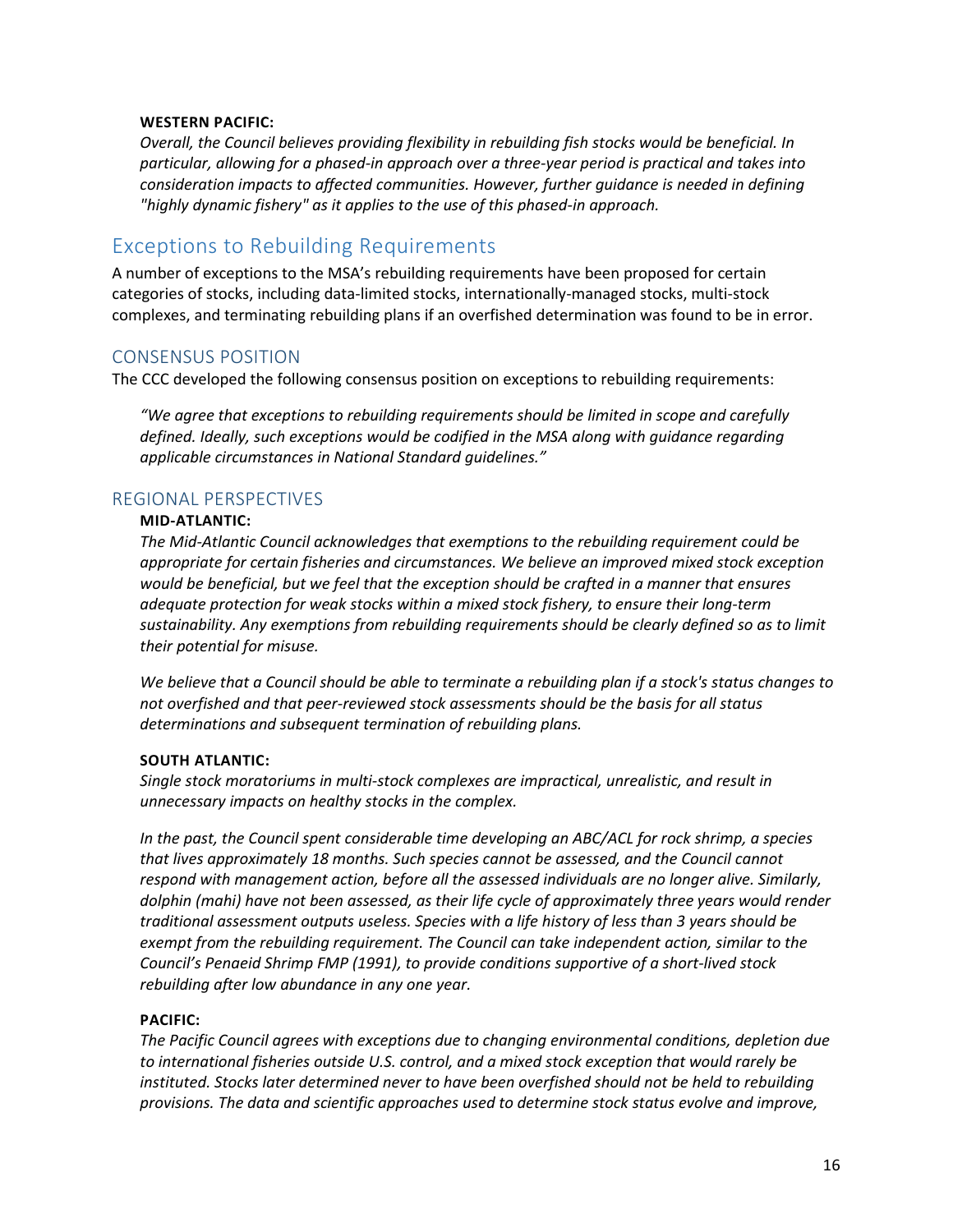*and revisions to past stock statuses are common. The best available science used to declare a stock overfished may later be improved and show that the stock was never overfished. In these cases, continuing to manage the fishery under rebuilding plan restrictions may no longer be necessary. However, the MSA does not explicitly exempt stocks from rebuilding plans when it is later determined the stock was never overfished.*

*The Pacific Council does not believe broad exceptions that might be exercised frequently or that might weaken incentives to conserve stocks for long-term sustainability would be consistent with the intent of the MSA.*

## <span id="page-17-0"></span>Definition of Overfished

It has been suggested that the term "overfished" should be replaced with the term "depleted" or that a separate term should be added to the MSA to identify stocks that are depleted as a result of factors other than fishing, such as pollution or habitat loss/degradation.

### <span id="page-17-1"></span>CONSENSUS POSITION

The CCC developed the following consensus position on the MSA's definition of "overfished":

*"The CCC believes that an alternative term could be useful for describing fisheries that are depleted as a result of non-fishing factors, unknown reasons, or a combination of fishing and other factors. The current MSY-based definition can be problematic when applied to data-limited fisheries or mixed-stock complexes. Furthermore, the term "overfished" can unfairly implicate fishermen for*  depleted conditions resulting from pollution, coastal development, offshore activities, natural *ecosystem fluctuations, and other factors. Not all of the Councils agree that "depleted" is an appropriate term to replace "overfished" with. Some have noted that "depleted" has specific meanings in a number of other statutes, including the Endangered Species Act and the Marine Mammal Protection Act, and that care should be taken to avoid conflict or ambiguity if a change in terminology is implemented."*

#### <span id="page-17-2"></span>REGIONAL PERSPECTIVES

#### **MID-ATLANTIC:**

*The Mid-Atlantic Council believes that replacing the term overfished with the term depleted would be beneficial. Several members have noted that although they prefer the use of the word depleted instead of overfished, they don't think this should affect the requirement to rebuild the fishery to sustainable levels. We also believe any measures that allow for distinction between causes of depletion would be beneficial, provided that this distinction does not affect the requirement to rebuild the fisheries in question.*

#### **SOUTH ATLANTIC:**

*The Council believes another term to separate stock declines from fishing (overfishing) and nonfishing reasons would be beneficial. However, the Council is concerned about using "depleted" as this has specific meaning under the MMPA and ESA.*

#### **GULF OF MEXICO:**

*We believe a change to clearly define "overfishing" and "overfished" as separate criteria for excessive fishing rate and poor stock health, respectively, would be beneficial. As currently defined in the Magnuson-Stevens Act, the two criteria are treated the same. Overfishing can occur on both a healthy and an overfished stock and is a transient condition (i.e., a rate) that can be corrected in a relatively short period of time. However, an overfished stock is the result of years of overfishing or*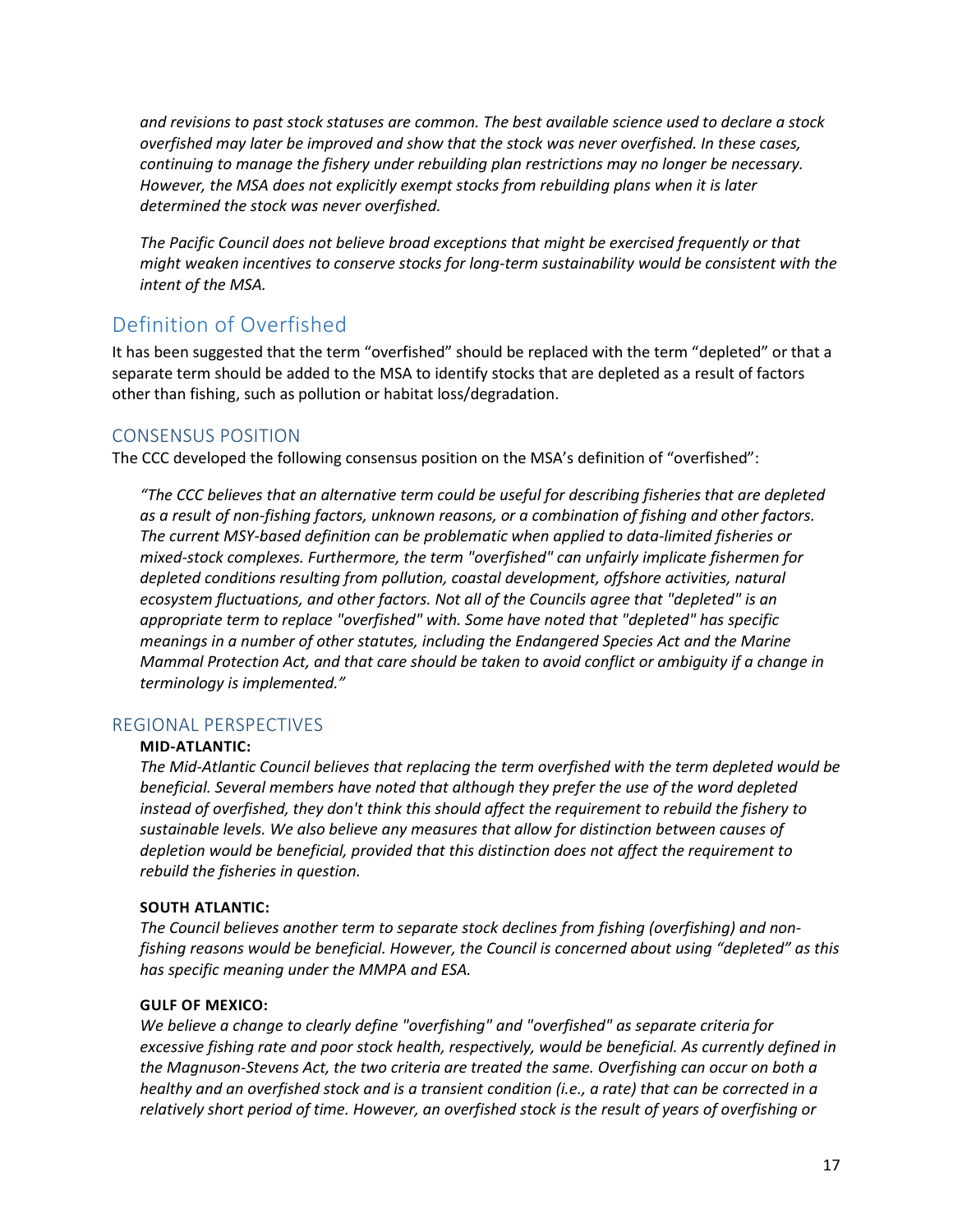*environmental changes that typically can only be corrected gradually. The Magnuson-Stevens Act requirement to end overfishing immediately has likely contributed to the greatest undue economic hardships in the Gulf of Mexico. Temporary or short-term overfishing on a healthy non-overfished stock does not jeopardize the ability of a stock to achieve MSY or OY on a continuing basis.*

#### **NORTH PACIFIC:**

*Associated with the rebuilding issue is the definition of overfished. The Pribilof Island Blue King Crab example highlights the need to differentiate stocks for which an "overfished" status has no relation to fishing activities. Replacing the term "overfished" with the term "depleted" or another term that denotes that stock status is not necessarily related to fishing activities may be an effective way to address this problem, noting however that the term "overfished" has definitive metrics associated with it. While more appropriate, any new term will need to be explicitly defined in order to be a measurable metric, and in order to avoid diluting the conservation goals associated with stock rebuilding. Allowing for an exemption from the rebuilding requirements, for any stock, which is depleted with no relation to fishing activities, may be an appropriate addition to this section.*

#### **PACIFIC***:*

*The Pacific Council believes replacing the term "overfished" with "depleted" is appropriate because fishing may not be the primary factor resulting in a status change for a stock. The Council also recommends the definition of depleted and the definition currently used for "overfished" in the National Standard 1 guidelines should be consistent.*

#### **WESTERN PACIFIC:**

*The MSA should distinguish between fisheries that are depleted as a result of fishing and those that are depleted as a result of factors other than fishing. The Council believes redefining "overfished" to help distinguish between fisheries that are depleted as a result of fishing versus "depleted" as a result of factors other than fishing would be beneficial. This issue has been a point of contention for our Advisory Panel and fishing communities for many years, as numerous fisheries have been impacted by changes in habitat resulting from coastal development and other non-fishing activities. In particular, the Council looks forward to the NMFS reporting on the status of stocks as a result of this change.*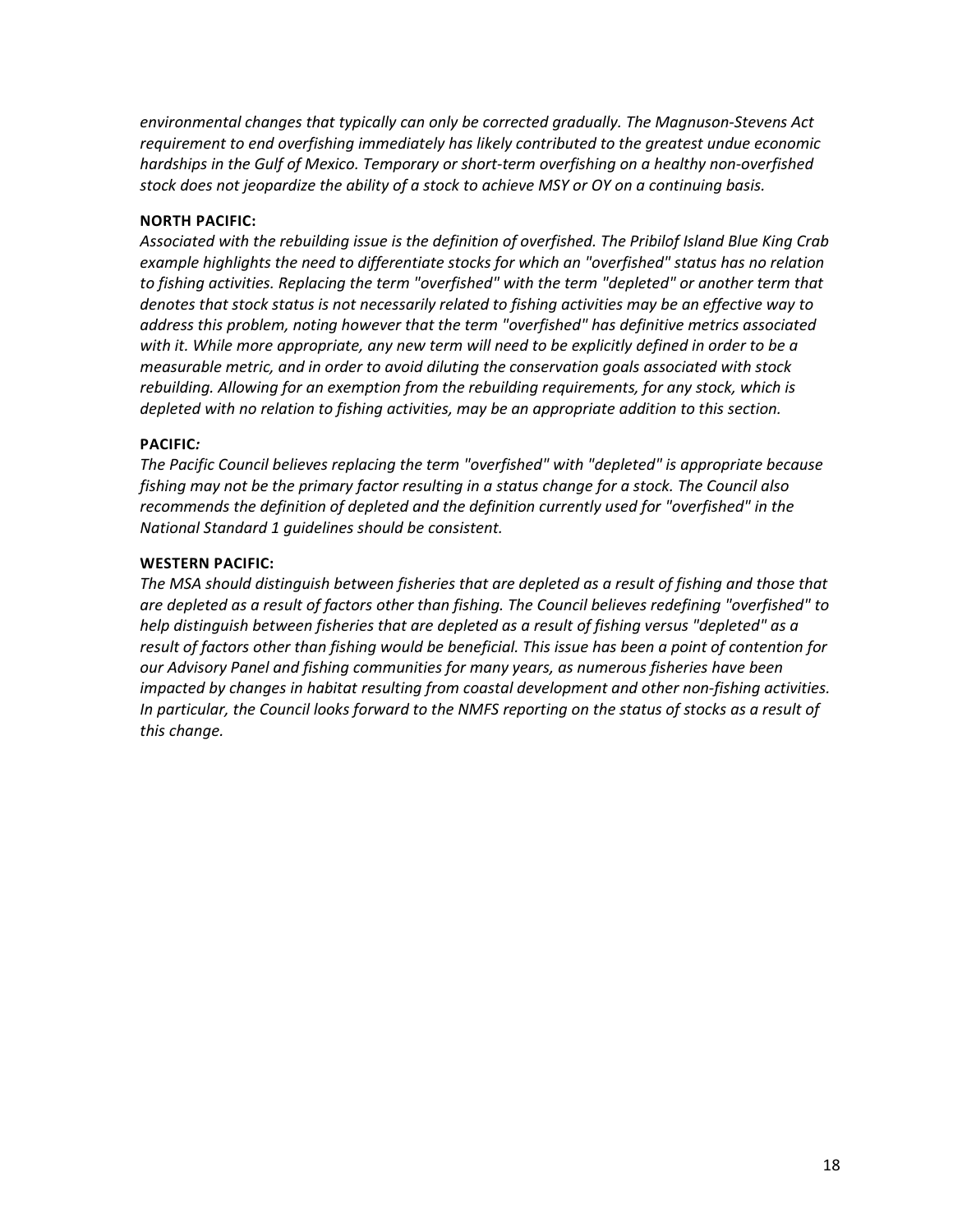## <span id="page-19-0"></span>Topic 2: ENDING OVERFISHING

## <span id="page-19-1"></span>Consensus Position

*"The CCC believes that some flexibility is needed in the requirement to end overfishing immediately to account for unusual circumstances, such as when the status of a stock changes dramatically due to a new assessment and/or inclusion of new data into an assessment."*

## <span id="page-19-2"></span>Regional Perspectives

#### **NEW ENGLAND:**

*The requirement to end overfishing immediately would benefit from a narrowly-defined exception when there is a dramatic change in the perception of stock status. This is the result of our recent experience with a cod stock, where two successive assessments presented a dramatically different view of stock size that was not due to fishing activity. A more flexible approach would allow a management reaction that would be responsive to the National Standard 8 requirement to consider the needs of fishing communities.*

#### **MID-ATLANTIC:**

*The Mid-Atlantic Council believes that it would be beneficial to extend the duration of emergency measures from 180 days to 1 year, with the possibility of an additional 1-year extension. The current emergency action schedule was established in original act, and an extension of this schedule is appropriate given the additional process requirements that have been added since then.*

#### **SOUTH ATLANTIC:**

*Problems in fisheries result from excess fishing, environmental changes, and a multitude of other factors that tend to develop over many years. Attempts to solve long-standing problems in a single year, especially in multi-species fish complexes, generally result in severe restrictions (with disastrous social, economic, and data collection consequences). Implementing measures to immediately end overfishing on a single component stock of a complex may unnecessarily adversely impact other species in the complex.*

*The South Atlantic Council has used the approach of phasing in reductions necessary to end overfishing over a three-year period for two of our important species, black sea bass and snowy grouper. Both species were assessed in 2013. Black sea bass was completely rebuilt within the rebuilding schedule and the ABC was doubled; for snowy grouper, overfishing was no longer occurring and while still overfished, it was 10 years ahead of its rebuilding schedule. The phasing in of catch restrictions allowed fishermen time to adjust their business plans to the catch reductions reducing the social and economic impacts that occur with the current situation of ending overfishing immediately. The South Atlantic Council believes that this is strong evidence to support the consideration of longer timeframes to end overfishing. Unfortunately, the recently issued modifications to the National Standard 1 guidelines that allow for a "phase-in" approach do not provide this flexibility, as they still require ACLs to be reduced to at least the OFL level immediately.*

*For red porgy, and more recently red snapper, the Council closed the fishery to end overfishing. This results in significant negative impacts to recreational and commercial fishermen and fishing communities. It also disrupts our fishery-dependent data collection, which inhibits our ability to monitor stock rebuilding. The Council recently completed an amendment that sets very restrictive regulations on hogfish to end overfishing based on limited data (greater than 60% reduction).*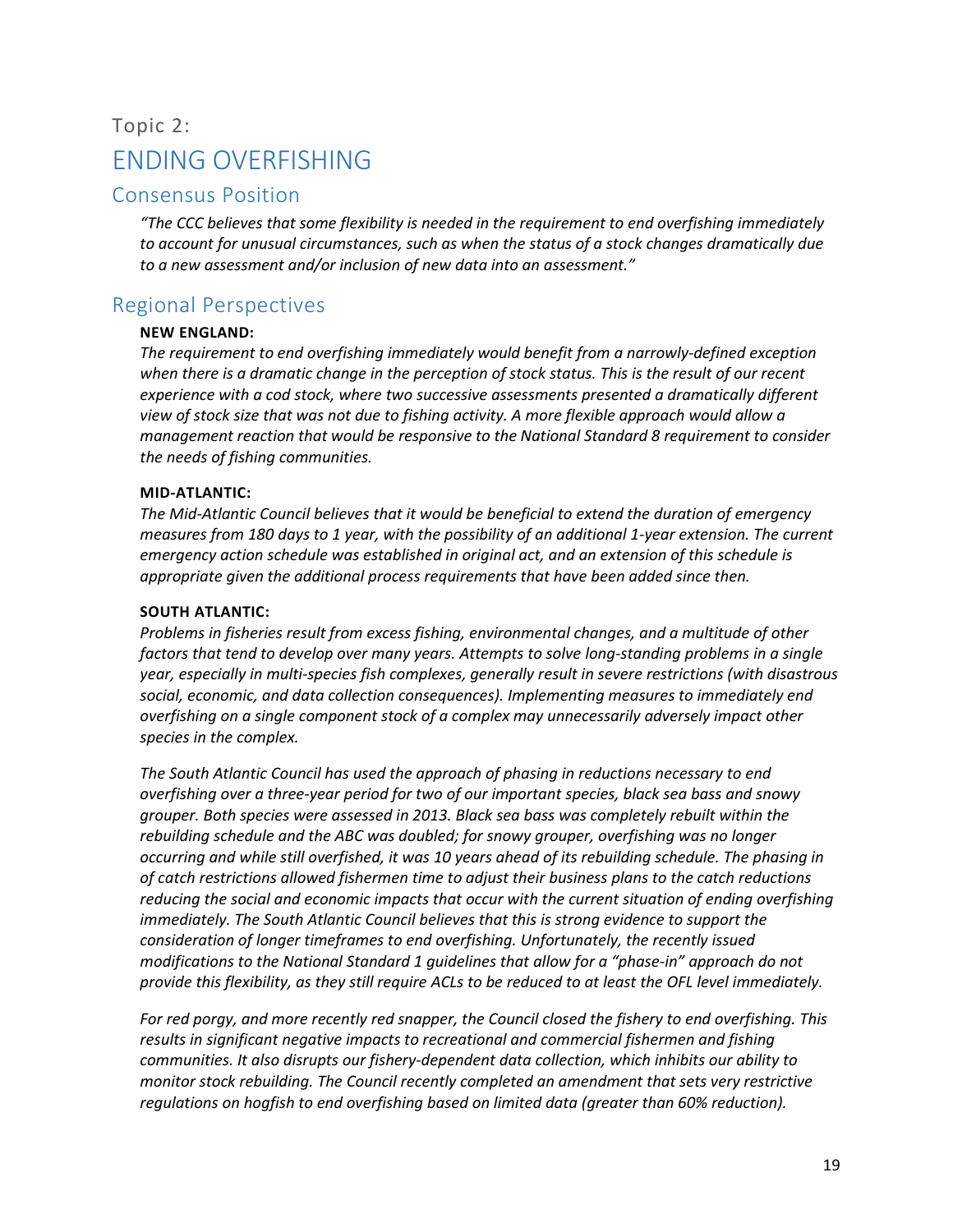*There are multiple definitions of overfishing. For example, recruitment and growth overfishing are basic measures that can be readily estimated for most stocks. Of these, recruitment overfishing is the most damaging to sustainability, as exceeding this level jeopardizes the ability of a stock to replace itself. At the other extreme is growth overfishing, where there is no risk to sustainability but a loss of*  potential harvest to the users. If the ultimate goal is to ensure long-term viability of a species, then *recruitment overfishing should be the limit of exploitation (the OFL). This will allow managers to balance forgone yield (growth overfishing) against social, economic, and ecosystem concerns when establishing exploitation targets. Basing OFL on recruitment overfishing will provide a more meaningful standard to apply if overfishing must be eliminated immediately. The fishing public can understand the need to fish at or below a rate that allows a population to replace itself. Problems arise, however, when they are forced to endure the very low exploitation rates that are often necessary to achieve MSY on long-lived, slow growing stocks.* 

#### **GULF OF MEXICO:**

*In the Gulf of Mexico the greatest economic hardship has resulted from the requirement to end overfishing immediately. Temporary or short-term overfishing on a healthy stock does not jeopardize the ability of a stock to achieve MSY or OY on a continuing basis. For overfished stocks, the ability to end overfishing over a period of time provides the flexibility to implement a rebuilding plan with the least negative economic impacts. There are four species that are currently declared overfished in the Gulf of Mexico. Three of these species (i.e., gag, greater amberjack, and gray triggerfish) are under a 10-year rebuilding plan. Red snapper is under a much longer rebuilding time period. The primary concern is not the rebuilding timeline itself, but the requirement that Councils end overfishing immediately.*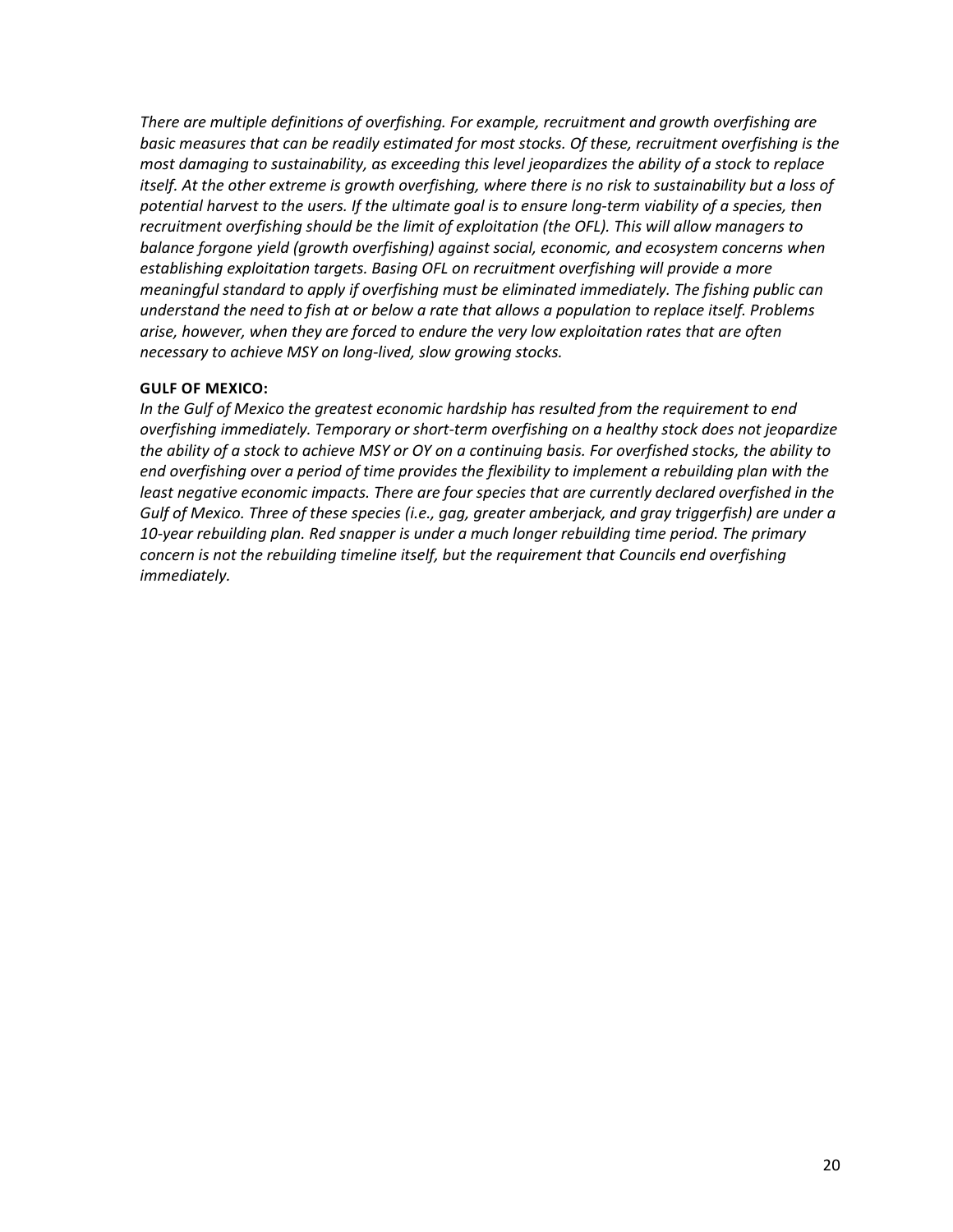## <span id="page-21-0"></span>Topic 3: ANNUAL CATCH LIMIT REQUIREMENTS AND EXCEPTIONS

## <span id="page-21-1"></span>Background

#### **Issue 1: Role of the SSC**

Under the current version of the MSA, Councils are required to set catch limits at or below the Acceptable Biological Catch (ABC) limit set by the Scientific and Statistical Committee (SSC) for each stock. A previous discussion draft released by the House Natural Resource Committee included language that would constrain catch limits to the *overfishing limit (OFL)* instead of the ABC. This change would significantly modify the role of the SSCs in the quota-setting process.

There were differing views on this issue and mixed support for the proposed change. Opposition to the proposed change centered on concern that fishing at or above the OFL would drive the stock into an overfished status. Conversely, support for the change was focused on the fact that the OFL is based on some distribution, and there is "buffering/potential double-buffering" between this OFL distribution and ABC (which incorporates scientific uncertainty). The CCC did not develop a consensus position on the role of the SSC in quota setting.

Individual Councils have worked with their SSCs to develop ABC Control Rules that address uncertainty and level of risk. Councils are required to set Annual Catch Limits (ACLs) less than or equal to the ABCs recommended by their SSCs. While this does present a limit to the Councils, if a Council concludes that this is overly restrictive, they can work with their SSC to modify the ABC Control Rule to address unusual situations.

#### **Issue 2: Incorporating Updated Stock Information**

The Act requires Councils to base management decisions on the best scientific information available (BSIA). In some instances, such as Widow rockfish, managed by the Pacific Fishery Management Council, the Councils have been required to continue rebuilding to a biomass target after new stock assessments indicate that the stock was never overfished. Recent revisions to the National Standard 1 guidelines state that rebuilding plans can be discontinued based on new assessments that show the stock is no longer overfished or was never in an overfished status.

Additional flexibility to incorporate new information to inform or revise ABC recommendations in between stock assessments is also necessary. Assessment schedules do not always allow for timely incorporation of new information that may result in revised ABC recommendations, and existing ABC control rules may not be constructed to accommodate such situations.

#### **Issue 3: ACL Exemptions**

The MSA currently requires Councils to establish ACLs and Accountability Measures (AMs) for all managed stocks. For many data-limited species, setting ACLs requires the use of ad-hoc methods that have spurious outcomes and can result in inadvertently lost yield. A number of modifications to the MSA have been proposed that would either exempt certain stocks from ACL requirements or create alternative requirements for those stocks.

Stock Complexes and multiyear ACLs are new to some of the proposed legislation; ACLs for stock complexes are allowed under NS1 Guidelines. Multiyear ACLs are allowed by NS1 Guidelines; however, a three-year limit is not specified. If this is important, absent revising the NS1 Guidelines, the MSA would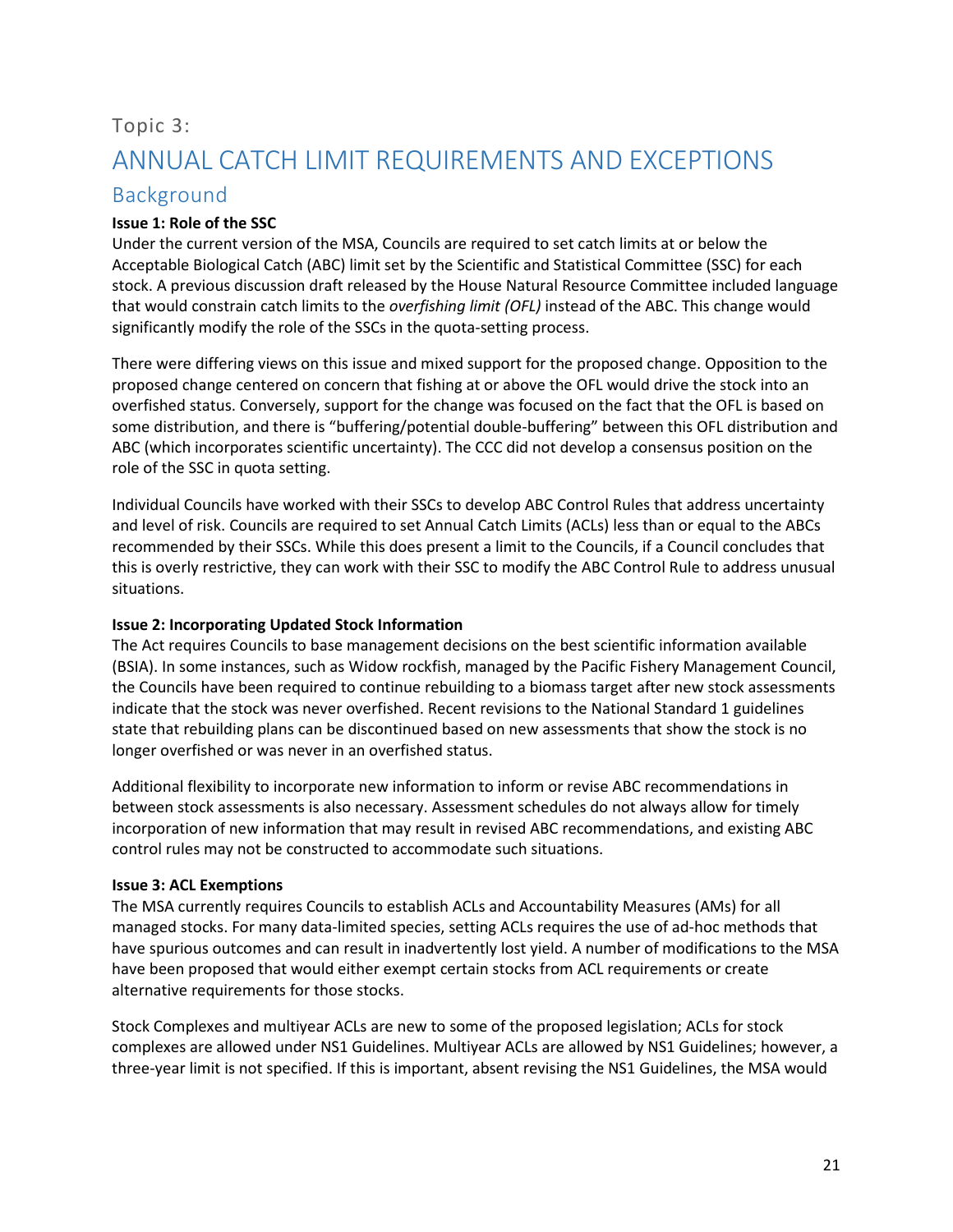be an appropriate place for this but we may want to be cautious with prescriptive provisions (e.g., 10 year rebuilding).

### <span id="page-22-0"></span>Consensus Position

The CCC developed the following consensus position:

*"The CCC believes that further consideration of exemptions or alternatives to the existing ACL requirements for data-limited species could improve the Councils' ability to provide stability in setting harvest limits. The ad hoc methods sometimes used to establish ACLs for data-limited species often result in quotas that are less predictable, resulting in a loss of stability and yield in some of our most important fisheries. While ACLs and AMs have been effective management tools for many fisheries, they may not be the best tools for managing incidental or small-scale, data-limited fisheries. In these situations, Councils should have discretion to determine alternative control mechanisms, such as ecosystem-based fishery management approaches, for data-limited stocks."*

### <span id="page-22-1"></span>Regional Perspectives

#### **NEW ENGLAND:**

*The requirement for annual catch limits assumes that we can accurately identify the catch that will give us the biological and economic results that we want, yet there are numerous examples that demonstrate that this is often not the case.*

#### **MID-ATLANTIC:**

*Allowing the Allowable Biological Catch (ABC) limit to be set up to the Overfishing Limit (OFL) would significantly undermine our current process which accounts for scientific uncertainty and establishes a clear connection between ABC and OFL in assessed stocks based on a harvest control rule.*

#### **SOUTH ATLANTIC:**

*Stocks in a complex will vary in abundance over time, and it is unlikely that all will be at high abundances at the same time. Therefore, mixed-species fisheries cannot be adequately managed by applying single-stock principles. Desirable fishery yield should be specified for overall complexes, while allowing individual stocks to experience normal variability.*

*The South Atlantic Council believes that spiny lobster should be exempt from requirement for an ACL and associated AMs because the spiny lobster stock is unique among all federally managed species in regards to its life cycle: (a) recruitment has been stable over many years but is not linked to production or local stock size; (b) recruits arrive over protracted periods from throughout the Caribbean; (c) 50% of larvae are lost to the north Atlantic, and more than 50% of the recruitment comes from external sources; (d) spiny lobster do not fit the standard pattern of how species behave and how population dynamics work; and (e) spiny lobster have the longest larval duration of any oceanic marine animal. The ACL and AM system has immense value in management and sustainable harvest of most fishing stocks under federal FMPs. Although spiny lobster does not meet the current requirements for exemption (international management or short life cycle), the species is unique in its life cycle and management system and would benefit from an exemption.*

*In addition, the South Atlantic Council believes that ABCs should not be required for unassessed stocks or for assessed species that have not been re-assessed in 5 years. This would allow the Council to use their informed judgment to set an interim ACL until an ABC was provided. Basing ABCs for unassessed stocks on a quantitative portion of historical landings in the context of the precautionary principle will result in ABCs with no scientific basis that may be open to challenge. Such ABCs could*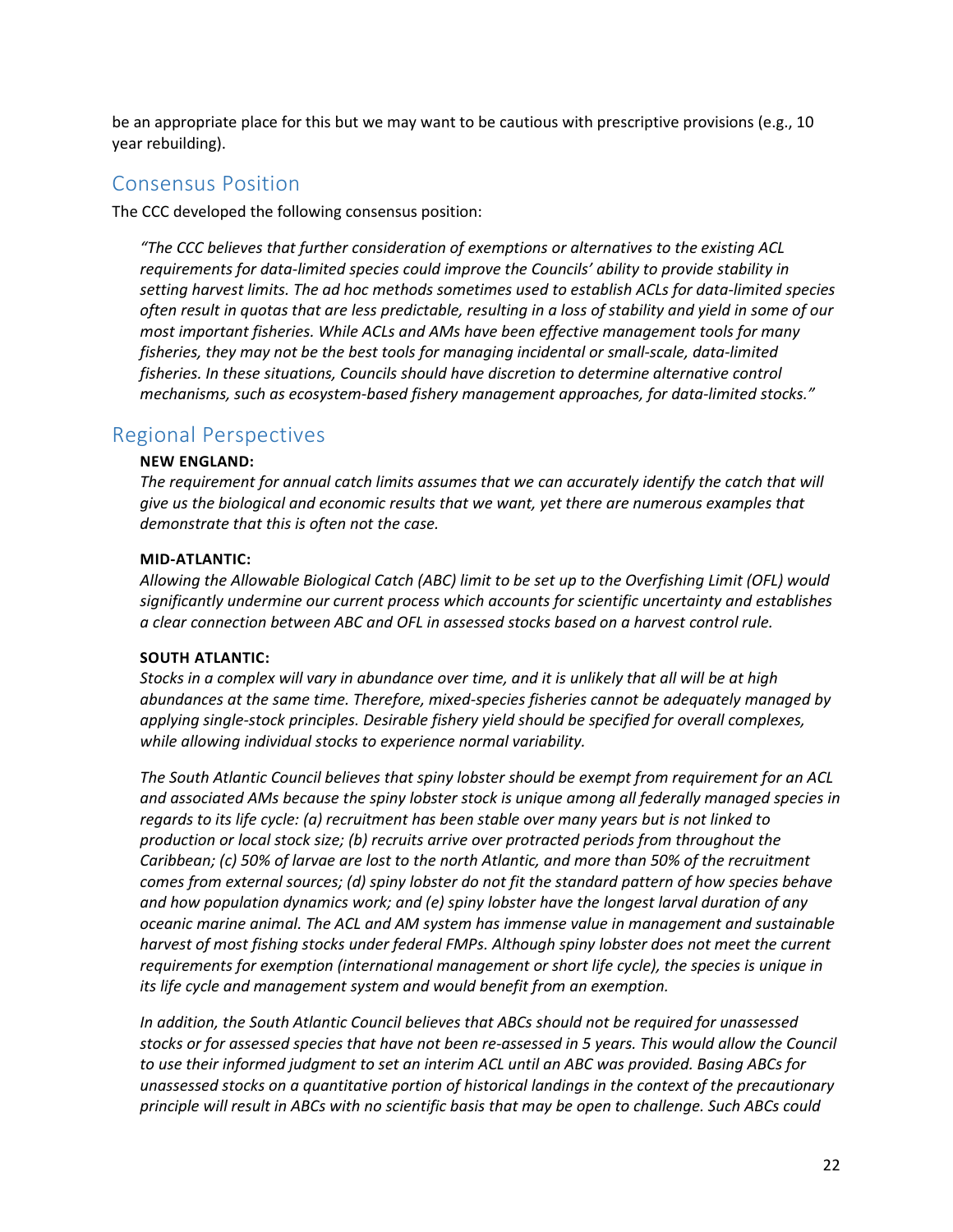*be artificially low, decreasing fishery yield, or too high, posing risk to the stock. The simple fact is that, without a legitimate assessment, neither scientists nor managers can make biomass-based recommendations for ABCs, because historical landings are uninformative for estimating stock abundance. This is particularly true for mixed-stock fisheries, such as the South Atlantic Snapper Grouper Complex, with a long history of missing and inaccurate landings at the species level. The attempt to use a "one size fits all" approach will not work.*

*ACL management poses a special challenge for recreational fisheries in the southeast, due to the fact that the management paradigm and recreational fisheries are simply mismatched. Current ACL management shuts down or penalizes a recreational fishery when catches are high. However, in reality, high recreational catches are often reflective of high abundance of a species, which is a good thing. The current management paradigm forces the Council to react as if something bad happened, when in fact something really good happened in the fishery. The Council often sets ACLs for five years at a time, or longer, and they are not updated until new stock assessments become available. (Note: the limited availability of stock assessments is addressed in Topic 14). The static ACLs cannot and do not react to real-time changes in stock abundance. Flexibility in setting and revising ACLs would allow the Council to respond to natural variability in stock abundance and address the fundamental out-of-sync artifact of managing with ACLs that needs to be addressed.*

*The management regime has to be brought in line with the science that can be funded, and that's fundamentally one of our problems now. It's why the Council hears from fishermen, quite often, that your management doesn't match what I'm seeing on the water, and that's because, a lot of times, the Council reacts to really good things as if they were bad things. For example, red snapper is probably on the most rapid increase in stock size of anything we've seen in the South Atlantic; however, the fishery remains under very limited harvest levels. There is a fundamental disconnect between the types of information that we have to manage our recreational fisheries and how we are required to apply accountability measures to address ACLs. The process would work much better if the Council had greater flexibility in applying ACLs/AMs, particularly in the recreational sector.*

#### **GULF OF MEXICO:**

*The biggest ACL-related challenge encountered by the Gulf Council is establishing ACLs for its reef fish species that constitute incidental catches within the grouper and snapper targeted fisheries. For multi-species targeted fisheries, the mandate to establish ACLs for incidental species can lead to closures that cause unnecessary economic losses relative to the harvest of the targeted species and with minimal biological gain for either the targeted or incidental species. However, we recognize that in some instances, it may be very important to control incidental fishing mortality on a stock in a mixed fishery. The Councils should have the ability to determine the appropriate measure to use depending on the particular characteristics of a fishery in order to achieve their management objectives. Undesirable closures of target fisheries due to ACLs established for incidental species usually result in unnecessary economic losses relative to the harvest of the targeted species and minimal biological benefits.*

#### **NORTH PACIFIC:**

*ACLs have been used in the North Pacific for over 30 years, and we believe that such limits are a cornerstone of sustainable fisheries management. We also believe there are situations where some flexibility in the establishment of ACLs is warranted, particularly in the case of data-limited stocks. I can cite the North Pacific example two years ago where we were compelled to set an artificially low ACL for Pacific octopus based upon very limited historical information, rather than a robust stock assessment, and this artificially low ACL resulted in closures of fisheries that take octopus*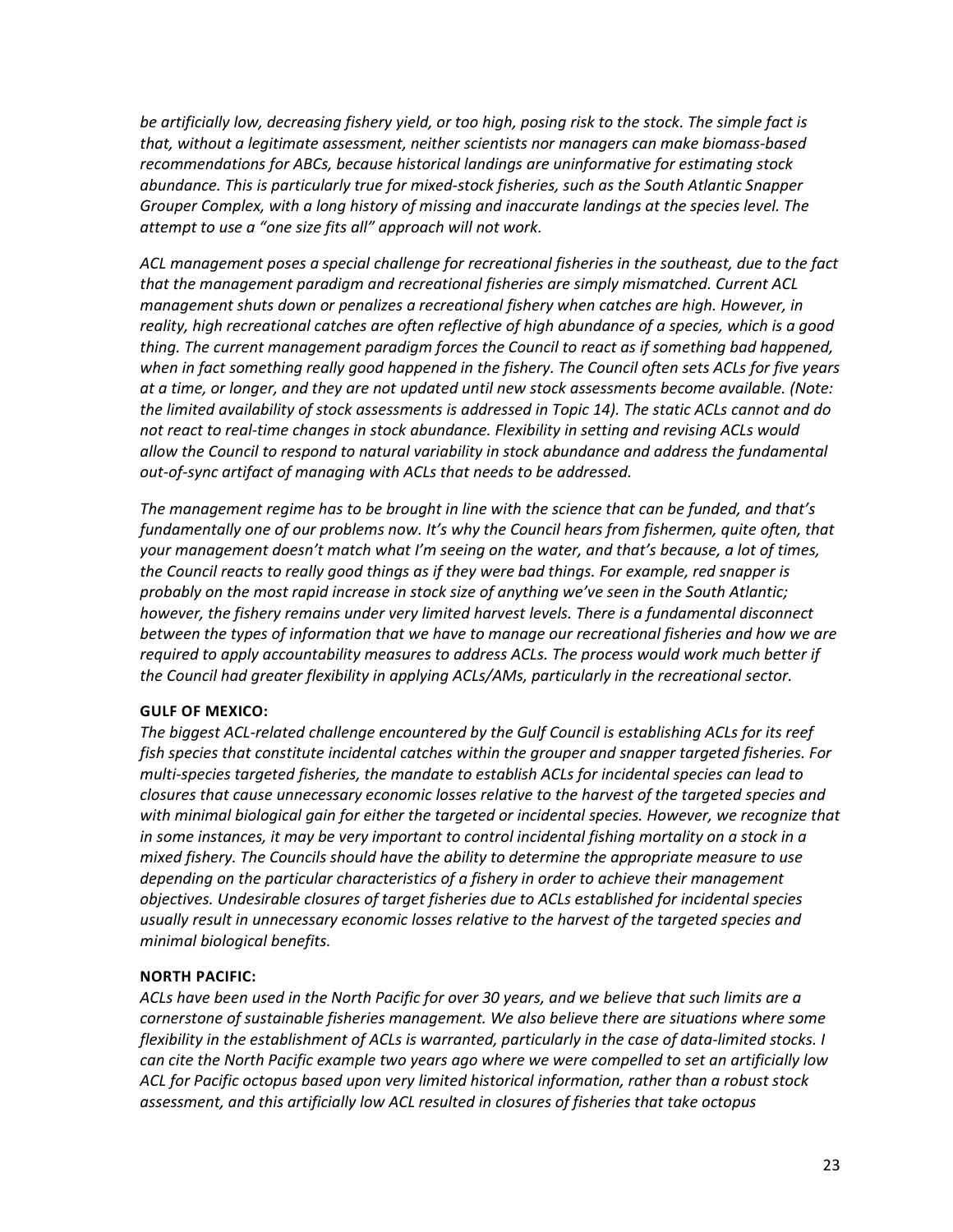*incidentally. This example underscores the need for robust stock surveys and assessments, which we believe should be a priority focus of any MSA reauthorization.*

*Consideration of the economic needs of fishing communities is critical in the ACL setting process, and while the current MSA allows for such consideration, we recognize the desire for a more explicit allowance for these considerations. We must be careful however, not to jeopardize long-term fisheries sustainability, and associated community vitality, for the sake of short-term job creation. Accounting for uncertainty, articulating policies for acceptable risk, and establishing the necessary precautionary buffers, is an explicit outcome of the ACL process, and we believe that the Councils' Scientific and Statistical Committees (SSCs) are the appropriate gatekeepers to establish the upper limits of "safe" fishing mortality (i.e., ABC).*

#### **PACIFIC:**

*The Pacific Council believes specifying that a carryover exception allowing annual catch limits to be exceeded in order to carry over surplus and deficit harvest from one year to the next would be beneficial, provided there is a finding from the Scientific and Statistical Committee (SSC) that such a carryover provision will have negligible biological impacts.* 

*As part of their business planning, fishermen in catch share programs need to know whether they may carry over surplus harvest from one year to the next; deficits are now routinely paid back the next year. In the past, there has not been a consistent policy application on this matter. If the SSC finds that carryover will not adversely affect a fish stock, then it should be explicitly allowed.* 

*One common management challenge is developing and implementing annual catch limits (ACLs) effectively when the requisite data are lacking, when no data collection program is in place, and/or when major natural fluctuations in stock abundance occur more rapidly than stock assessments can be updated. When less information about a stock is available, or the data are outdated, current requirements call for a Council to set a particularly low ACL compared to the theoretically maximum allowable catch, out of recognition of a higher level of scientific uncertainty. While this is a logical approach in some regards, there is concern it may be overly conservative in some situations. It can lead to severe economic consequences when a rarely-caught stock about which little is known appears occasionally in a healthy mixed-stock fishery, and a new, highly buffered ACL for this rare stock suddenly requires a large reduction in the catch of healthy species; this situation essentially creates a bottleneck species that closes or substantially reduces an otherwise healthy fishery.*

*There are times when the best available science is not sound enough for active fishery management decision-making; the current approach for data-limited species may occasionally fall into this situation. Further, the current approach may limit obtaining scientific information on stock performance under higher catch rates.*

#### **WESTERN PACIFIC:**

*The Western Pacific Regional Fishery Management Council believes that it would be beneficial if the next revision of the MSA allows exemptions from the ACL requirement, provides more flexibility in evaluating fisheries that require an ACL, and offers incentives for cooperative ACL management between the federal and state governments.*

*The MSA should have exemptions from the ACL requirement for data-limited stocks and add provisions for a time frame for which reliable fishery information needs to be obtained in order to remove the stock from a data-limited situation.*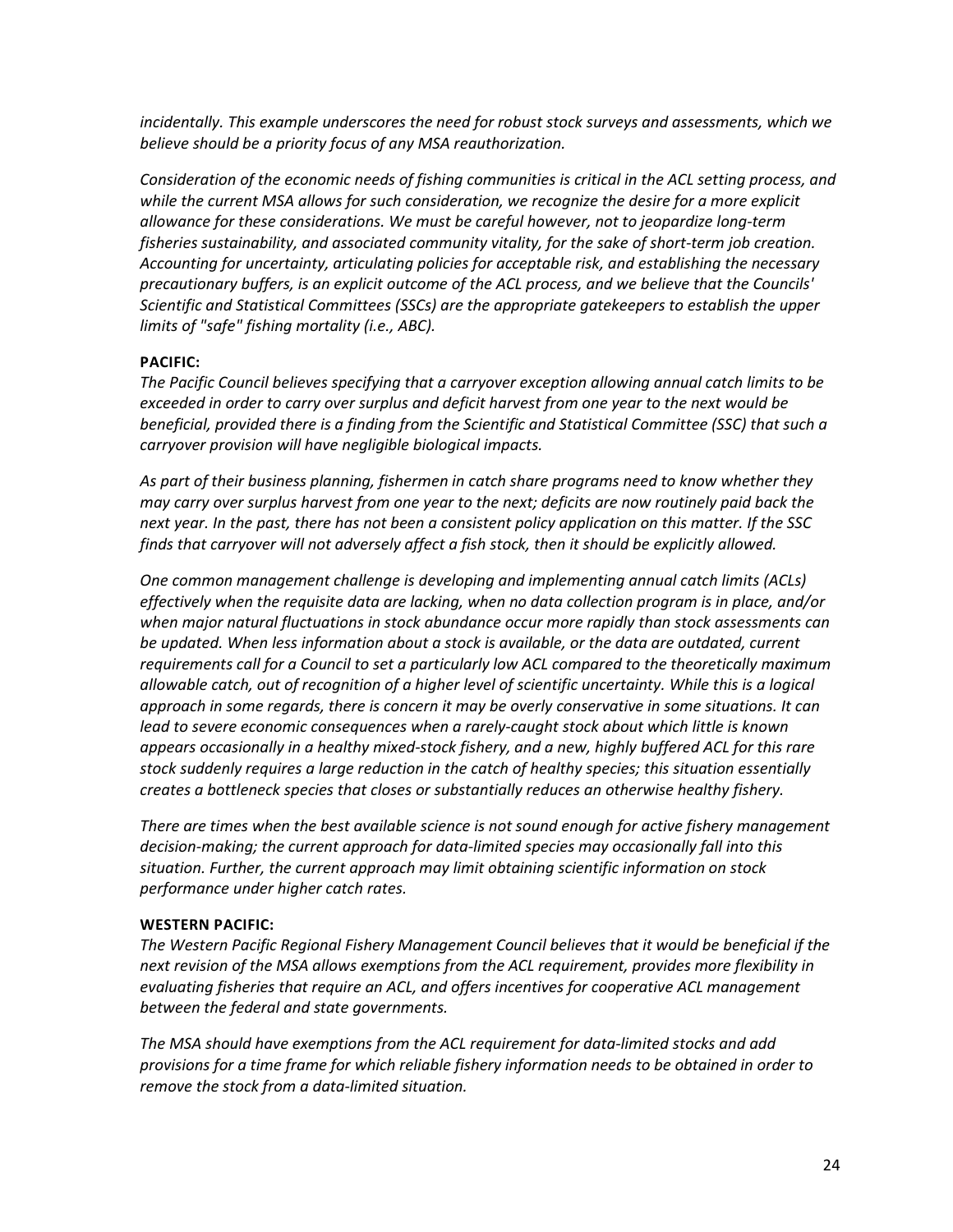*The Western Pacific Region has more than 1,000 insular management unit species. The fisheries that harvest these species are small-scale with multiple gears and multiple landing sites. Scarce biological and demographic information limit conducting stock assessments to determine the status of the species. Without stock assessments for majority of these species, overfishing limits cannot be determined and thus annual catch limits (ACLs) are based on catch-only methods, which are also*  data limited. Because of the strict mandate for ACLs in the MSA, the Council is forced to comply and *develop ACLs that may not meet the intent of the MSA.*

*More flexibility should be given in the situation where data-limited stocks exist. National Standard 1 is too stringent given the data-limited nature of the Western Pacific fisheries. Majority of the data limited stocks can be managed through non-ACL approach and better managed through ecosystembased fishery management. Additionally, ACLs for transboundary stocks should not be mandatory but rather utilized on a case by case basis taking into account international management regimes, biological connectivity of stocks, and relative impact of U.S. fisheries on transboundary stocks.*

*Some if the proposed legislative changes for setting Annual Catch Limits (ACLs) address many of the problems faced in implementing ACLs in the Western Pacific Region. Providing the Council the authority and opportunity to consider ecosystem and economic needs of the fishing community in implementing ACLs is a beneficial change to the current MSA text. The Western Pacific Council provides for similar considerations through an analysis that considers social, economic, ecological, and management uncertainty. Consideration should be given to include social and management elements in this section as ecosystem and economic variations are already accounted for. Given the overall underutilized status of fisheries in the Western Pacific Region, this language could be revised to: "In evaluating the need to establish annual catch limits, a Council may consider changes in an ecosystem and the economic needs of the fishing community". This provides the Council flexibility in having to apply ACLs for in fisheries where it may not be appropriate.*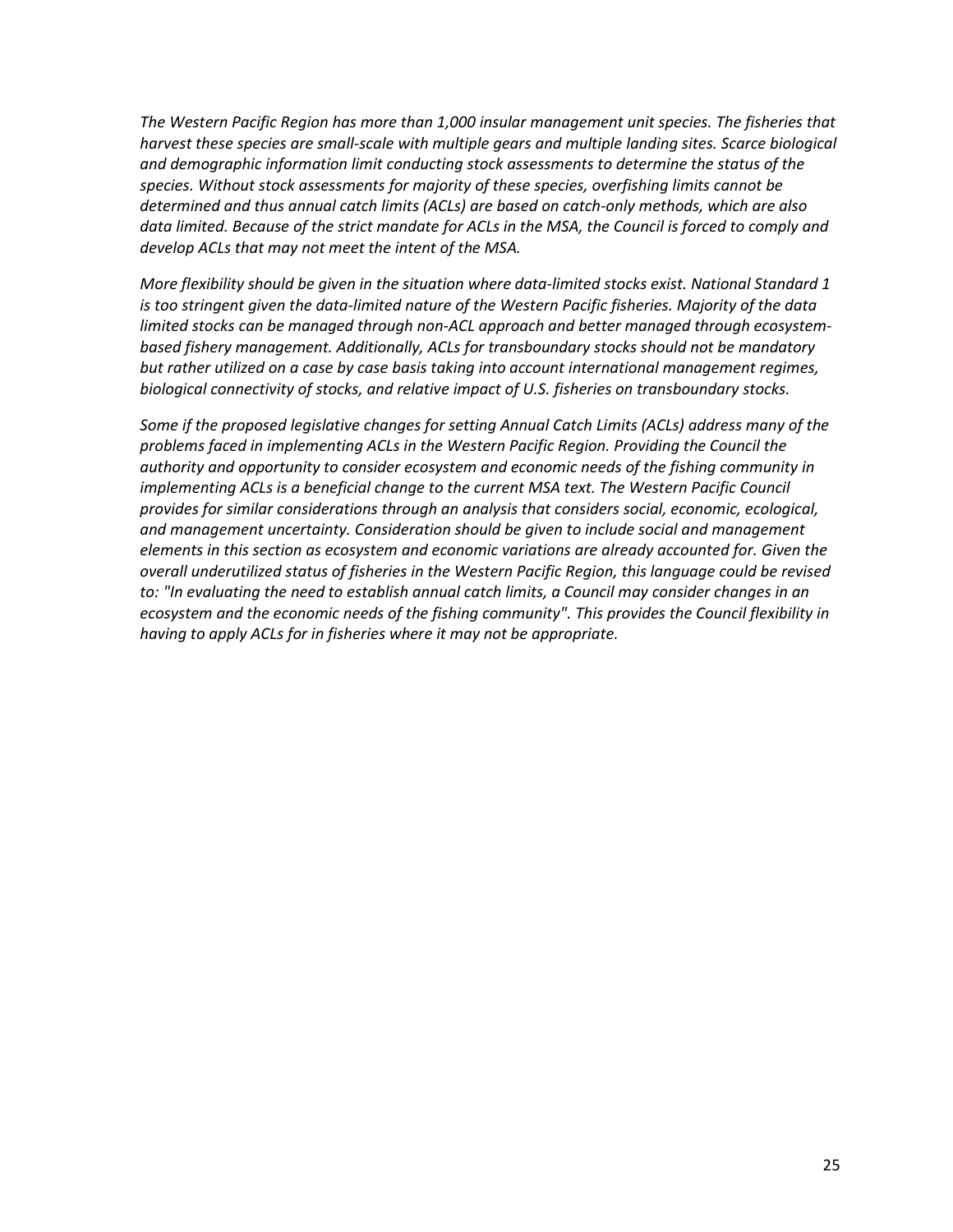## <span id="page-26-0"></span>Topic 4: RESOURCES AVAILABLE FOR ADDITIONAL MANDATES

## <span id="page-26-1"></span>Consensus Position

The CCC developed the following consensus position:

*"The CCC remains concerned that important policy directives issued by NMFS (e.g., forage fish, allocation review, and ecosystem-based fisheries management) frequently do not take into consideration the need for additional staffing and resources that Councils may need to implement them. The demands on Councils to fulfill existing regulatory and management requirements are significant, and these should be met before any new mandates are required.*

*Baseline funding for sustainable management: At-sea surveys of fish populations are the 'bread and butter' of sustainable management that is the hallmark of U.S. fisheries under the MSA. Reducing stock assessment funds will reduce harvests by U.S. fishermen, which will increase imports of foreign seafood. Increasing stock assessment funding is the best investment an administration can make in U.S. fisheries."*

## <span id="page-26-2"></span>Regional Perspectives

#### **MID-ATLANTIC:**

*New unfunded mandates would be a burden on the Mid-Atlantic Council, and sufficient funds should be available for the Council to meet the existing requirements of the Act. Continued investment in stock assessment capacity is of paramount concern in this reauthorization process.*

#### *South Atlantic:*

*The South Atlantic Council has concerns regarding the resources available (for both the Council and the agency) to meet additional mandates when there are basic data needs in the region that have gone unmet for years. NMFS has produced several policy directives over the past 18 months related to climate science, ecosystem-based fisheries management, and bycatch reduction as well as catch share program review guidance and stock assessment prioritization tools, all of which include a significant number of tasks for Council staff and NMFS staff. While the Council understands that these efforts are intended to prioritize and coordinate the agency's science products and management endeavors, we believe that the success of such initiatives is dependent on data that are either incomplete or do not exist in our region. Lack of resources at both the Science Center and Regional Office for such basic needs as collection and processing of biological samples, economic information, and data management ensures that the sophisticated approaches outlined in the above policy directives will be out of the Council's reach. Currently, the Council does not receive SAFE reports for our managed species due to these very same resource concerns. While the Council believes strongly that many of these approaches are necessary, we do not believe that they are achievable within the proposed timeframe given current resource constraints now and in the foreseeable future.* 

#### **GULF OF MEXICO:**

*We concur with the issues identified above by the South Atlantic Fishery Management Council.*

#### *NORTH PACIFIC:*

*We think this is, or should be covered, under our general principles section, as we think we all agree that no additional mandates should be imposed, without additional resources.*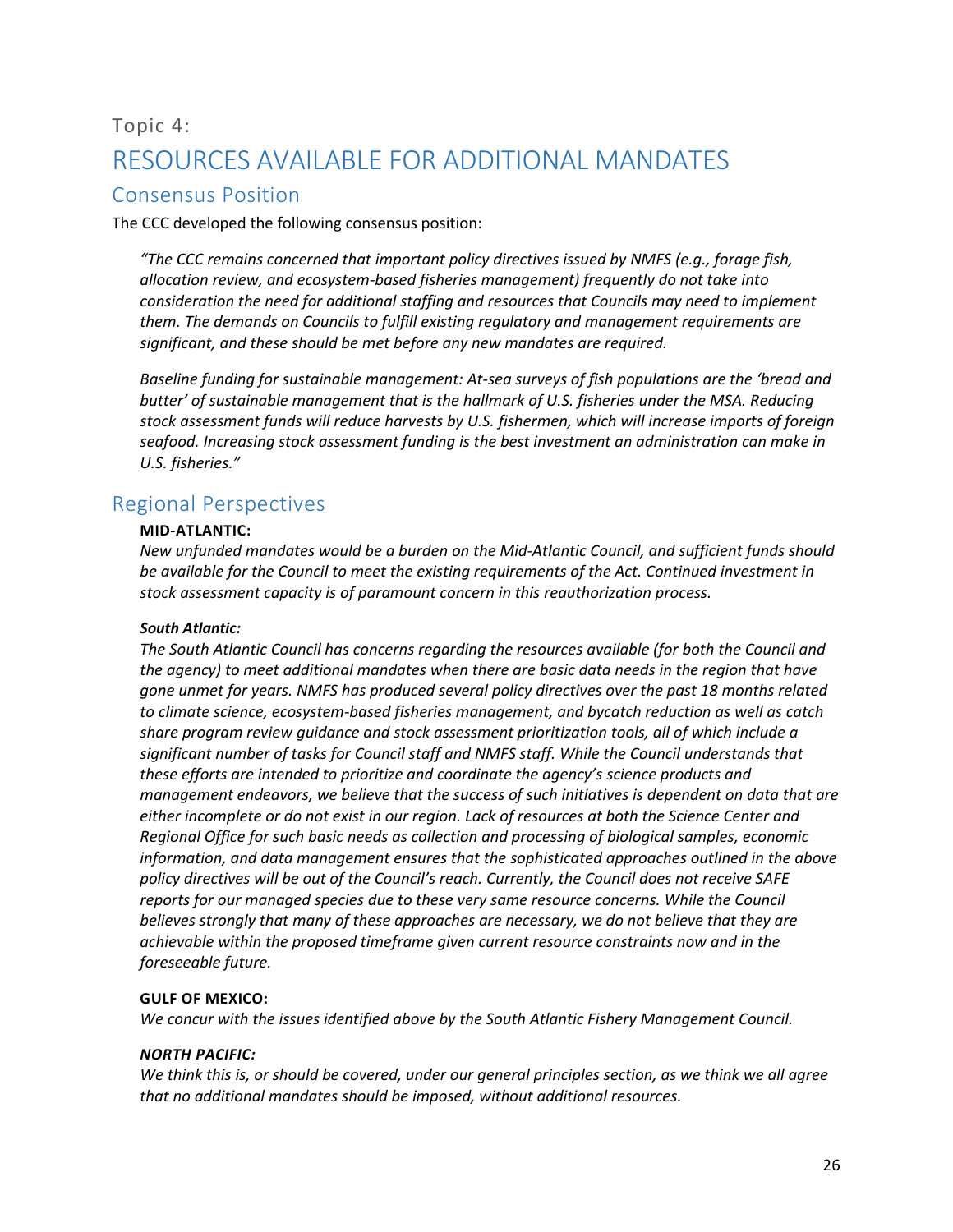#### **PACIFIC:**

*The Pacific Council agrees with the above consensus statement with an additional following sentence. When new policy initiatives are considered, provided funding should be commensurate with the associated Council workload.*

#### **WESTERN PACIFIC:**

*The SAFE report requirements were not met in the Western Pacific region until 2015 when the Council led the restructuring of its existing Fishery Ecosystem Plan (FEP) Annual Reports to incorporate required SAFE report elements under the National Standard 2 Guidelines. The Council continues to lead the coordination of the annual update of the SAFE reports in the region, as NMFS has not dedicated staff and resources to oversee the production of these reports which are critical for monitoring fishery performance.*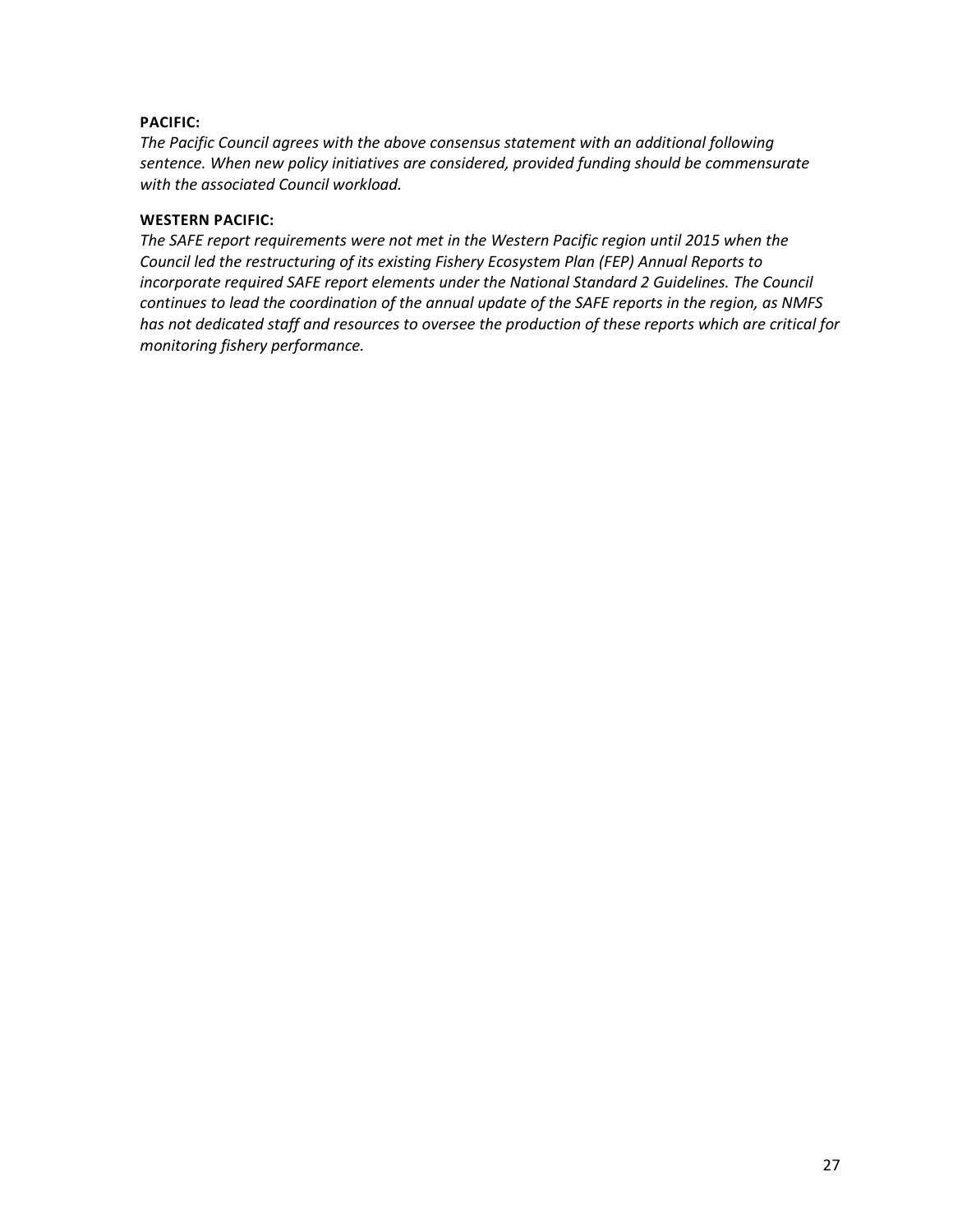## <span id="page-28-0"></span>Topic 5: TRANSPARENCY REQUIREMENTS

## <span id="page-28-1"></span>Consensus Position

The CCC developed the following consensus position:

*"The CCC believes that a transparent public process is critical to maintaining public trust, so that decisions of the Council and the SSC are clearly documented. This need can be met in a variety of ways, such as by webcasting meetings, audio recording of meetings, or detailed minutes of meeting discussions. However, budget problems are very real, and written transcripts are costly. Video recordings of large meetings may not add substantive content, as they will not capture presentations and motions, which are the most critical visual aspects of meetings. Streaming video may also degrade the quality of webcast audio. While the technology for webcasts is rapidly evolving, live broadcasts generally require strong Internet connections to be effective. In the context of Council meetings, which are often held in remote locations near fishing ports, the Councils have little ability to predict or control the quality and cost of the Internet connection. Consequently, requiring the use of webcasts "to the extent practicable" will allow Councils to achieve greater transparency within budget and operational constraints."*

### <span id="page-28-2"></span>Regional Perspectives

#### **NEW ENGLAND:**

*The Council supports a transparent public process. As such, all Council meetings are currently webcast and recordings of all Council and Scientific and Statistical Committee (SSC) meetings are readily available. Transcripts of Council meetings are not currently prepared due to the cost, but could be prepared with adequate funding. Video recordings of Council and SSC meetings seem unnecessary and expensive and would create issues related to storage of large data files, and collection of video release forms.*

#### **MID-ATLANTIC:**

*Providing a transparent and open public process is of utmost importance to the Mid-Atlantic Council. We are constantly striving to improve the ways we communicate with stakeholders, as evidenced by the continued development of our communication and outreach program. We encourage a review of the methods already being employed by each Council and consider both the need for, and feasibility of, any new requirements. For example, our experience has shown that broadcasting live video from Council meetings does not significantly increase remote users' access to meetings and can often degrade the audio quality significantly. We have had much greater success with our current method of streaming webinars that display presentations and Council motions together with live audio. These webinars are available to the public for the entirety of the meeting, and the recordings are posted on our website for later viewing. We make briefing materials and presentations available prior to the meeting and post detailed meeting summaries, meeting motions, and additional followup items promptly after the meeting.* 

*SSC meetings are also open to the public, and audio recordings from the meetings are available upon request. Briefing documents are available online prior to SSC meetings, and detailed meeting summaries are posted afterward. We are currently exploring the feasibility of providing webinar access to SSC meetings.*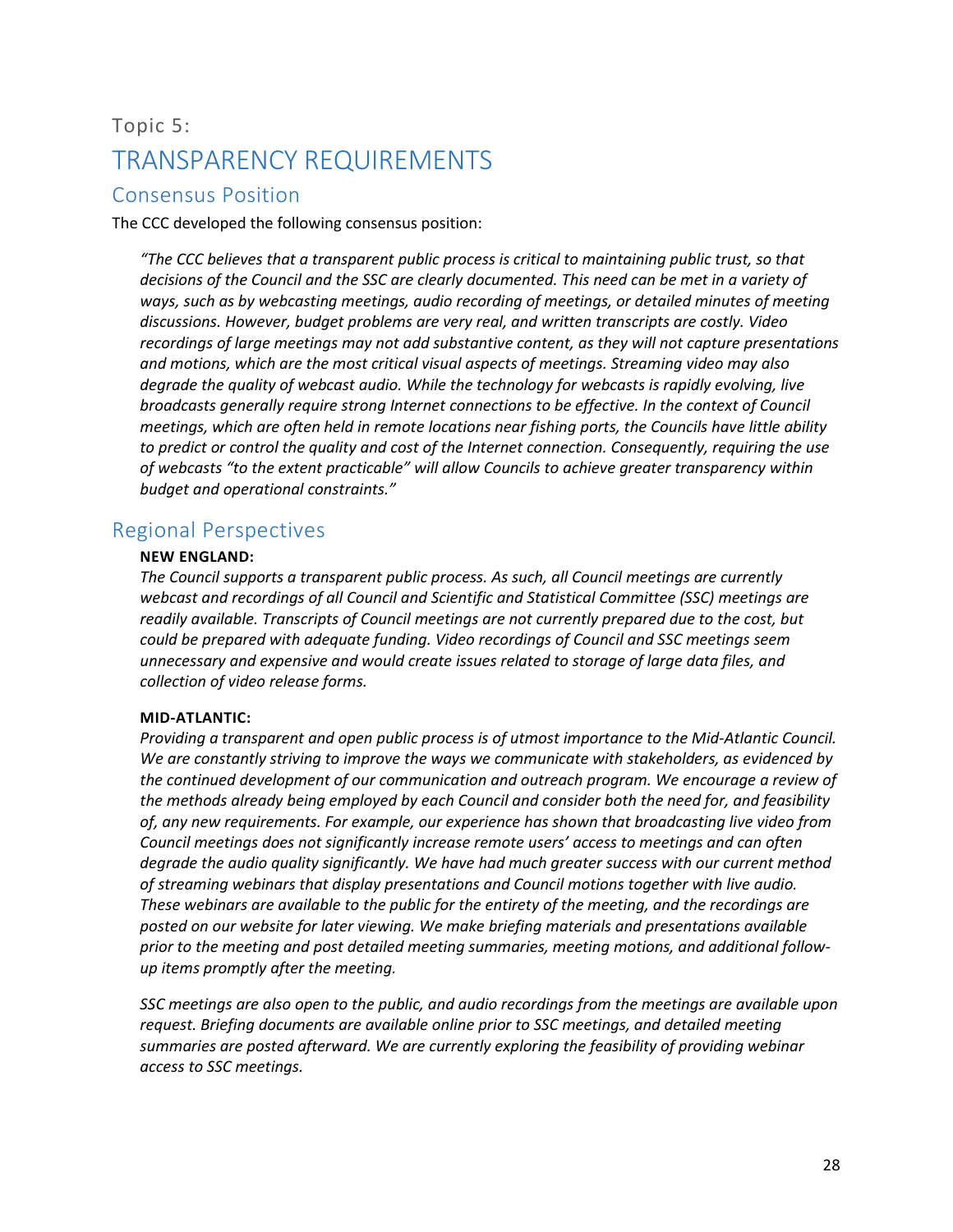*We specifically suggest considering the following requirements to enhance and ensure public access and transparency in Council and SSC meetings: live webinar broadcasts, online briefing materials, online meeting summaries, and online audio archives. The live broadcast requirement should be subject to a venue's technical capacity, to ensure that communities are not disqualified as potential meeting venues due to bandwidth or technical limitations.*

#### **SOUTH ATLANTIC:**

*The South Atlantic Council strongly believes that transparency in the public process is paramount to accountability and good decision-making. The Council currently webcasts all Council meetings, SSC meetings, and advisory panel meetings to provide additional access to the public and stakeholders unable to attend these meetings in person. Verbatim minutes of all Council meetings (which includes Council committees, as well as public comment sessions), SSC meetings, and advisory panel meetings are currently transcribed, while audio recordings of all such meetings are available to the public upon request. While searchable audio files are available immediately after the conclusion of all meetings, written transcriptions are contracted externally. Although generally available within 30 days of the conclusion of a meeting, some may take additional time due simply to the length of the meeting and other commitments by the transcriptionist. Because audio files are directly recorded and maintained by Council staff, making these available within 30 days does not pose an additional burden on the Council. Requiring written transcriptions within 30 days could significantly increase costs due to competing availability of transcriptionist's time, which is outside the Council's direct control.*

#### **GULF OF MEXICO:**

*We currently conduct audio recordings of our meetings and provide on our public access server both the audio recordings and a written transcription of our Council meetings. We also provide the recordings of our advisory panel and Scientific and Statistical Committee (SSC) for public access, along with a staff produced summary report. We also webcast all our meetings for the public to see and hear what is being discussed. We do not video stream the meetings and see no added utility in doing so since it would cost substantially more to purchase video equipment and to hire more staff or contractors to handle the video equipment.*

#### **NORTH PACIFIC:**

*All decisions made by the Council and its advisory bodies are done through a transparent, open public process. Meeting materials, agenda and schedule, and public comment letters are all posted in advance of the meeting on a "live agenda" on the Council website. During the meeting, this "live agenda" is continuously updated with minutes that are drafted by the SSC, AP, and Committees, motions on which the Council has acted, and new material that is pertinent to the agenda items. Requirements for webcasting and providing accessible, audio transcripts for Council meetings are already being met. Requiring similar webcasting and/or audio transcripts for SSC meetings would impose unnecessary additional cost, given the public nature of SSC meetings and the detailed nature of SSC meeting minutes.*

#### **PACIFIC:**

*The Pacific Council already provides a live webcast of its meetings, and recordings are available online. The Council does not support adding additional broadcast requirements, especially prescriptive timelines (we have two Council meetings less than 30 days apart, and producing an official meeting record in that time would detract from higher priority activities). The Council is particularly concerned about the workload associated with the SSC requirement. The SSC provisions seem unnecessary since the SSC is an advisory body to the Council, while the Council makes the final*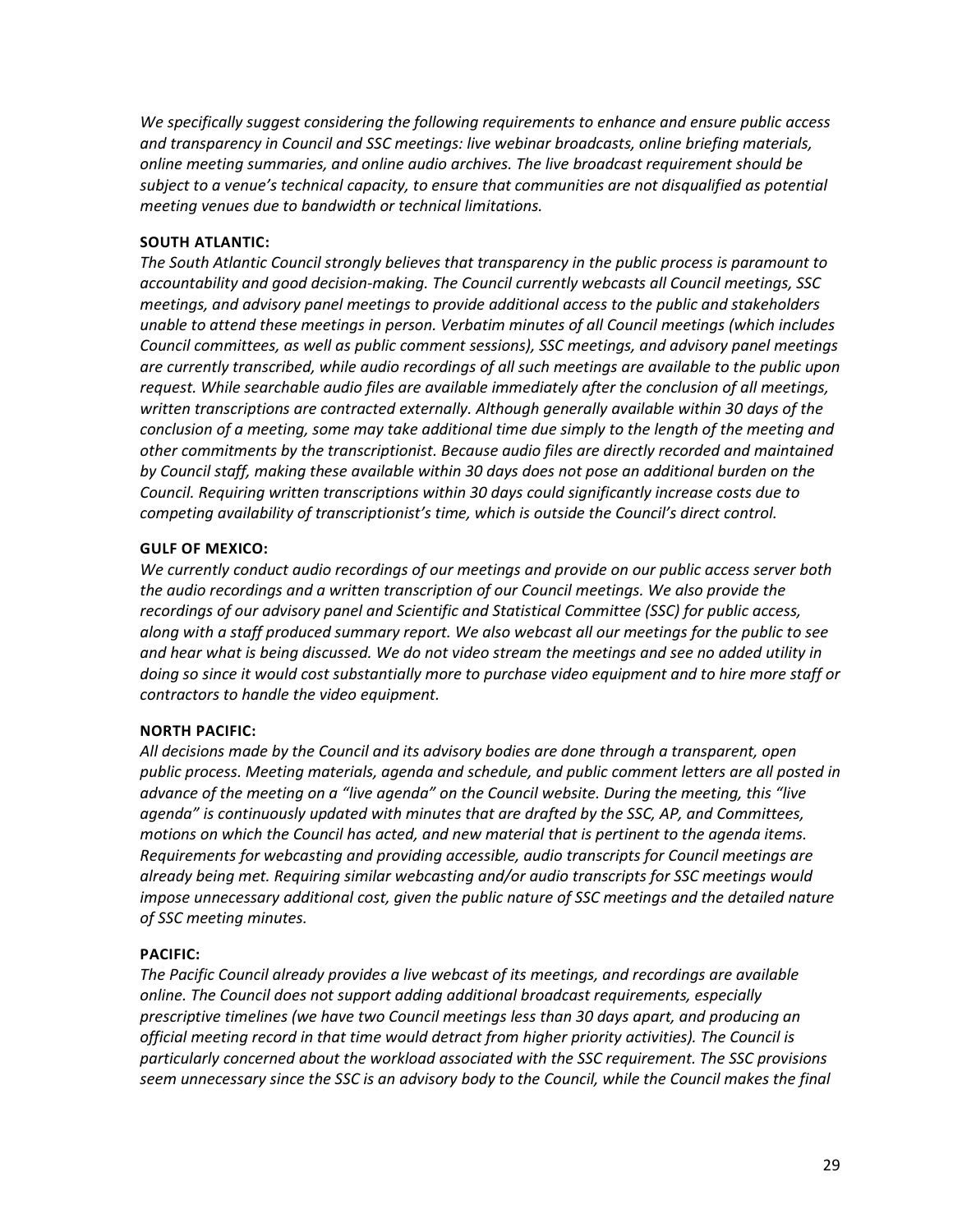*decisions. In addition, minutes of SSC meetings are included as part of the Council's administrative record and are available online. No further administrative record should be necessary.*

#### **WESTERN PACIFIC:**

*Requirements for archiving audio, video or written transcripts of the Council and SSC meetings on the Council website would add significant costs in technology services, equipment, transcription and staff time. No other federal advisory bodies (i.e. Sanctuary Advisory Council, MAFAC, U.S. Coral Reef Task Force, etc.) have these requirements. Federal Reserve Board does not provide original transcripts, rather they lightly edit the speakers' words to facilitate the reader's understanding. Under section (H) of H.R. 200, the requirement for the Secretary to maintain the records is duplicative of the Council's requirement in (G).*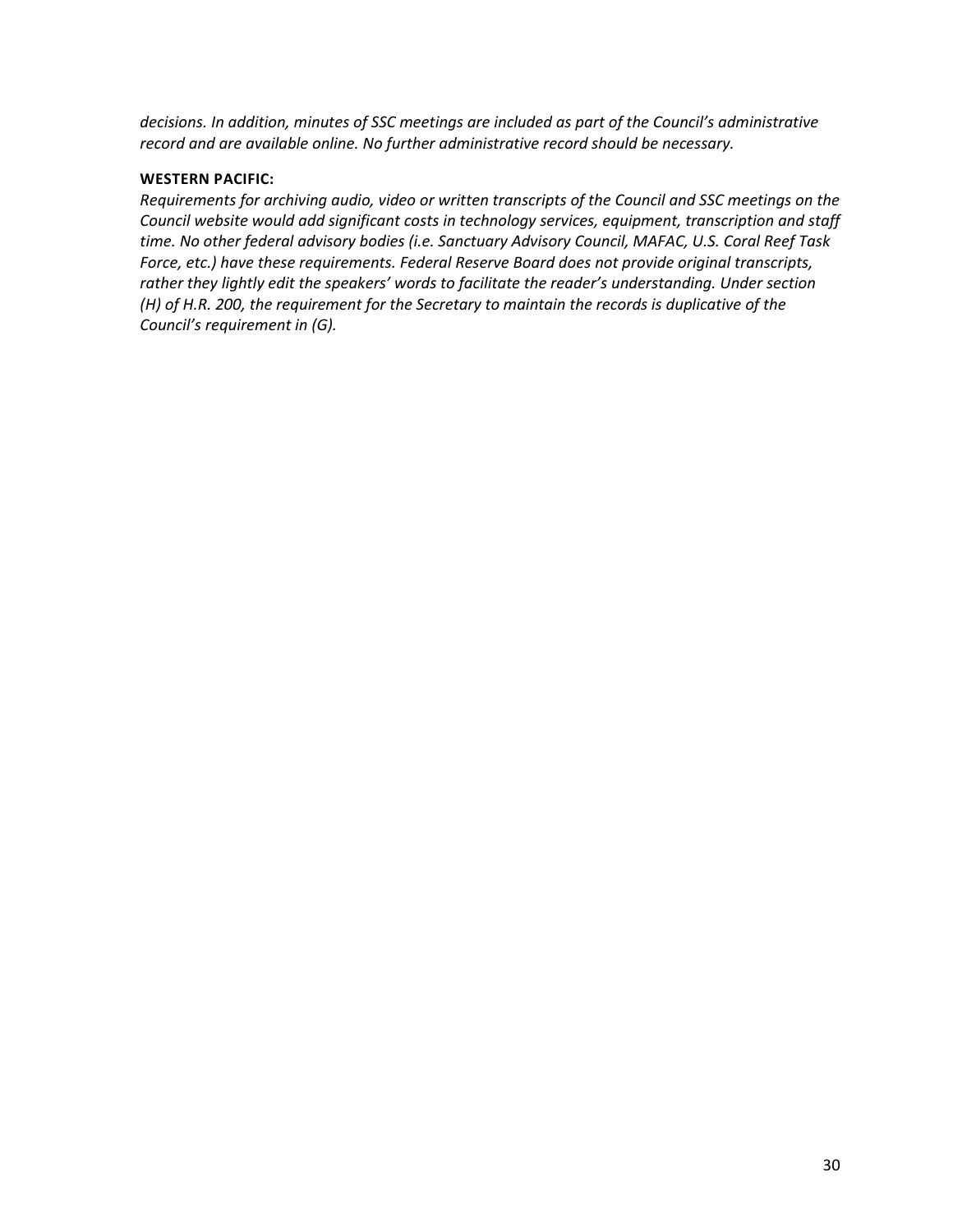## <span id="page-31-0"></span>Topic 6: CLIMATE CHANGE & REGIONAL ACTION PLANS FOR CLIMATE **SCIENCE**

### <span id="page-31-1"></span>Consensus Position

The CCC developed the following consensus position:

*"The CCC believes that climate change demands a response that is commensurate with the magnitude of the threat. The sustainability and performance of our fisheries are at stake, and while fishery managers are unable to address the underlying causes of climate change, they are nonetheless tasked with meeting our conservation and management mandates in a changing environment. Climate change will impact entire marine ecosystems, and a single-species management approach will likely not be sufficient to understand and account for these changes. Addressing climate change will require establishing the support to enable fishery managers to develop creative solutions to new challenges.*

*Fishery managers will also need a strong scientific foundation to support climate-ready fisheries management. Managing climate-ready fisheries is a long-term endeavor that will require investing in the information needed to support informed decision-making, along with a commensurate shift in resources and attention. Successful management already depends on the availability of timely and accurate information at all points in the decision-making process, and in a changing environment, this will become even more critical."*

## <span id="page-31-2"></span>Regional Perspectives

#### **MID-ATLANTIC:**

*Fishermen and fishery managers have already observed climate-related changes in some East Coast fisheries. As the marine environment becomes warmer and more acidic, some species have shifted north, moved offshore, or exhibited changes in productivity and recruitment. For the Mid-Atlantic Council, "climate readiness" has involved an explicit and strategic focusing of attention on coordination with East Coast fishery management partners. In 2014 the Council hosted two climate workshops – the first focused on the current state of climate science and the potential impacts of climate change on marine ecosystems, and the second addressed the management and governance implications of climate change. The outcomes of these workshops were incorporated into the Council's Ecosystem Approaches to Fisheries Management Guidance Document.*

*The Mid-Atlantic Council supports NMFS' climate science strategy and has committed to continue working with NMFS on the implementation of this strategy in the Greater Atlantic region. The Council also supports the use of regional action plans to increase the production, delivery, and use of region-specific climate-related information. However, it is imperative that the implementation of these plans does not compromise existing fishery data collection programs.*

#### **SOUTH ATLANTIC:**

*Data collected by the SEAMAP, MARMAP, and SERFS programs are critical for detecting trends and changes in abundance and distributions of managed species as they relate to environmental and climate changes in the South Atlantic. These programs provide baseline data and represent the foundation for our understanding of species distribution, use of habitat, productivity, and effects of*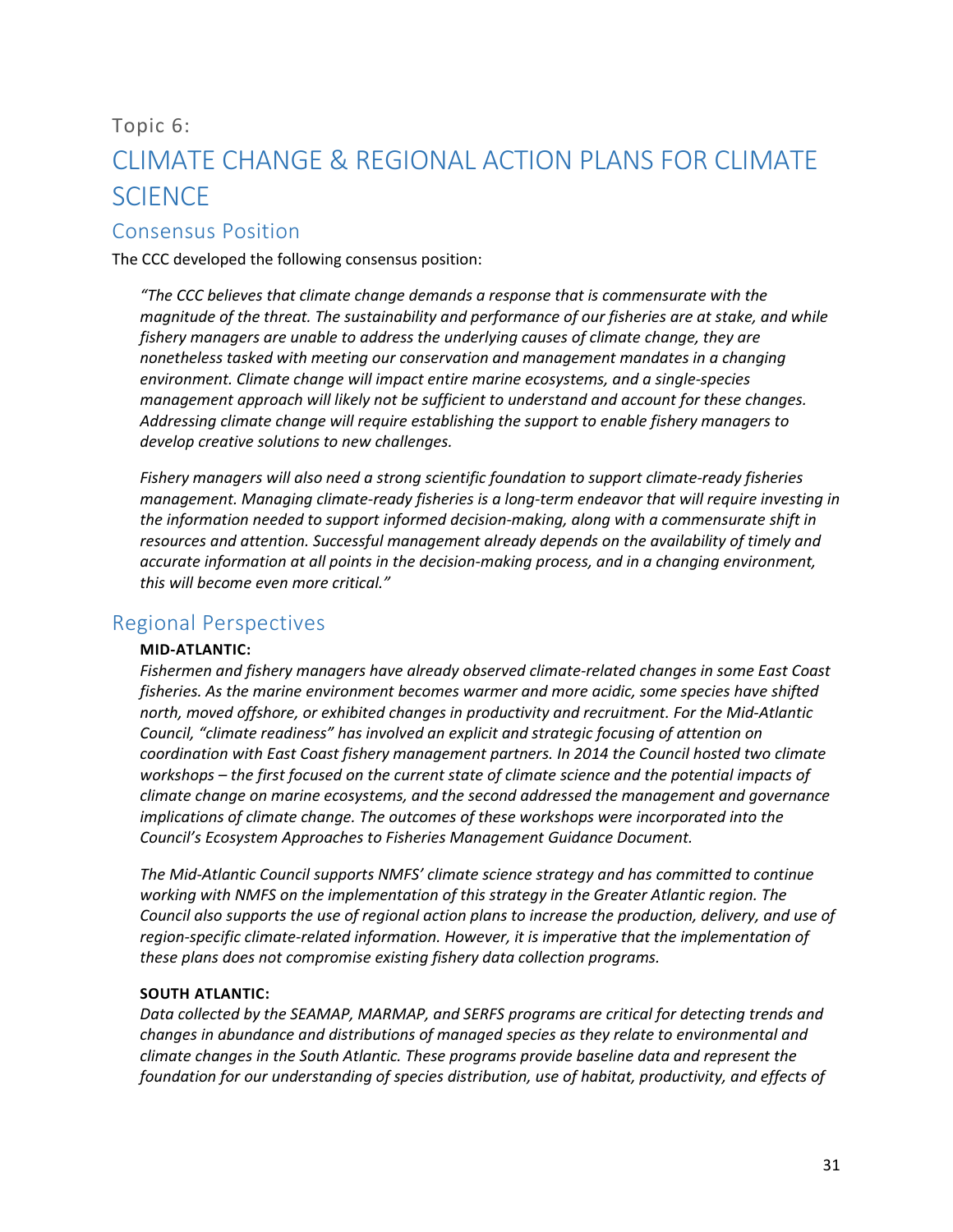*environmental and climate variability on the assessment and understanding of species distribution and availability to recreational and commercial fisheries in the region.*

*The Council appreciates NMFS' support of and contribution to the developing SAFMC Citizen Science program. This program will address critical data needs in the South Atlantic, and the statement included in the South Atlantic Regional Action Plan highlights this opportunity: "boosting partnerships with stakeholders in the region could lead to hypotheses by hearing from fishermen who have observed changes over their careers or new data by implementing a Citizen Science program."*

*The South Atlantic Council believes that the regional action plans are an important and far-reaching initiative, given the potential impacts of ocean acidification and warming waters on future managedspecies distributions. However, as noted above, we are concerned about the potential for negative impacts to the existing basic data collection programs in the region that are already underfunded. The Council believes that the priorities identified in the South Atlantic regional action plan are appropriate, but that there are opportunities to leverage ongoing work or existing guidance documents by current partners in the region to complete some of the proposed tasks. A better understanding of oceanographic characteristics in the region, in combination with additional resources for our current data-collection programs noted above and continued support of efforts such as the Council's Citizen Science Program, will be critical to the success of those priorities.*

*Finally, catches of a number of species (e.g., king mackerel, Spanish mackerel, cobia, blueline tilefish) are increasing in the Mid-Atlantic and New England Councils' area. The South Atlantic Council extended the management unit for Coastal Migratory Pelagics in 1997 to include the Mid-Atlantic Council in anticipation of potentially shifting distributions of these migratory species. The South Atlantic Council also provides two voting seats for Mid-Atlantic Council representatives on the Mackerel/Cobia Committee and one voting seat on the Snapper Grouper Committee. Several years ago, the South Atlantic Council considered extending the snapper grouper management unit to include the Mid-Atlantic but decided not to proceed based on advice from the SERO and NOAA GC about permit complications. The South Atlantic Council is working with the Mid-Atlantic Council and NMFS (Northeast and Southeast) to have a SEDAR stock assessment completed for blueline tilefish. We see more instances for this sort of joint work on managing species as they continue to move northwards.*

#### **GULF OF MEXICO:**

*Climate change impacts will greatly hamper the Council's efforts to maintain stable fisheries. Temperature driven changes to migration patterns and life stage distributions may be the most noticeable initial effects but the longer term more negative impacts may come from ocean acidification which will impact the life histories and abundance of the plankton which all our fish larval species prey upon. Acidification could also first affect the fish larvae themselves in this critically sensitive life stage. The Council fully supports any effort to address climate change mitigation and research. NOAA needs greatly increased resources to address climate change.*

#### **NORTH PACIFIC:**

*The North Pacific Council has been actively involved in regional action plans for climate change, and establishing a process to prepare for, and address ecosystem changes as they occur. The Council has received presentations on and hosted an evening workshop on the Alaska Climate Integrated Modeling Project (ACLIM), which is a collaboration of diverse researchers aimed at giving decision makers critical information regarding the far-reaching impacts of environmental changes in the*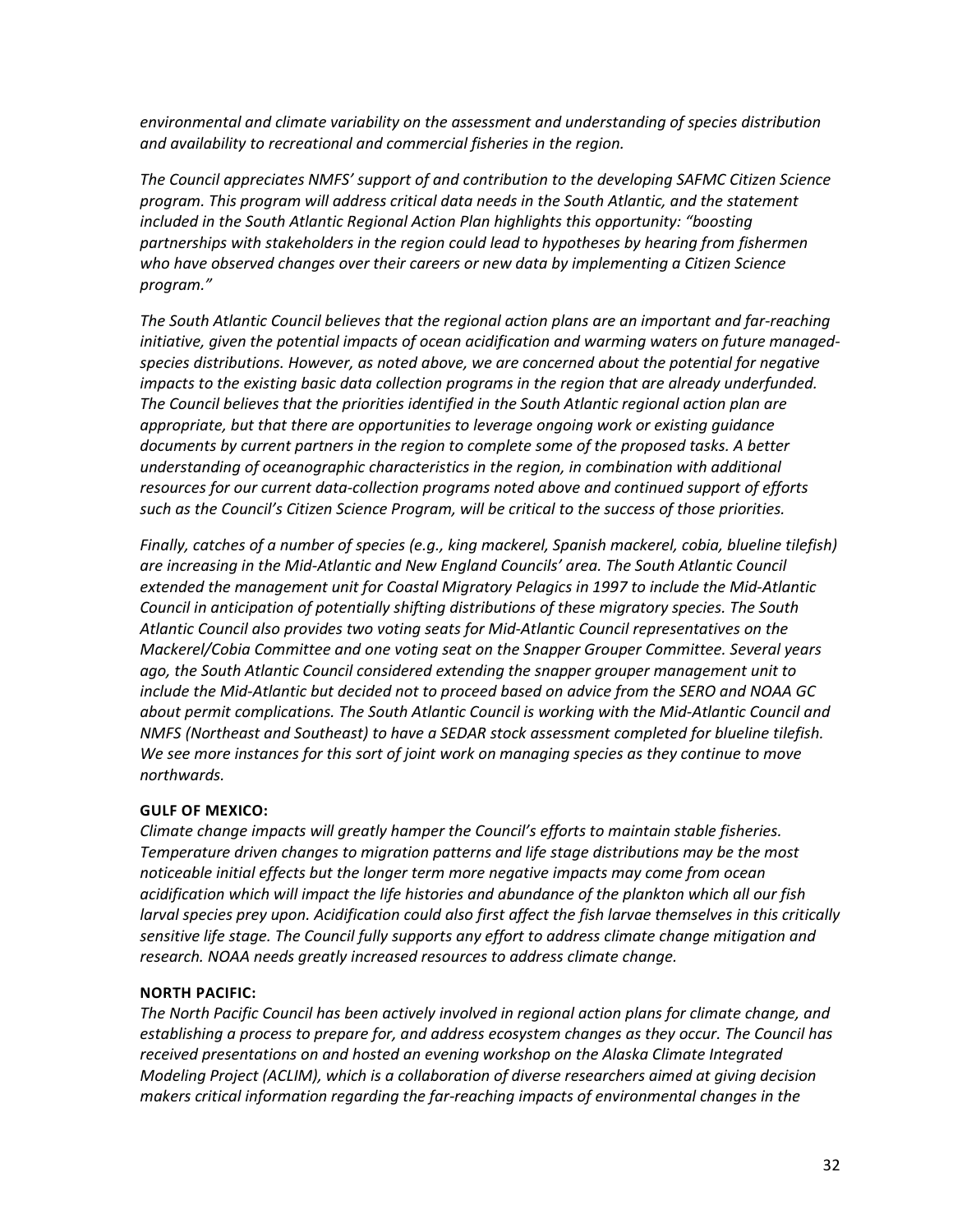*Bering Sea. Council members and staff also participated in a Resilience and Adaptive Capacity of Arctic marine systems under a changing climate stakeholder meeting, which is an international Arctic collaboration synthesizing stakeholder perspectives and scientific studies. At the same time, the Council is developing its own Bering Sea Fishery Ecosystem Plan, which is being designed to help the Council with proactive planning for the impacts of climate change. In conjunction with the FEP, the Council is planning an ecosystem research workshop for October 2017, to stay current with the most recent ecosystem and climate change research.*

#### **PACIFIC:**

*The Pacific Council supports the NMFS Climate Science Strategy and the list of priority actions described in Chapter 3 of the document. The Pacific Council encourages NMFS to identify and obtain new funding and resources to implement the Strategy that does not impinge on funding to continue current levels of data collection, analyses, and stock assessments.*

*The Strategy is particularly relevant to the Pacific Council because of our Fishery Ecosystem Plan (FEP), which was finalized in 2013. The FEP identifies a range of initiatives to facilitate ecosystembased fishery management by the Council. Under the Cross-FMP Effects of Climate Shift Initiative the Council would assess and articulate its questions about the longer-term effects of climate change on its managed species, so as to better direct public and private efforts to provide managementrelevant science. Whereas individual fisheries management plans will likely examine the potential impacts of climate change on particular species, the focus of this initiative would be on the combined, long-term effects of such changes on multiple species across all management plans. The Council concluded that the intent of this initiative is aligned with the NMFS Climate Science Strategy and directed its Ecosystem Working Group to revise the description of this initiative to make it better-align with the objectives described in the Strategy document.*

*The NMFS Northwest Fisheries Science Center Integrated Ecosystem Assessment Team annually prepares a State of the California Current Ecosystem (CCE) Report for the Council. This Report contains a variety of indicators chosen to provide an update-to-date and synoptic view of ecosystem status. The Council has directed its advisory bodies to begin work on a new initiative to refine and improve the indicators included in the State of the CCE Report so that they better-support the Council's ecosystem-based management policies (Completed in 2016, incorporated into report for 2017).*

*This initiative aligns with Strategy Objective 6, Track trends in ecosystems, living marine resources (LMRs), and LMR-dependent human communities, and provides early warning of change. The State of the CCE Report could evolve over time to include reference points to incorporate ecosystem considerations into management decision-making as described in Strategy Objective 1, Identify appropriate, climate-informed reference points for managing LMRs.*

*As discussed in the Strategy, the climate and oceans are changing, and managers will require the information necessary to address our marine resource stewardship mission under these changing conditions. The Pacific Council strongly agrees with the Strategy as one element supporting this mission.*

#### **WESTERN PACIFIC:**

*Regional Action Plans provide an opportunity for NMFS science centers and regional offices to meet*  with the Councils to address the impacts of a changing climate on fisheries. It is imperative that the *Councils are represented on the Regional Action Plan working groups and that the group meets at*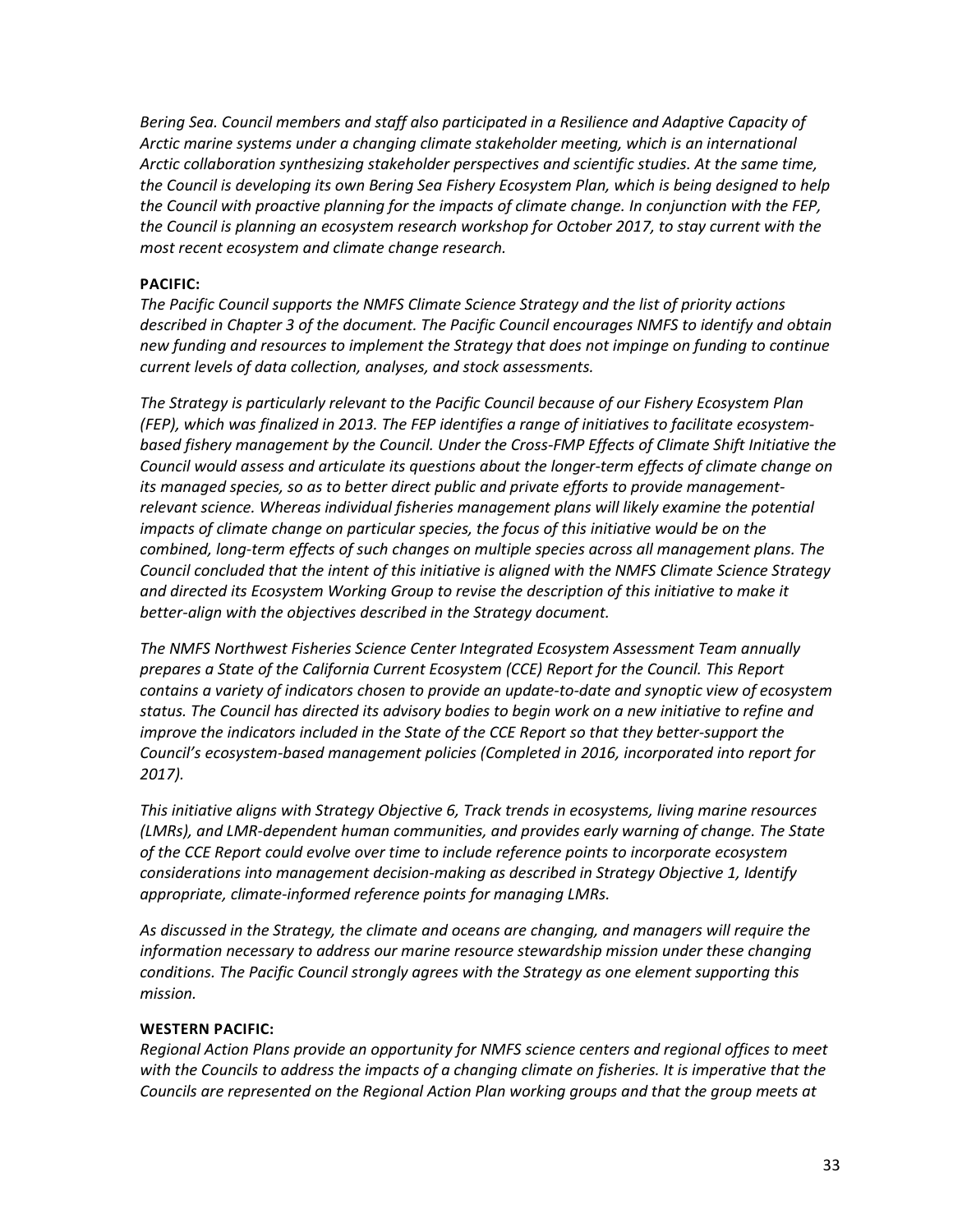*least annually to facilitate communication and coordination. It is especially important for the Councils to be fairly represented on these working groups to ensure that sustainable fisheries are provided their due weight balancing out the NMFS concerns with protected species and habitat. The Council also believes that the Action Plans should address the stocks that are of economic, social and cultural importance.*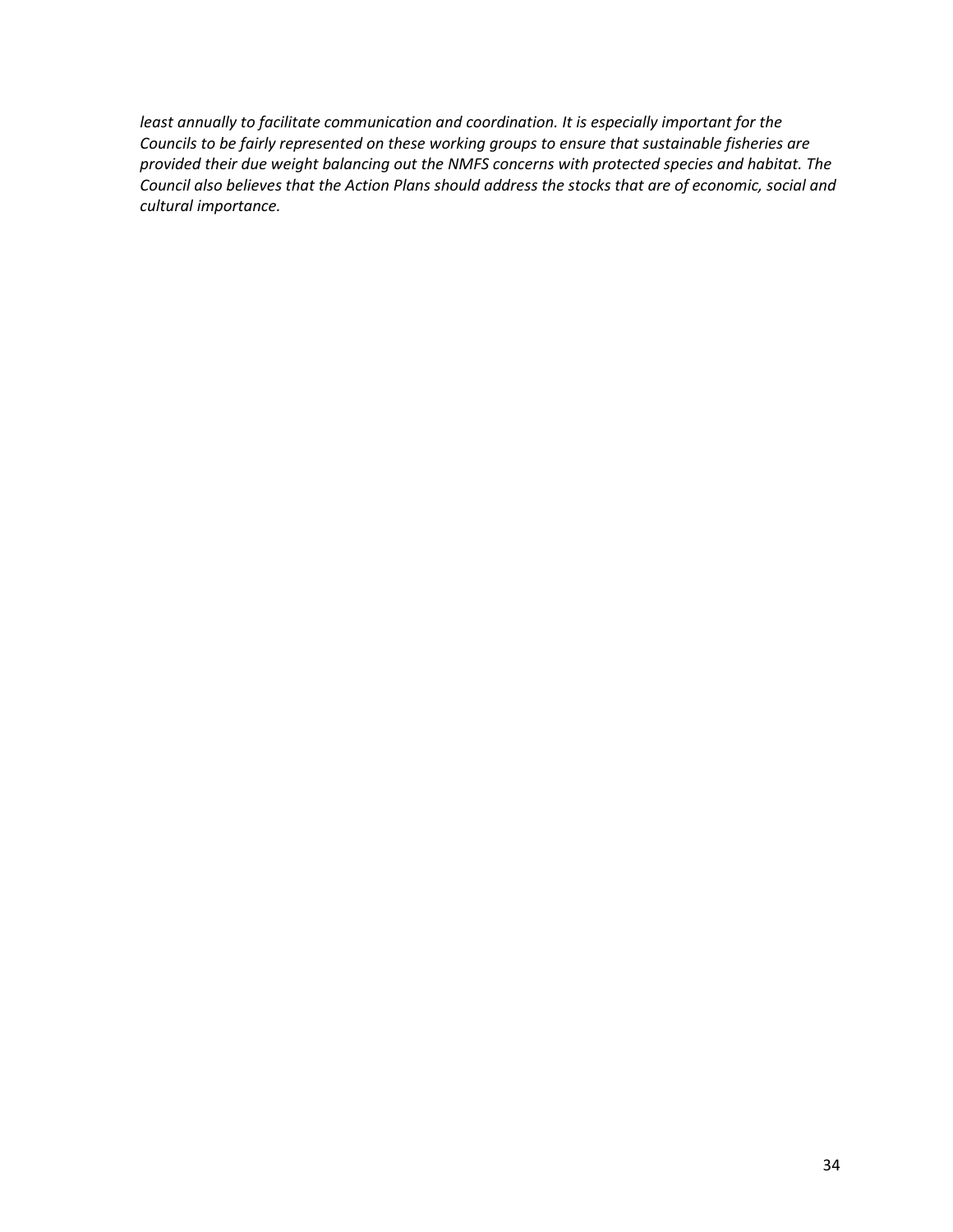## <span id="page-35-0"></span>Topic 7: FORAGE FISH

## <span id="page-35-1"></span>Consensus Position

The CCC developed the following consensus position:

*"The CCC believes it is appropriate to proactively protect unmanaged, unfished forage fish of the U.S. Exclusive Economic Zone (EEZ) in recognition of the importance of these forage fish to the species managed under the Councils' FMPs and to the larger ecosystems functions. This approach is not intended to supersede tribal or state fishery management for these species, and coordination would still occur through the existing Council processes."*

### <span id="page-35-2"></span>Regional Perspectives

#### **NEW ENGLAND:**

*The New England Council is considering an ABC control rule for Atlantic herring that will take into account its role as a key forage fish. In addition, since the mid-1980s the management measures for the Gulf of Maine and Georges Bank have prevented the development of a small-mesh fishery to target forage fish without seeking Council approval. The Council also adopted bycatch caps for river herring and shad that were implemented through its Atlantic herring FMP.*

#### **MID-ATLANTIC:**

*Forage fish stocks play an important role in the structure and function of marine ecosystems. The Mid-Atlantic Council and its constituent stakeholder groups have expressed strong interest in the development of a policy/approach for managing forage fishes. Adequate consideration of the importance of forage stocks within regional ecosystems is an important consideration in the implementation of ecosystem principles in fisheries management and should be included in the Act.*

*The Council's Ecosystem Approaches to Fisheries Management Guidance Document (2016) establishes the following policies regarding forage fish:*

- *It shall be the policy of the Council to support the maintenance of an adequate forage base in the Mid-Atlantic to ensure ecosystem productivity, structure, and function and to support sustainable fishing communities.*
- *The Council, in conjunction with its SSC and the NEFSC, shall promote the timely collection of data and development of analyses to support the biological, economic, and social evaluation of ecosystem level tradeoffs including those required to establish an optimal forage fish harvest policy.*

*In 2016 the Council approved an Unmanaged Forage Omnibus Amendment. This action prohibits the development of new and expansion of existing directed commercial fisheries on certain unmanaged forage species in Mid-Atlantic Federal waters until the Council has had an adequate opportunity to assess the scientific information relating to any new or expanded directed fisheries and consider potential impacts to existing fisheries, fishing communities, and the marine ecosystem. The purposes of this action are to (1) advance an ecosystem approach to fisheries management in the Mid-Atlantic through consideration of management alternatives that would afford protection to currently unmanaged forage species through regulation of landings and/or possession of those species; (2) consider management alternatives that address data collection and reporting of landings of*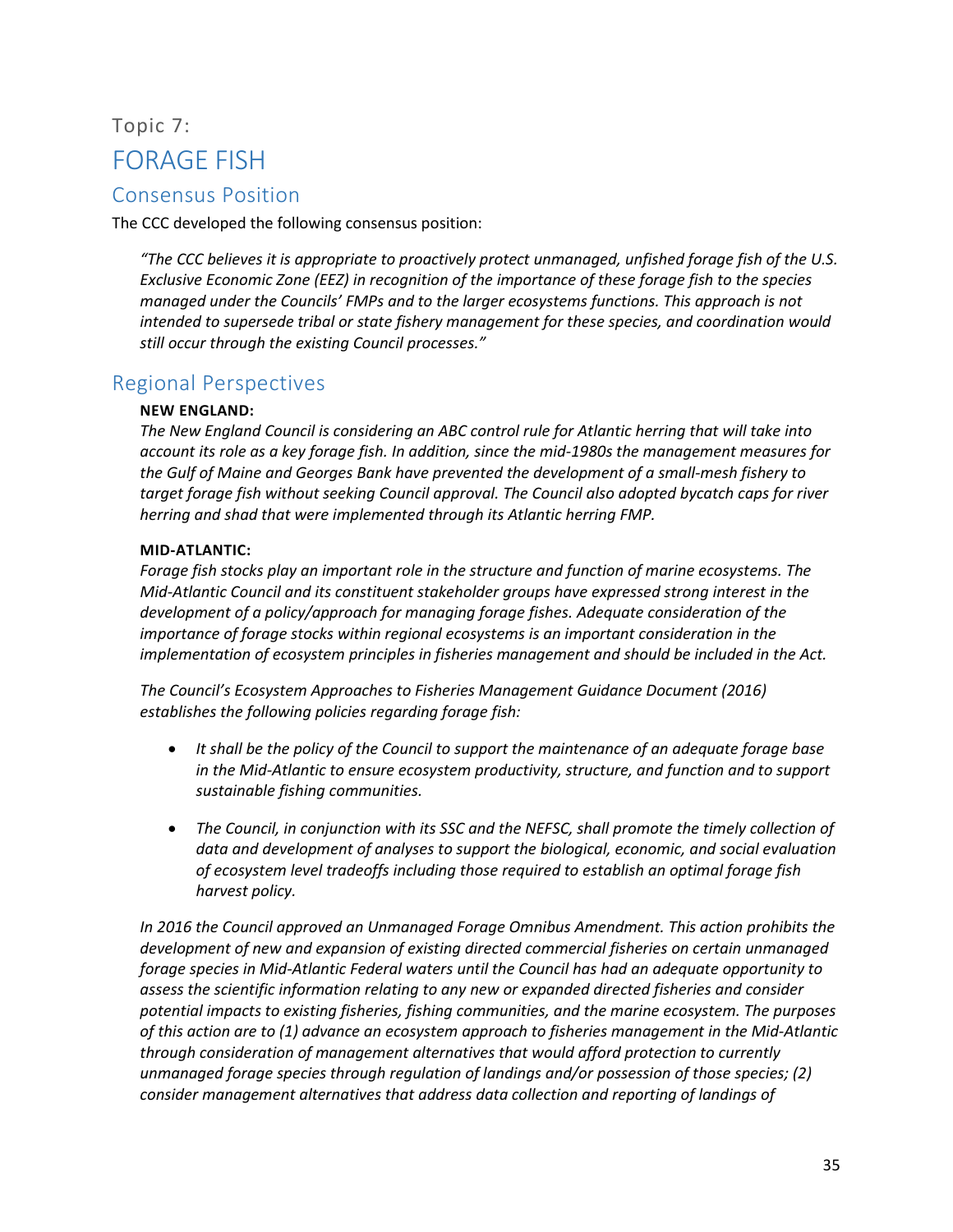*currently unmanaged forage species; and (3) consider measures to establish a process for new fisheries for such species to develop or existing fisheries to expand.*

*Additional information about the role of forage species in Mid-Atlantic ecosystems and potential considerations for their management is available in the Council's Forage Fish White Paper (*<http://www.mafmc.org/eafm/>*).* 

#### **SOUTH ATLANTIC:**

*As part of its Fishery Ecosystem Plan (FEP) II revision, the Council is working with a variety of partners in the region to expand upon previous modeling efforts to help us better understand the relationships between predator and prey species in the region. The importance of these relationships is highlighted in a chapter specifically focused on food web dynamics in the FEP II. It is the Council's intent to use these tools to more appropriately manage the species within our jurisdiction.*

*The Council intends to address forage fish as needed through the Fishery Ecosystem Plan. The Council has some concern that the consensus statement is not as fully reflective of the South Atlantic Council's position as it could be.*

*If the Council had adequate information (e.g., gut content analyses, modeling results, etc.) it could set the ACL below the ABC to account for predator/prey interactions. This can be done under the current MSA once we have adequate data.*

#### **GULF OF MEXICO:**

*At this time we think forage fish that are not harvested should be in sufficient abundance naturally (between maximum sustainable yield (MSY) and virgin levels) for predator species, especially if the predator species are being harvested. Forage fish in the Gulf, with the exception of peneaid shrimp, are managed by the states. If both predator and prey species are managed at MSY population levels, it is hard to imagine that forage fish would be under threat. However, since most forage fish are short-lived, they could be more vulnerable to environmental perturbations.*

#### **NORTH PACIFIC:**

*In 1997, the North Pacific Council took action to protect forage fish by prohibiting a directed fishery and the sale and barter of small forage fish. The regulations reduce waste by allowing retention (up to a maximum retainable bycatch amount of 2%) and processing (into fishmeal) those forage fish caught incidentally in groundfish fisheries. Bycatch estimates of forage fish in all fisheries are calculated by observer sampling of catch through the North Pacific Groundfish and Halibut Observer Program. The forage fish species category includes all species of fish in defined families that includes smelts, lanternfish, sandlance, gunnels, pricklebacks, other small fish species, as well as euphausiids (krill). Although most (if not all) larger fish species are important prey at juvenile stages, they support important commercial fisheries, and as such, are appropriately regulated through FMPs (e.g., pollock) or through State of Alaska fishing regulations (e.g., herring).*

#### **PACIFIC:**

*The Pacific Council has amended its four FMPs (Coastal Pelagic Species, Groundfish, Highly Migratory Species, and Salmon to provide adequate protection for forage fish. The amendments prohibit the development of new directed fisheries on forage species that are not currently managed by the Council, or the States, until the Council has had an adequate opportunity to assess the science relating to any proposed fishery and any potential impacts to our existing fisheries and communities. This is not a permanent moratorium on fishing for forage fish. Instead, the Council adopted a review process for any proposed fishery.*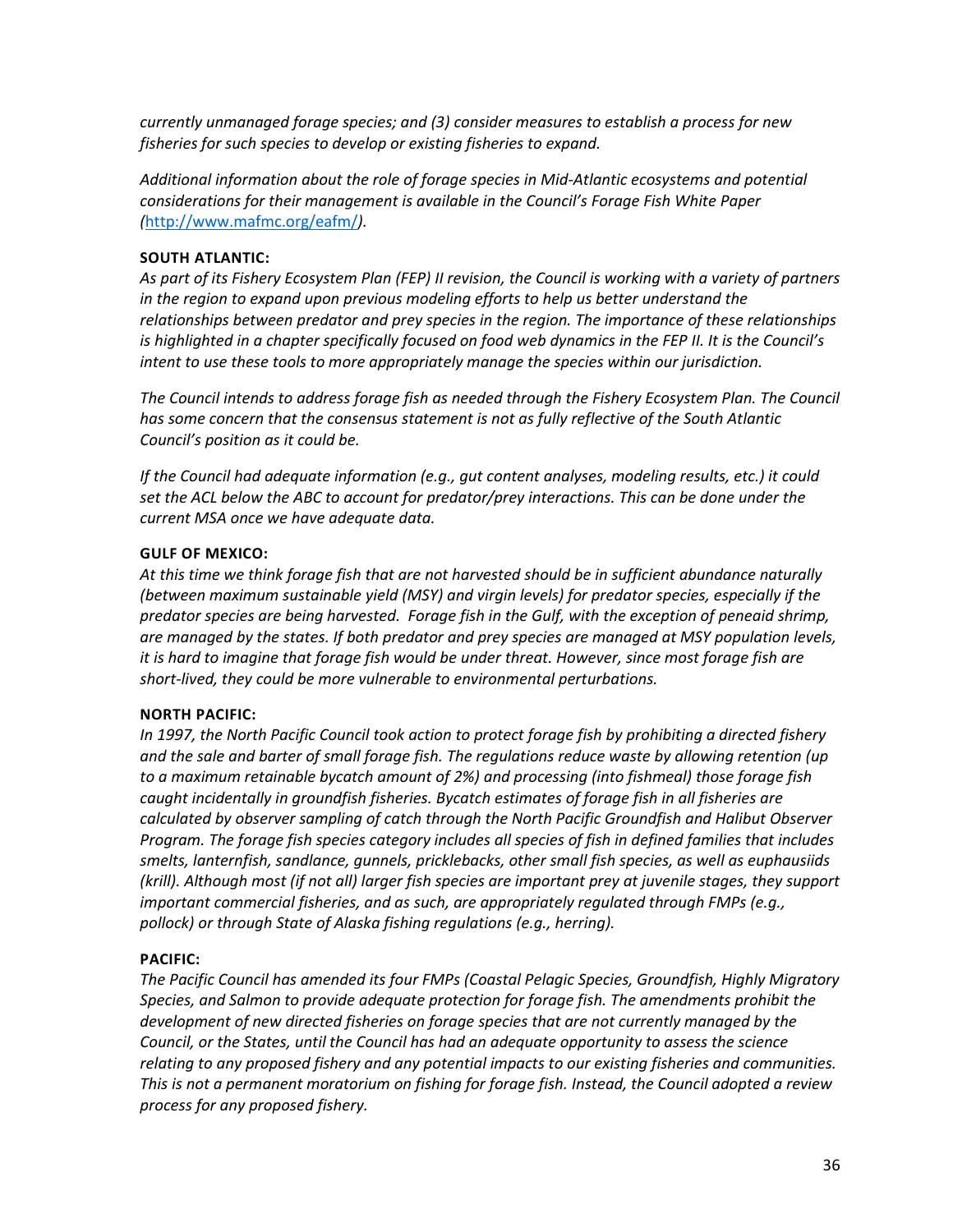*The Pacific Council's Coastal Pelagic Species (CPS) FMP includes stocks that are important forage species, such as sardine, anchovy, and squid. One of the stated objectives of the plan is to provide adequate forage for dependent species. To achieve this objective, the CPS harvest control rules for actively managed species are more conservative than MSY-based management strategies, because the focus for CPS is oriented primarily towards stock biomass levels at least as high as the MSY stock size while reducing harvest as biomass levels approach overfished levels. The primary focus is on biomass, rather than catch, because most CPS (Pacific sardine, northern anchovy, and market squid) are very important in the ecosystem for forage. The CPS FMP also includes a complete ban on commercial fishing for all species of krill in West Coast federal waters and makes no provisions for future fisheries. This broad prohibition applies to all vessels in Council-managed waters, and was intended to ensure that, to the extent practicable, fisheries will not develop that could put at risk krill stocks and the other living marine resources that depend on krill.*

#### **WESTERN PACIFIC**

*Forage fish species are included in the Western Pacific Council's Fishery Ecosystem Plans. ACLs have been specified for species such as big eye scads, mackerel scads, and deep water shrimp. The Council is also working with its partners in developing ecosystem models for the near-shore ecosystem that consider the biomass and productivity of the forage fish species as drivers for the ecosystem model.*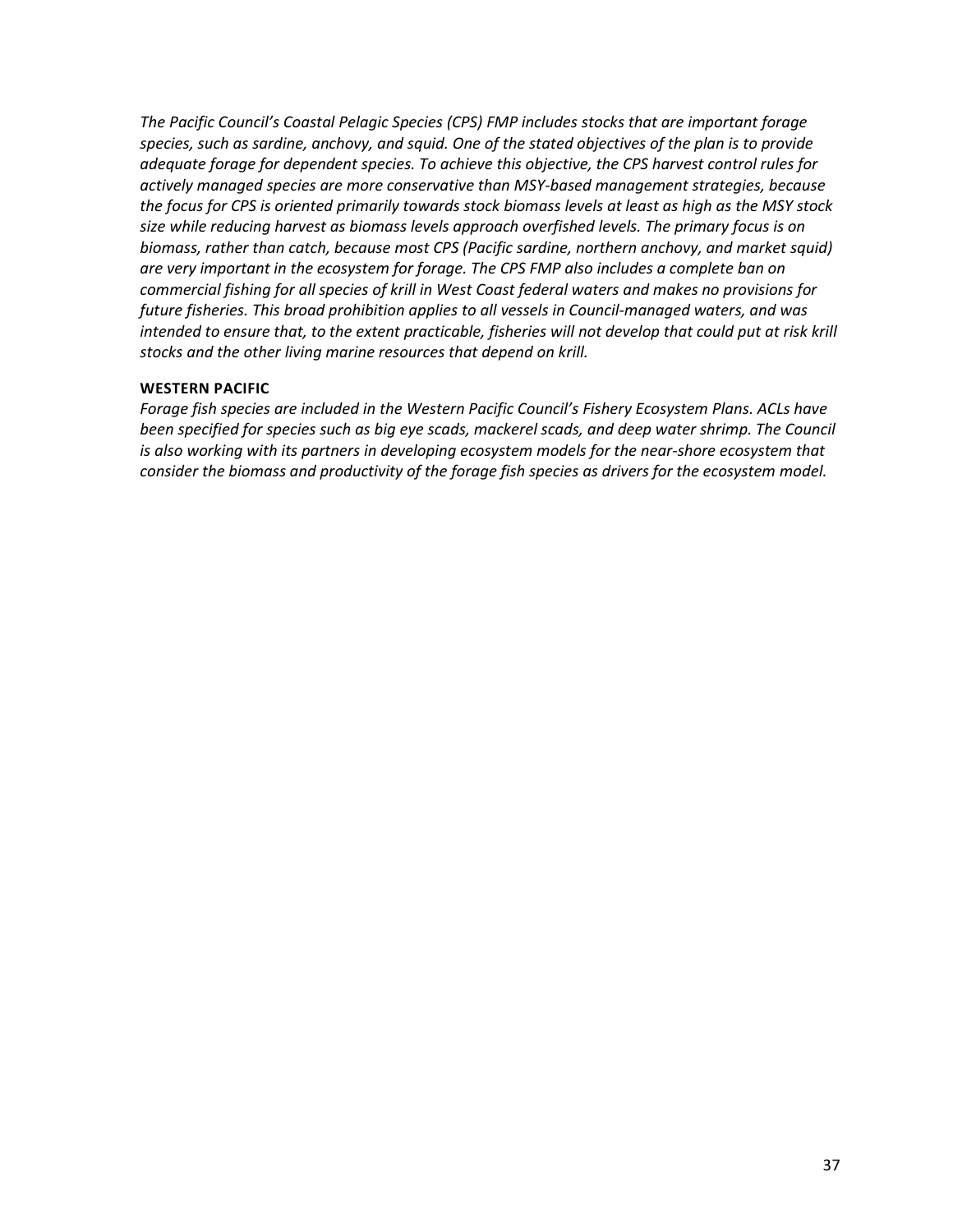## <span id="page-38-0"></span>Topic 8: CATCH SHARE PROGRAMS

## <span id="page-38-1"></span>Consensus Position

The CCC developed the following consensus position:

*"The CCC believes that Councils should maintain the maximum flexibility possible to develop effective management tools, including catch share programs. Adding excessive requirements for conducting a referendum is likely to increase the administrative burden for the Councils and may reduce the Councils' ability to implement the appropriate management program for their fisheries that could include modification of existing catch share measures or new catch share measures.*

*Catch shares is a management tool that should be available to the Councils, but the design, timing, and development should be left to individual Councils if they choose to use this tool for a specific fishery."*

## <span id="page-38-2"></span>Regional Perspectives

#### **NEW ENGLAND:**

*Councils need the flexibility to consider and use all of the fishery management tools that are available. Provisions that require a referendum before implementing a catch share program make it more difficult to address management problems. While the New England Council would prefer this requirement be removed, reducing the requirement for referendum approval to a majority of permit holders (rather than 2/3) does provide a measure of relief, and the New England Council believes this would be a positive change. If the statute defines voting rights for a catch share referendum, the text should clearly state which permit holders can participate in the referendum and if crew members can vote. Since fisheries differ, it may be better if these voting provisions are determined by each Council rather than defined by the statute.*

#### **MID-ATLANTIC:**

*The Mid-Atlantic Council does not have a position on the potential requirement that new catch share programs be approved by a majority of eligible permit holders in a referendum. However, if this requirement is included in the final reauthorization, we feel that the Councils should be given significant control to determine how the referendum program is developed and implemented.*

#### **SOUTH ATLANTIC:**

*The South Atlantic Council has one long-standing IFQ program in the region (wreckfish) that was established in 1992. Since that time, the Council has considered the use of catch shares in the snapper grouper mixed-use fishery (2007-2008) and the golden crab fishery (100% commercial) (2012), but did not move forward with programs for either fishery. The topic of catch shares has lately been controversial in the South Atlantic and the Council is not currently considering additional catch share programs. The Council does have concerns regarding the recent agency guidance for review of catch share programs with respect to the resources needed to conduct such a review, and the potential impacts on the existing wreckfish ITQ program. This program experienced significant changes because of the 2007 MSA reauthorization that were very destabilizing to the fishery.*

*Prior to the requirement for ACLs, the Council managed the wreckfish fishery with a Total Allowable Catch (TAC) of 2 million pounds under an ITQ program. The fishery was landing considerably less than 2 million pounds, around 250,000 pounds, and if the Council reduced the TAC, individuals would*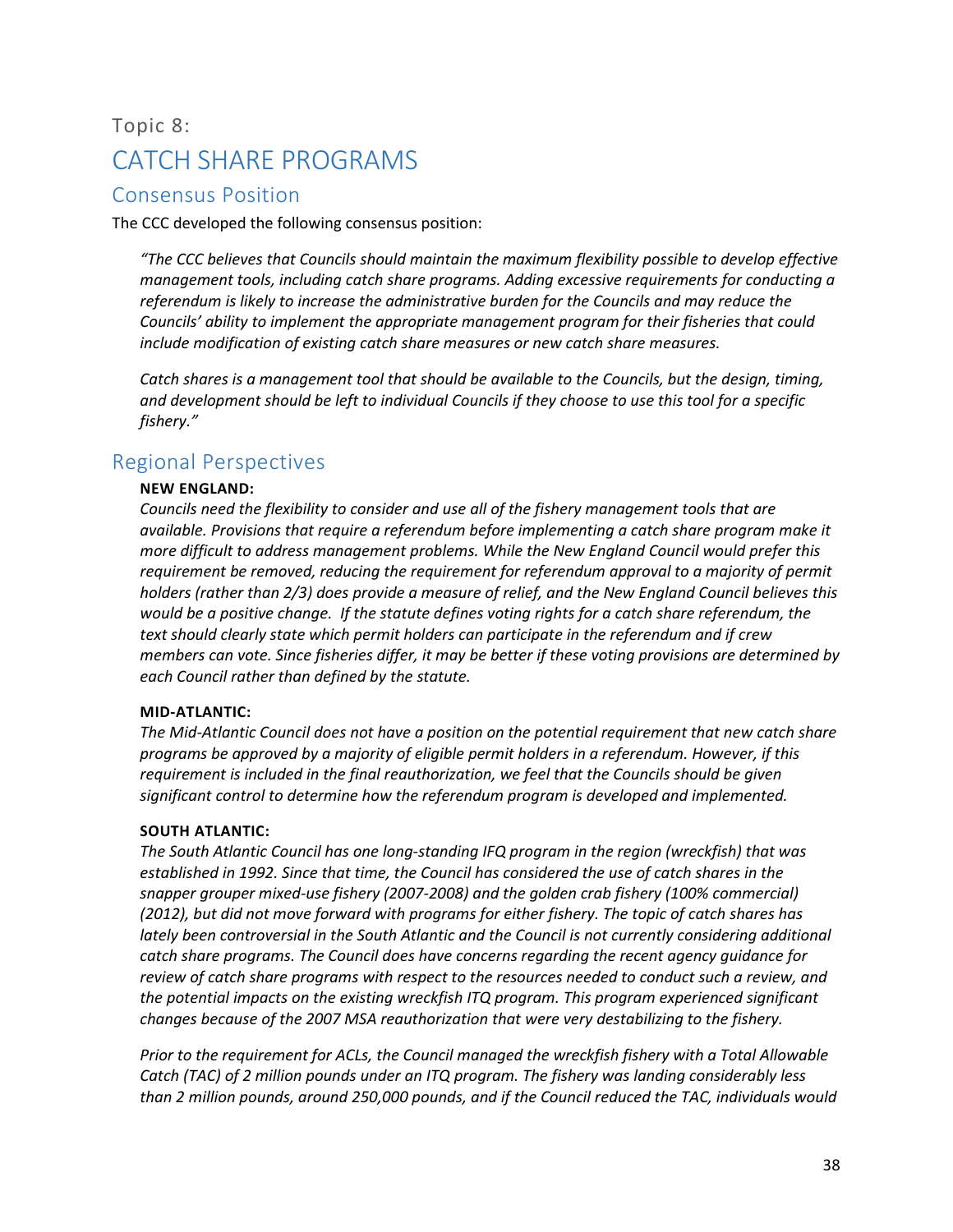*have to purchase/lease additional shares to continue harvesting at existing levels. The Council concluded the management program in place was adequately protecting the wreckfish resource, and there was no need to reduce the TAC and cause unnecessary economic impacts to the participants.* Landings were low due to market conditions given that it was more profitable to target other *species, and that resulted in fewer fishermen targeting wreckfish.*

*With the requirement to establish ABC Control Rules and ABC/ACL for all species, the Council requested NMFS provide an updated stock assessment for wreckfish. NMFS responded that they could not provide an updated assessment and suggested the Council work with its SSC to develop a catch-based ABC. The following material is taken directly from the Council's Comprehensive ACL Amendment dated October 2011: "The South Atlantic Council's SSC met in April 2010 to discuss ABC Control Rules for unassessed species. After extensive discussion of wreckfish issues, the SSC established that ABC was unknown and the South Atlantic Council should consider an ACL that did not exceed 200,000 lbs. One of the issues discussed was whether the management system of individual quotas tied to portions of the allowable harvest level potentially alters the relation between the recommended harvest and the realized harvest. Effort is reduced in the fishery, to the extent that recent landings are confidential because fewer than 3 harvesters have been in operation in recent years. Landings are reduced and recent trends in landings, even if such landings could be publicly disseminated, are possibly not representative of fishery productivity.* 

*The SSC discussed setting an ABC for wreckfish during their August 2010 meeting. The SSC stated that the 2001 assessment (Vaughan et al. 2001) indicated depletion at higher historical levels of effort and that the catch reductions appeared to have come mainly from gear restrictions, spawning season closure, and individual transferable quota (ITQ) implementation. Since stock size cannot be projected, an estimate of overfishing limit from the 2001 assessment could not be produced. A Depletion-Based Stock Reduction Analysis (DBSRA) or Depletion-Corrected Average Catch DCAC estimate could be calculated, but recent landings are confidential, therefore the SSC was not able to perform the calculations to produce these estimates. The SSC agreed the 2001 assessment was dated and did not apply to current landings and conditions. The SSC concluded that a control rule based on catch-only data should be used even though a stock assessment exists for wreckfish.* 

*At the Second National SSC Meeting, Dr. Rick Methot (NMFS/SFD) presented a framework for dealing with data-poor stocks. Under this framework, a stock is categorized based on the status of the stock relative to its fishery. The framework includes a category that labels a catch as "moderate." In these cases, it is possible that any increase in catch could result in overfishing.* 

*In the absence of a current assessment and using a catch-only scenario at "moderate" historical catch, the SSC reached consensus that it was inappropriate to use an old assessment applied to new catch data for catches coming from potentially different fishing conditions than at the time of the assessment. Although an estimate of FMSY exists, it cannot be applied to current stock biomass. A recent estimate of F is close to FMSY, so increasing F could lead to overfishing if there were increases in catch. Even though BMSY is unknown, fishing at FMSY on a stock that is below B<sub>MSY</sub> is acceptable for a stock that is not overfished and this will allow rebuilding. Therefore, in September 2010, the SSC recommended setting the ABC at the average historical catch (1997-recent) of 250,000 lbs whole weight. Due to confidentially of data, a more precise level could not be set. This level of harvest would cap fishery where it is, consistent with the ―moderate level of historical catch in Methot's table for catch-only scenarios. The SSC also recommended conducting DCAC or DBSRA analysis in the next year to compare with the current catch-only recommendation."*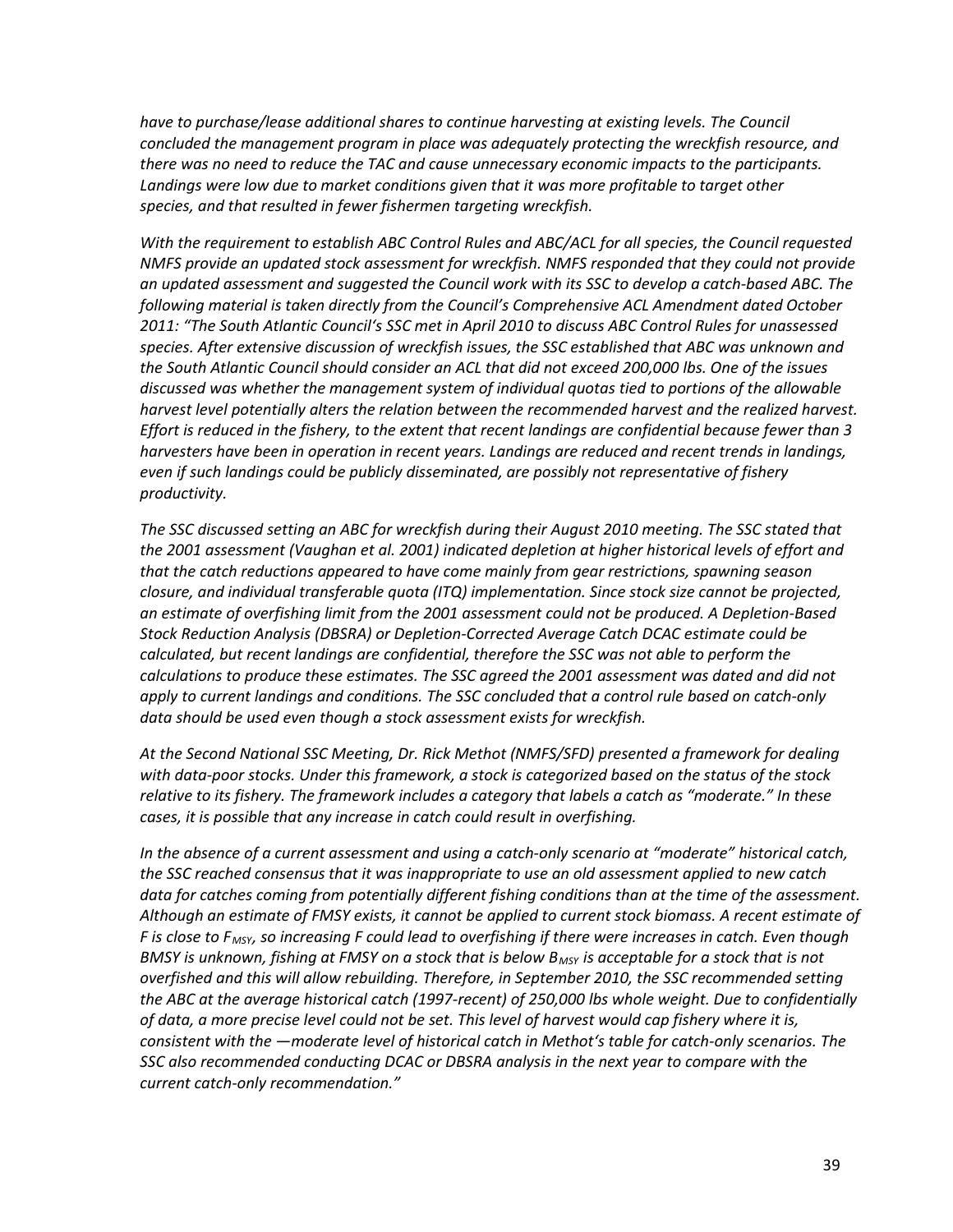*Reducing the quota from 2 million pounds to 250,000 pounds whole weight imposed significant costs on participants and destabilized the fishery. Since then, industry funded a third-party stock assessment that was reviewed and approved by the SSC in 2014, with a resulting ABC determination of just over 400,000 pounds. This sequence of events has had a negative impact on stakeholder interest in IFQ programs. As noted previously, participants continue to have difficulty obtaining sufficient shares to meet current business needs. The South Atlantic Council would like to maintain the maximum flexibility in applying a referendum if the Council considers catch share programs or changes thereto.*

#### **GULF OF MEXICO:**

*Requiring referenda for initial catch share programs was a reasonable approach when they were first being introduced to U.S. fisheries. The Council should now be allowed the flexibility to utilize a catch share program no differently that other management tools. Elimination of all catch share referenda would make the Council's work more effective.*

#### **NORTH PACIFIC:**

*The North Pacific Council has several Catch Share and IFQ programs. Programs for some fisheries were mandated by Congress (American Fisheries Act pollock cooperatives, BSAI Crab fisheries cooperatives) and others were developed and implemented by the Council (Halibut and Sablefish IFQ program, Gulf of Alaska Rockfish Cooperative Program, BSAI Amendment 80 groundfish trawl cooperative program). These programs were aimed at eliminating the race for fish and minimizing the associated negative impacts to fisheries resources, as well as to the social and economic well being of the industry and fishing communities. Full program performance reviews for all catch share and IFQ programs are conducted on a regular periodic basis. The Council also annually reviews the performance of the cooperatives, and provides adjustments to the programs as needed to better meet program objectives. The objectives established for all catch share and IFQ programs are largely being met (reduced bycatch and waste, extended the fishing seasons, increased efficiency, increased utilization, improved safety at sea, etc.). As catch share programs mature and the original social and economic contexts change, full performance reviews and annual cooperative reports provide the Council with the information and evaluation needed to address new problems and challenges that may not have been initially anticipated, as well as, improve our understanding of how additional catch share programs might be structured.*

#### **PACIFIC:**

*The Pacific Council has two catch share programs, the first is a groundfish fixed gear sablefish program using tier limits. The Second is a groundfish trawl rationalization program using IFQs for the shoreside fishery and co-ops for the whiting mothership and catcher-processor sectors. The Pacific Council is not considering any additional catch share programs at this time. We have completed the first periodic review of the sablefish program and are currently engaged in the first periodic review of the trawl program. The Council did not conduct referendums for either program.*

#### **WESTERN PACIFIC:**

*The Council continues to explore the potential application of catch share programs to limited access fisheries in the Western Pacific region through workshops and database projects, but has not implemented it as a management tool at this time. The Council believes that it is important to maintain flexibility so that each Council may decide whether and how to implement catch share programs in their region where appropriate.*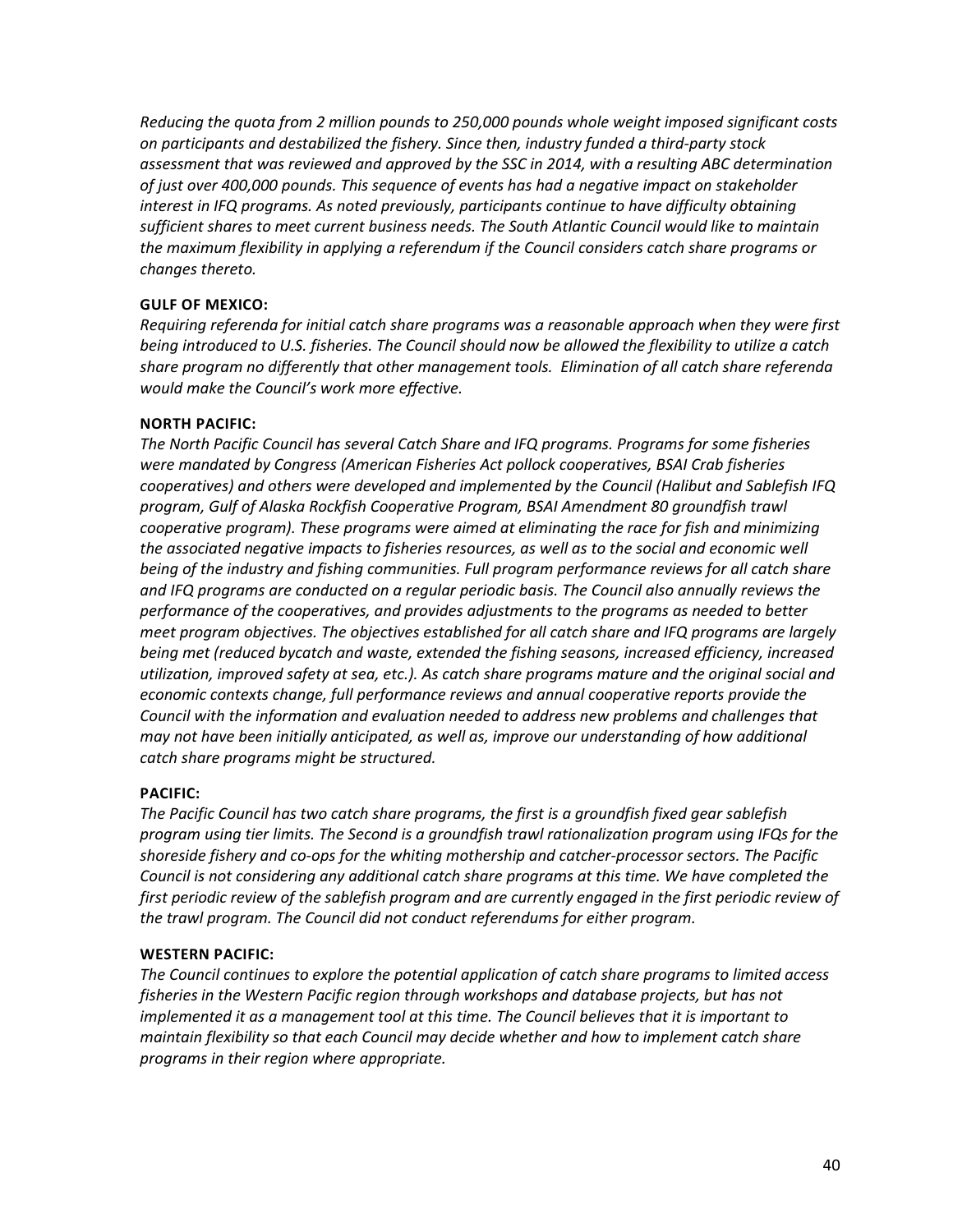Topic 9:

## <span id="page-41-0"></span>**NFPA**

## <span id="page-41-1"></span>Consensus Position

The CCC developed the following consensus position:

*"The CCC notes that fishery management involves fairly rapid cycles of adaptive management in which information about changing conditions is addressed through adjustments to the management program and regulations. The necessity for National Environmental Policy Act (NEPA) analysis of these actions results in requirements that duplicate those in the Magnuson-Stevens Act (MSA) and other applicable law, including additional comment periods that delay implementation of these actions, which were developed through the open and transparent MSA process. Ensuring NEPA compliance for marine fishery management actions has been costly and time-consuming for Council and NMFS staff and has limited the Councils' abilities to pursue other regulatory activities. In addition, the CCC notes that there have been instances where compliance with NEPA has hindered adequate compliance with MSA in terms of providing comprehensive analysis to Councils prior to their taking final action due to the difficulty and time required to complete NEPA analyses. Although the 2007 MSA reauthorization attempted to align the requirements of the two laws more closely through the addition of Section 304(i), the CCC does not believe what has been called for in the Act has been accomplished."*

## <span id="page-41-2"></span>Regional Perspectives

#### **NEW ENGLAND:**

*The Council supports streamlining the M-S Act and National Environmental Policy Act (NEPA) processes. The goal of NEPA is to provide the information needed for decision makers and the public to evaluate policy choices, but unfortunately this goal has been subsumed by a rigid adherence to bureaucratic requirements in order to withstand any potential legal challenge. The proposed*  language in Section 7 of HR 200 that substitutes the use of Fishery Impact Statements for required *NEPA documents would streamline the fishery management process while still ensuring that decisions are based on careful analyses.*

#### **MID-ATLANTIC:**

*The Mid-Atlantic Council has long been a vocal advocate for streamlining the implementation of NEPA in the fishery management process, but we concluded that the proposed language that would essentially eliminate, or significantly reduce, the role of NEPA in the fishery management process would not be beneficial. We feel that there are many opportunities to streamline the fishery management process and enhance coordination between MSA, NEPA, and other statutes without eliminating or reducing the role of NEPA.*

#### **SOUTH ATLANTIC:**

*The Council believes that if the analyses and process required by MSA are followed, the intent of NEPA would be met. In the past, the Council has experienced delays in amendment development when an initial EA determination was later changed to an EIS with a longer public comment period and document approval process. More recently, the Council has worked closely with the NMFS and NOAA GC to prepare consolidated documents that meet both MSA and NEPA requirements. The EA/EIS determination is made early in the process to avoid any delays. We have adapted to work within the current requirements.*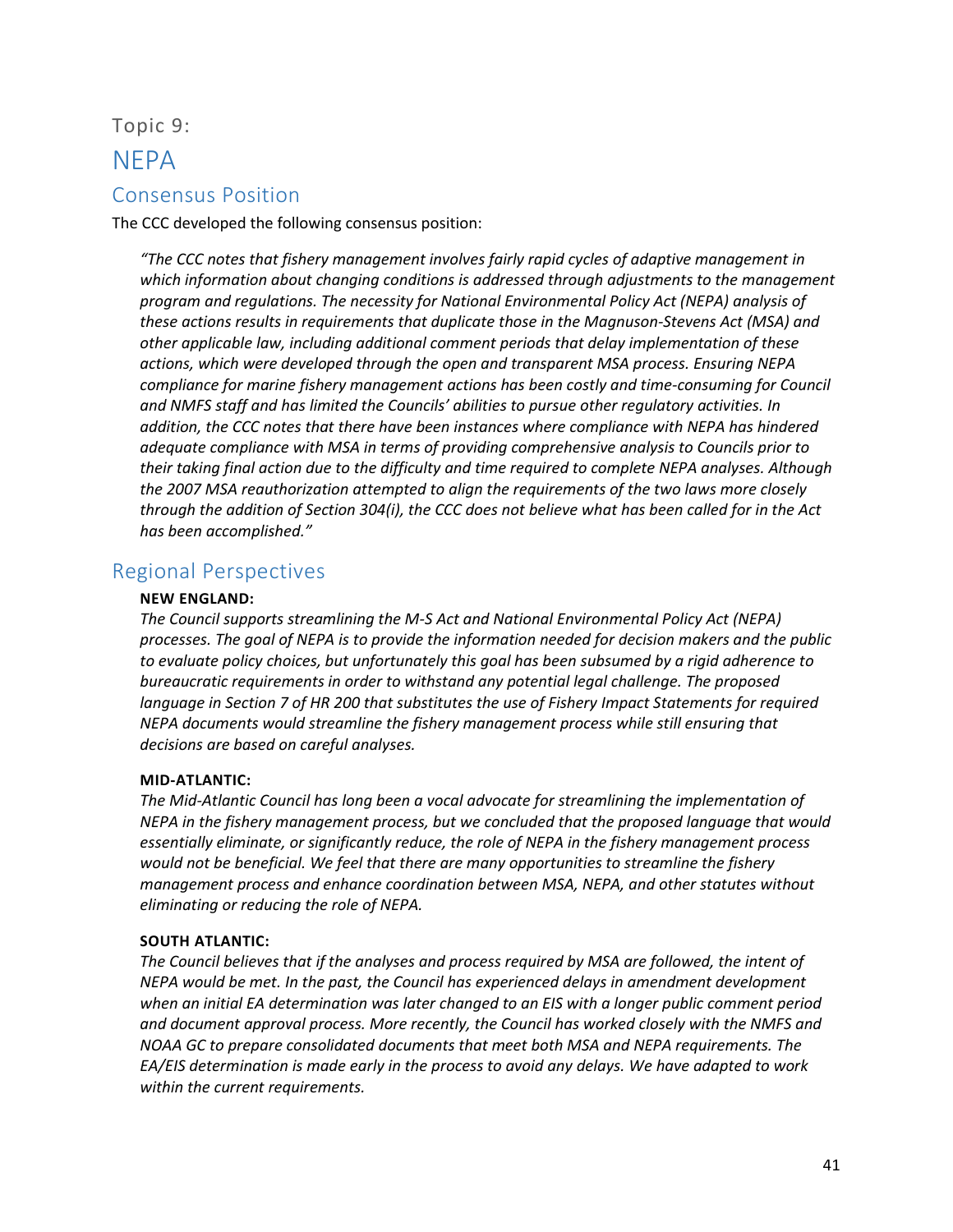*The Council recently completed a regulatory amendment allowing harvest of black sea bass with pot gear for the 32 permitted fishermen, with a maximum number of 35 pots per permitted fisherman, a requirement to tend the pots, and a requirement to bring the pots back to shore at the end of a trip. The way NEPA was applied resulted in a delay in development, review, and implementation. This resulted in fishermen losing income from the 2-month delay in the start of the season.*

#### **GULF OF MEXICO:**

*Status Quo NEPA application to Council actions is working but it would be less burdensome to have the entire process integrated within the Magnuson-Stevens Act.*

#### **NORTH PACIFIC:**

*Incorporating NEPA requirements into the Magnuson-Stevens Act, and realizing a single guiding statute for fishery management actions, is consistent with long-standing intent of the NPFMC and the CCC generally. The provisions of HR200 accomplish that intent, and represent a unique opportunity to streamline our regulatory process. However, we are concerned that the ultimate*  result will be contingent upon implementing regulations, and the realized benefit could be marginal *relative to creation of new complexities and challenges. These new complexities and challenges include the development of potentially complex and contentious regulations, and creation of a new body of litigation relative to fishery management actions.*

#### **PACIFIC:**

*The Pacific Council believes integrating the policy objectives and key requirements of National Environmental Policy Act (NEPA) directly into the MSA, including the requirement to prepare "a detailed statement" on "the environmental impact of the proposed action." could streamline and expedite the regulatory process. The Council developed proposed procedures as an approach to address the requirements in the existing MSA section 304(i)(1)(B) ENVIRONMENTAL REVIEW PROCESS; the Council does not believe what has been called for in the MSA has been accomplished. The Council believes the objective of these changes is not to circumvent the intent of NEPA, but to incorporate important aspects of the NEPA analysis and process directly into the MSA.* 

*Developing compliance procedures for ensuring a Fishery Impact Statement meets the intent of the MSA provision will require substantial effort from Council and NOAA staff, and will likely result in FIS that are similar in scope and content to NEPA analyses and documents. The primary benefit to this process would be to reduce or eliminate National Marine Fisheries Service (NMFS) review of NEPA documents after a Council takes final action and before the regulations are transmitted to NMFS, thus starting the MSA review period. However, a similar lengthy review period for the FIS could also occur unless there was an explicit time limit for transmittal after Council final action. Otherwise there is no guarantee that the intended benefits of this provision would be realized. Shortening the review period would also benefit the Council process by encouraging earlier Secretarial review of the "substantially complete" FIS provided to the Council prior to final action. A substantially complete FIS would provide an opportunity for more informed public comment and Council decision-making. This language could result in a more efficient fishery regulatory process, while ensuring that the NEPA objectives of informed decision-making and public comment opportunity are fully met.* 

*Example 1: The Council took final action in March 2016 on a relatively simple gear regulation affecting only the recreational groundfish fishery in one state. Thirteen months later, NMFS has yet to request transmittal of the regulations, which starts the MSA clock and dictates an implementation date. Part of this particular situation is a staff shortage, but part is also due to review or preparation of the NEPA documents prior to initiating the rule making process.*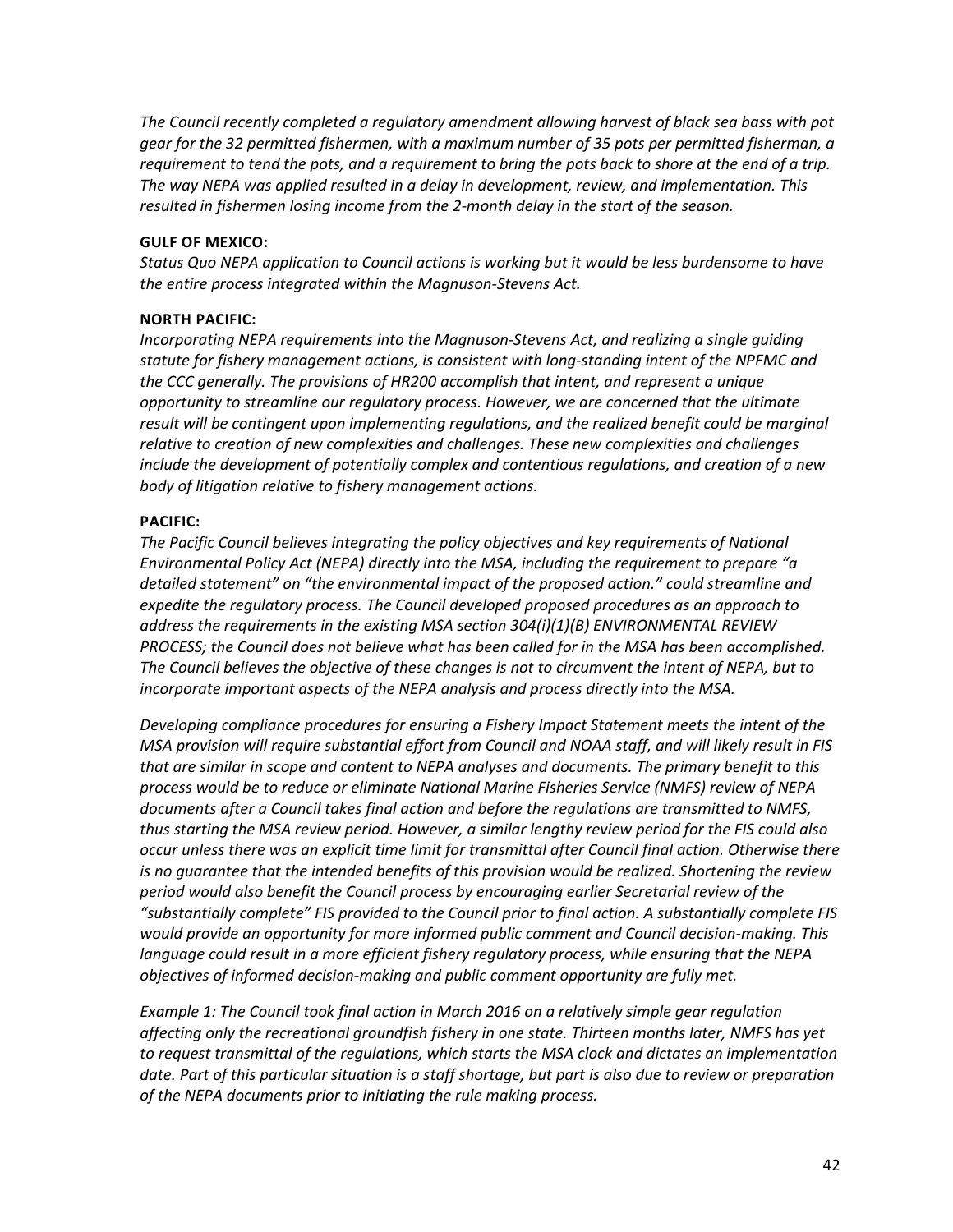*Example 2. The Council used to take final action on groundfish annual management measures in early November to ensure implementation by January 1. Now, because of lengthy internal NEPA review and public comment periods after Council final action, the Council takes final action in June, and NMFS wasn't able to implement the regulations until January 7, which necessitated some emergency action, further delaying the process for other regulatory activities. The problem is largely because of the time spent by NMFS and NOAA GC on NEPA preparation/review before drafting the rules for deeming, delaying Council transmittal.*

#### **WESTERN PACIFIC:**

*The Council believes that the provision deeming that a fishery impact statement would fulfill NEPA requirements will be beneficial. Existing MSA requirements to prepare analyses for public review are largely duplicative of NEPA, but the new provisions would ensure that all NEPA requirements would be included in the new fishery impact statement process. The proposed MSA provisions would avoid analytical duplication and streamline public review processes.*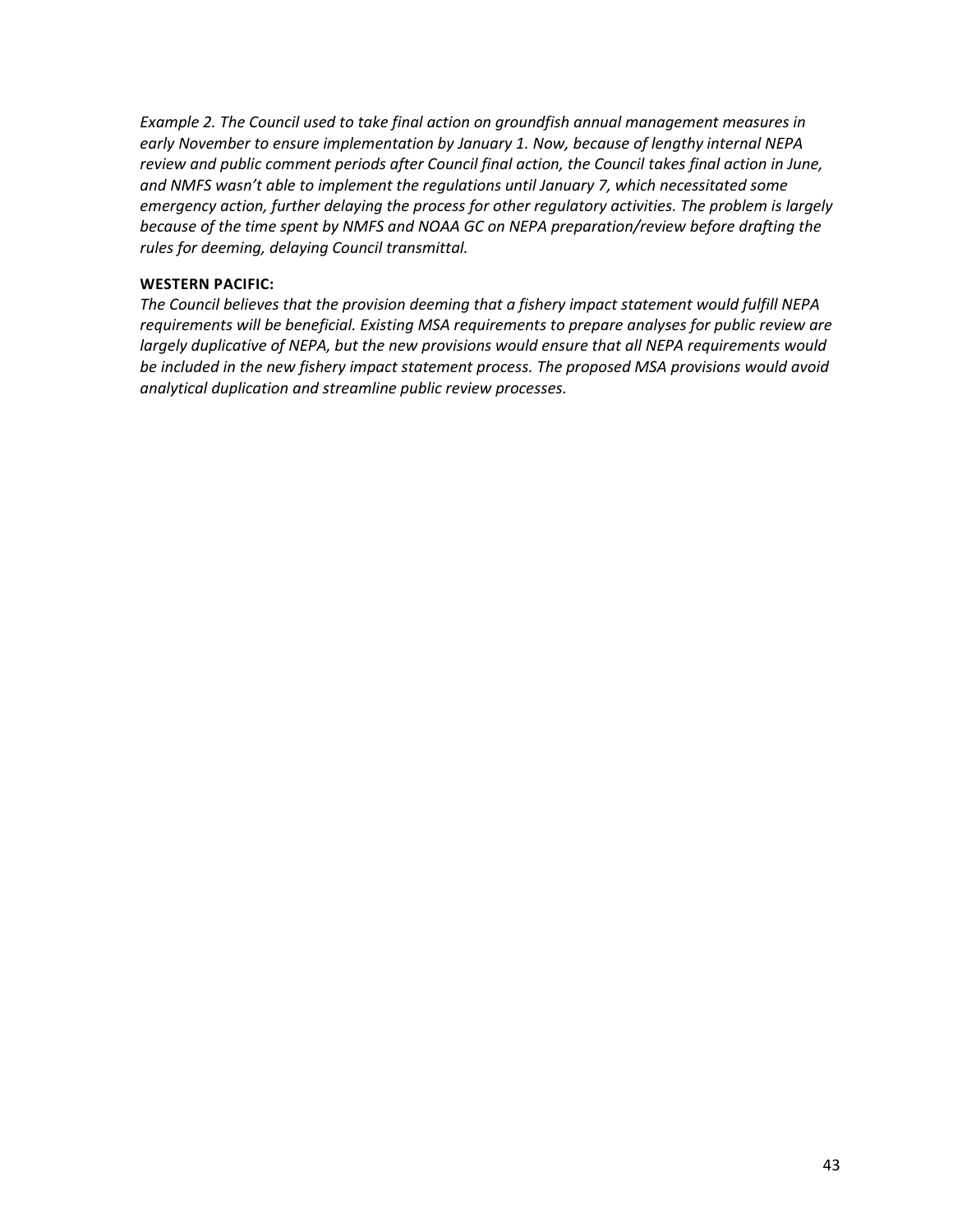## <span id="page-44-0"></span>Topic 10: OTHER FEDERAL STATUTES

## <span id="page-44-1"></span>Background

Changes have been proposed to the MSA to ensure consistent fisheries management under certain federal laws. The proposals specifically address consistency with the National Marine Sanctuaries Act, Antiquities Act and actions necessary to implement recovery plans under the Endangered Species Act. Federal fishing regulations may also be promulgated under other federal laws such as the Marine Mammal Protection Act and through means under the MSA that circumvents the transparent and public Council process. Additionally, restrictions on fisheries may also be deemed necessary to implement requirements under the Endangered Species Act beyond species recovery plans, such as implementing Reasonable and Prudent Alternatives resulting from Section 7 consultation Biological Opinions.

## <span id="page-44-2"></span>Consensus Position

The CCC developed the following consensus position:

*"The CCC believes that all federal fishery regulations should be promulgated under the Council or Secretarial process established under MSA section 302 to ensure rational management of our fishery resources throughout their range. Under the MSA, the Councils are charged with managing, conserving, and utilizing the Nation's fishery resources as well as protecting essential fishery habitat, minimizing bycatch, and protecting listed species within the United States Exclusive Economic Zone. This is done through a transparent public process that requires decisions to be based on the best scientific information available. This time-tested approach has made U.S. fisheries management highly successful and admired throughout the world.* 

*If changes to Council-managed fisheries (for example changes to the level, timing, method, allowable gear, or areas for harvesting management unit species) are required under other statutory authorities such as the Antiquities Act of 1906, the Endangered Species Act of 1973, the Marine Mammal Protection Act of 1972, or the National Marine Sanctuaries Act of 1972 (NMSA), such restrictions or modifications to those fisheries should be debated and developed under the existing MSA process, unless a Council cedes this responsibility to another process. In addition, all actions by the Councils are currently subject to review by the Secretary of Commerce to determine consistency with MSA and all other applicable laws. This current review ensures that Council actions – including those that could be made as a result of requirements of other statutes – will continue to be consistent with all relevant laws. Making modifications to fisheries through the MSA process would ensure a transparent, public, and science-based process. When fishery restrictions are put in place through other statutes, the fishing industry and stakeholders are often not consulted, analyses of impacts to fishery-dependent communities are not considered, and regulations are either duplicative, unenforceable, or contradictory."*

## <span id="page-44-3"></span>Regional Perspectives

#### **NEW ENGLAND:**

*Management measures were adopted through the Antiquities Act that affect fishing in a recently adopted National Marine Monument.*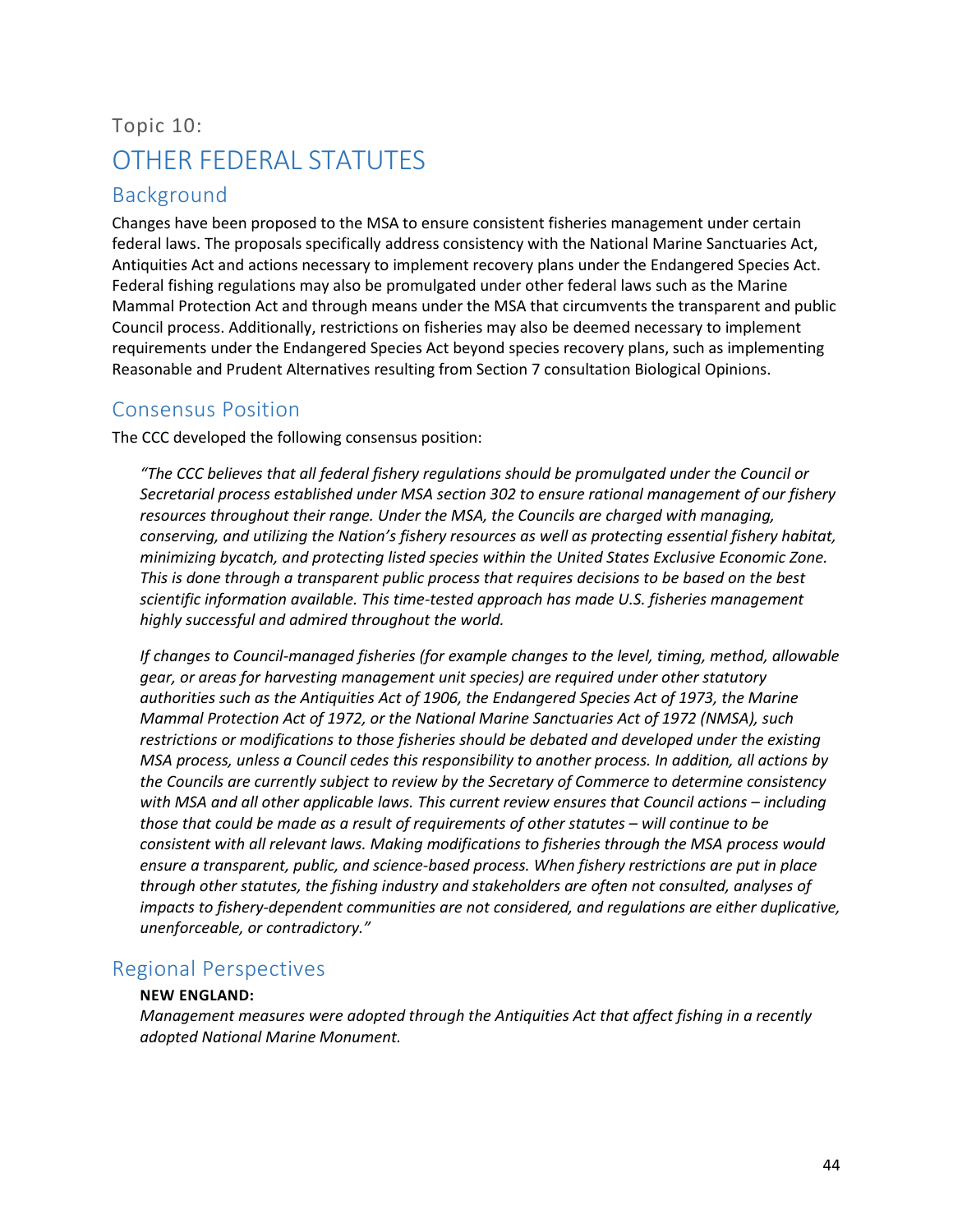#### **SOUTH ATLANTIC:**

*In the past, the Council has experienced delays in amendment development when a reasonable management alternative was identified by Protected Resources staff after the public hearing process. More recently, the Council has worked closely with the NMFS and NOAA GC to identify any alternatives that should be considered early in the process. We prepare consolidated documents that meet both MSA and ESA requirements. At times the Southeast Protected Resources interpretation of potential impacts to species has been much more restrictive than other region's determinations. This has caused significant delays and additional analyses with little to no data (e.g., black sea bass pot fishery). A clear independent and transparent peer review process for Protected Resource assessments, analyses, and determinations would be extremely beneficial to the Councils, the affected fishermen, and the public.*

*The Council recently completed a regulatory amendment allowing harvest of black sea bass with pot gear for the 32 permitted fishermen, with a maximum number of 35 pots per permitted fisherman, a requirement to tend the pots, and a requirement to bring the pots back to shore at the end of a trip. The way ESA/MMPA was applied resulted in a delay in development, review, and implementation. This resulted in fishermen unnecessarily losing income from the 2-month delay in the start of the season.*

#### **GULF OF MEXICO:**

*The Council has encountered at least two potential conflicts with other statutes. With regard to the National Marine Sanctuaries Act, the Council would like to have final say on fishery regulations to ensure such regulations comply with Magnuson Act requirements. With regard to the Endangered Species Act, the Council would like to be involved in development of biological opinions and management recommendations that affect fisheries managed under the Magnuson Act to ensure such recommendations are reasonable and effective.*

#### **PACIFIC:**

*The Regional Fishery Management Council (RFMC) process was created by the MSA in 1976 to provide transparent, public, regional management of fisheries resources. All meetings of the Pacific Council and its advisory bodies are open to the public, and all materials used to make management decisions are publicly available and posted to our website. In addition, the Pacific Council process adheres to the provisions of the National Environmental Policy Act, the Marine Mammal Protection Act, the Endangered Species Act, the Federal Advisory Committee Act, and other applicable laws. In June 2016, the RFMC's Council Coordination Committee unanimously adopted a resolution recommending that fishery management actions in the U.S. Exclusive Economic Zone should continue to be developed, analyzed, and implemented via the RFMC process, rather than being addressed by authorities such as the Antiquities Act of 1906.* 

*The Pacific Council's transparent system provides all stakeholders an opportunity to express their opinions, share their knowledge, and be involved in the fishery management process, thereby improving Pacific Council decision-making and natural resource management. The Pacific Council* believes that informed decision-making should involve an open process where impacts to the natural *and human environment are disclosed and diverse viewpoints can be considered.*

#### **WESTERN PACIFIC:**

*The Council believes that it is important to recognize the MMPA as one of the statutes that affect federal fisheries management in addition to the other federal statutes identified in H.R. 200. Measures to implement the MMPA False Killer Whale Take Reduction Plan modified gear*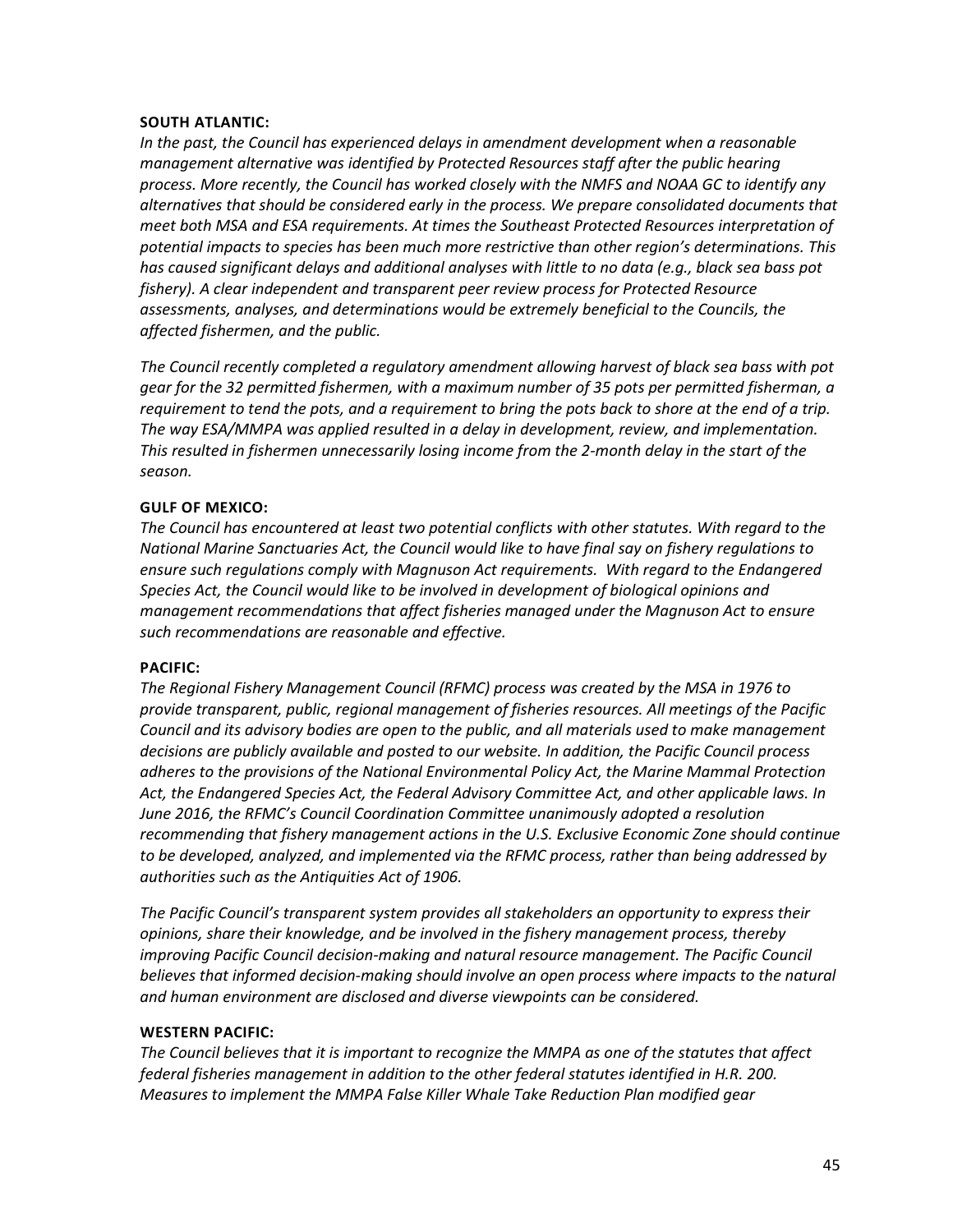*requirements and fishing areas for a fishery that is otherwise managed under the MSA. Importantly, modification of the longline exclusion zone originally established under the Council process was modified through MSA section 305(d) (pertaining to responsibility of the Secretary), circumventing the process established under MSA section 302. The Council believes that developing federal fishery regulations to meet requirements of other federal statutes such as MMPA and ESA under the MSA section 302 process will ensure greater consistency and transparency in fisheries management as well as full consideration of impacts to fishing communities.*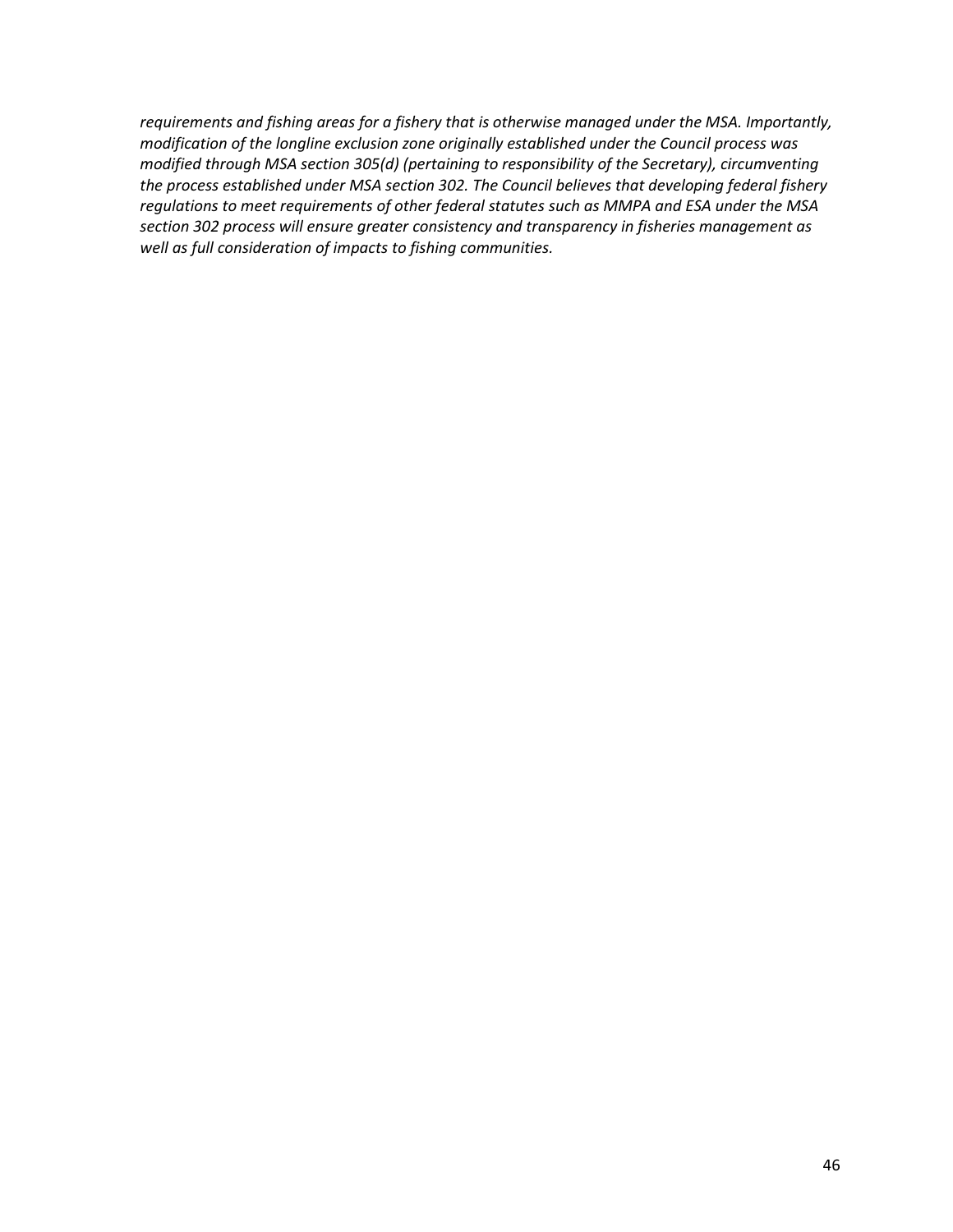## <span id="page-47-0"></span>Topic 11: RECREATIONAL DATA

## <span id="page-47-1"></span>Background

The Marine Recreational Information Program (MRIP) is inadequate to track the recreational catch for monitoring a number of recreational ACLs and was not designed to provide data for in-season ACL management. In addition, the current MRIP survey is not providing useful estimates for many EEZcaught species due to the low number of trips being intercepted.

Proposed changes would create Federal-state partnerships to improve implementation of state data collection programs, require biennial reports from the Secretary to Congress on these programs, create Federal grants to states, and require the National Academy of Science to evaluate these programs after one year.

## <span id="page-47-2"></span>Consensus Position

The CCC developed the following consensus position:

*"The CCC believes MRIP was not designed to provide data for in-season ACL management. The current MRIP methodology cannot be modified nor can sufficient funding be provided such that inseason ACL management will work. The CCC believes alternative methods (e.g., state electronic logbook programs, federal for-hire electronic logbook programs, and electronic logbook programs for private recreational anglers) should be fully implemented where they are available and developed, then evaluated where they do not yet exist. Once evaluated, MRIP should work to quickly certify these alternative methods for use in monitoring recreational catches.*

*There does not appear to be a plan for the systematic collection of the necessary biological data from recreational fisheries for use in stock assessments (size, age, and reproductive data). Stock assessment data would be greatly improved, as would the assessment results, if NMFS would immediately prepare a written plan for each region and coordinate across regions to address species as they move from one region to another due to changes in the environment. The CCC believes additional funding is required for successful implementation of such a data collection program.*

*The CCC believes more timely and accurate catch estimates that will be accepted by the recreational community (since they are providing the data) will go a long way to improve stock assessments, improve voluntary compliance, and improve accountability within the recreational fishing community."*

## <span id="page-47-3"></span>Regional Perspectives

#### **MID-ATLANTIC:**

*The 2006 reauthorization of the MSA introduced a new requirement for the Councils to develop accountability measures (AMs) for all federally managed fisheries. While AMs have been effective management tools for some fisheries, they must be developed appropriately for recreational fisheries, relative to the available catch data. Councils need the ability to develop recreational AMs that are consistent with the precision, accuracy, and timeliness of the catch estimates, in order to manage recreational fisheries effectively. Councils should not be required to manage their recreational fisheries beyond the limitations of their available catch data, and the Act should support recreational AMs that are reasonable relative to the data. In recreational fisheries monitored by*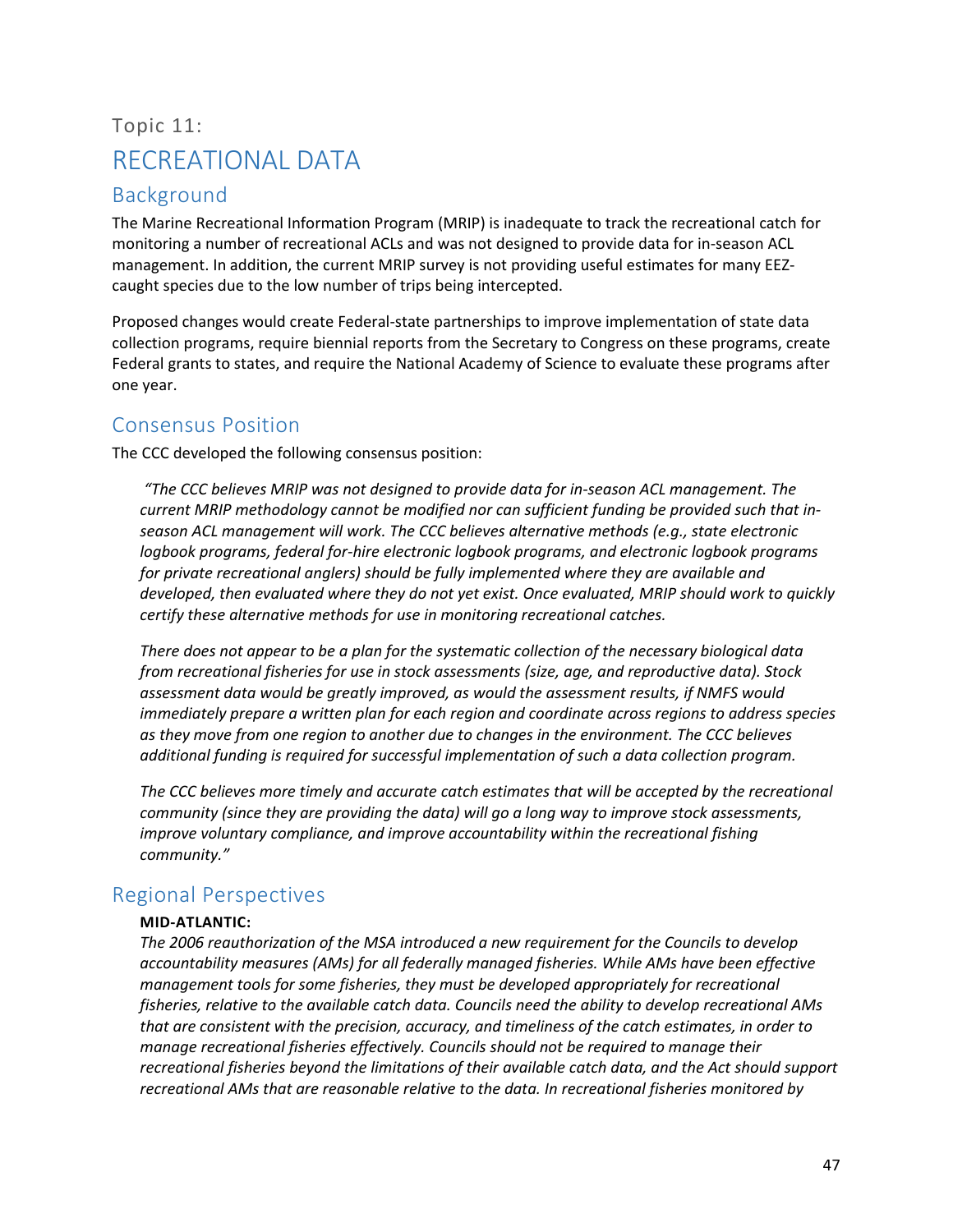*NMFS' Marine Recreational Information Program (MRIP), the Councils should be able to consider confidence intervals about the catch estimates when developing triggers for AMs.*

#### **SOUTH ATLANTIC:**

*Recreational fishing is incredibly important to the South Atlantic. Nearly 17 million recreational fishing trips are reported by MRIP for the South Atlantic in 2016, representing 30% of the trips measured by the program. Over 1.6 million of these trips were taken in the EEZ in 2016, representing nearly one-third of all EEZ trips reported by MRIP. These values for 2016 are by no means anomalous; the South Atlantic has accounted for 28% of all trips, and 34% of EEZ trips, reported by MRIP during 1981-2016. Nor do these values represent the full importance of recreational fishing in the South Atlantic, as trips taken on headboats are not included in these values because they are estimated through a separate program, and all trips taken in Monroe County, Florida, are attributed to the Gulf region in the default MRIP queries. Charter vessels and headboats are only two components of the larger issue of a multi-faceted recreational catch accounting system that is suitable for the ACL management required by the MSA; private recreational anglers catch the most fish and are the most difficult to sample.*

*Requirements to manage fisheries with specific Annual Catch Limits (ACLs) under the Reauthorized Magnuson-Stevens Act have significantly increased the importance of recreational catch estimates provided by the Marine Recreational Information Program (MRIP). This has led to closer scrutiny of MRIP methods, which has in turn led to a number of changes in those methods over the last few years. While many knowledgeable experts and scientific reviewers agree that these changes have reduced bias and improved the statistical properties of the estimates, there remains considerable skepticism among the fishing public, state managers, and Council members that the MRIP program accurately reflects recreational catch and effort. This skepticism is particularly acute among those who fish in the Exclusive Economic Zone (EEZ) in the South Atlantic and pursue species managed by the South Atlantic Fishery Management Council (SAFMC), as many of these species fall into the category of "rare events", exhibiting catch estimates that are prone to outliers and high uncertainty. One success from increased efforts to promote awareness and understanding of MRIP is a more knowledgeable fishing public. The flip side of this success is that same public now becoming more aware of shortcomings and challenges, and more prone to let their dissatisfaction be heard, particularly when estimates that seem "wrong" to them lead to closures of favored fisheries.*

*Prior to requirements to manage by ACLs, large increases or "spikes" in MRIP estimates did not exert much effect on the management program, as the "MRFSS" program (as it was then called) was widely accepted as meeting its stated goal of providing accurate information on overall trends of recreational fishing, with less accuracy and precision expected of individual estimates. That is no longer the case, as management programs must now prevent landings from exceeding the ACL. Within the South Atlantic Region, a number of recent, high-profile, unexpected spikes have led to recreational fishery closures that, to many observers, are simply the result of outlier values within the MRIP estimation process, and not indicative of actual landings or fishery trends.* 

*In 2015, NOAA Fisheries closed the recreational hogfish fishery in the South Atlantic on August 24 due to landings exceeding the ACL. This was triggered by an estimate for Wave 2 (March and April) of 228,494 pounds, a value that was 3.8 times the entire annual ACL of 85,355 pounds. Given that average annual hogfish landings reported by MRIP from 1986 to 2014 were only 75,126 pounds, and landings exceeded 100,000 pounds in only 4 of those years, the 2015 Wave 2 seems an outlier – far out of line with the normal and expected values. Moreover, in most recent years landings are highest*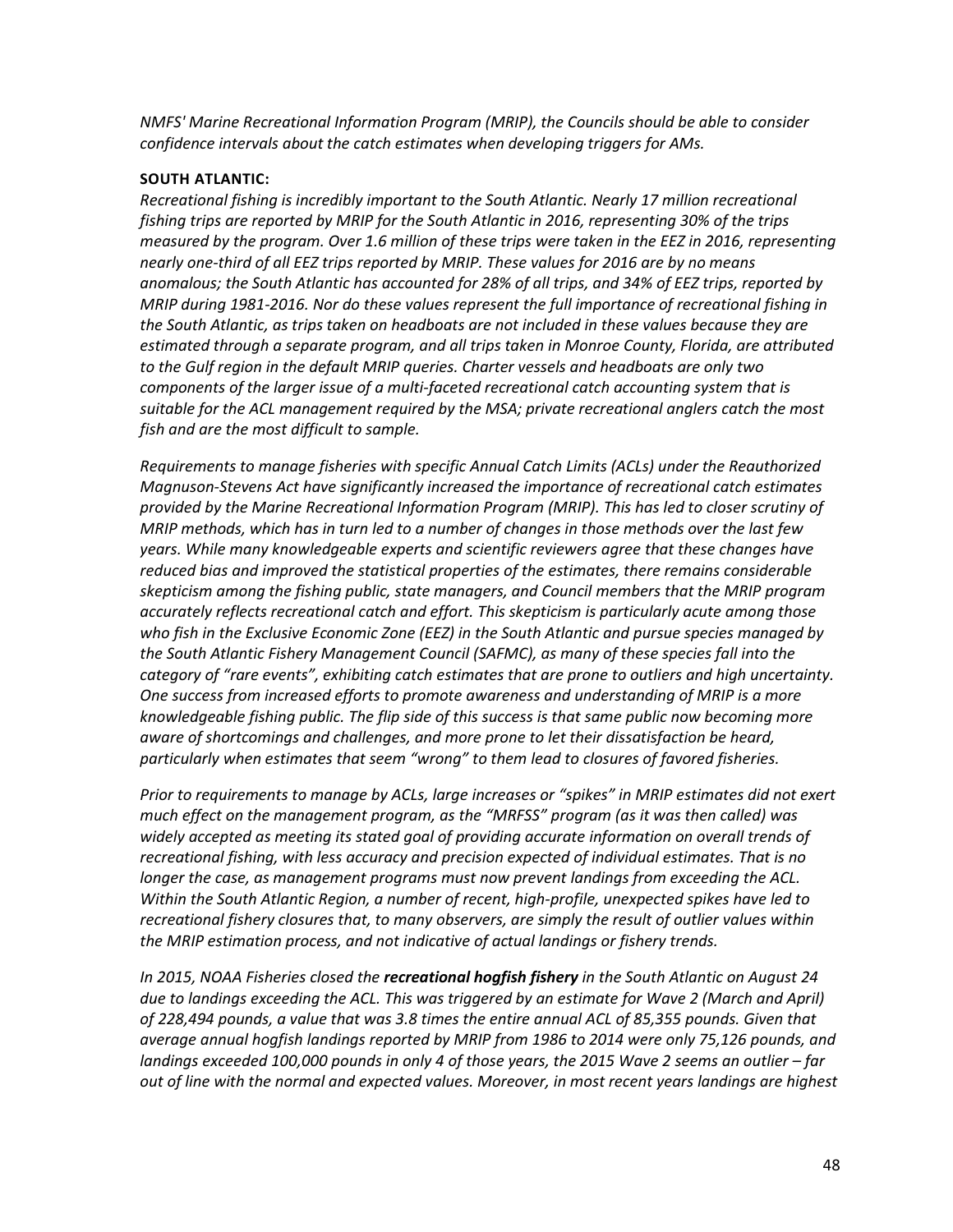*in Waves 3 and 4. Nonetheless, the fishery was closed. Hogfish are primarily harvested by spearing and the spearfishing sector is not sampled well by MRIP.*

*In 2015, NOAA Fisheries closed the recreational blueline tilefish fishery on April 7 due to landings exceeding the ACL. MRIP reported 162,483 pounds of blueline tilefish landed in 2016, with 155,293 pounds (96%) taken in Wave 4. Total annual landings exceeded this single wave estimate in only 3 of the prior 20 years of estimates, and the 2015 landings for Wave 3 was only 373 pounds. Blueline tilefish appears particularly resistant to MRIP sampling efforts. No values are reported for 1986- 1992, 1994, 1998-1999, and estimates are only reported in 1 or 2 waves for the 10 years from 1993 through 2005 that provide any estimate.*

*The red snapper fishery has been closed from to 2010 to 2017 except for mini-seasons in 2012, 2013, and 2014, which had a total of 17 open days in the recreational fishery and 101 open days in the commercial fishery. Uncertainty around private recreational catch and discard estimates (accounts for >70% of the total removals) prevented the NMFS from providing updated projections for use during 2017. The stock assessment and continued monitoring (using trap indices) shows continued rebuilding. Since the last stock assessment (data through 2014), which indicated the stock was overfished and overfishing was occurring, monitoring has indicated that the stock has doubled in population size and expanded in range. The current condition based on recent changes in population size is unknown. Fishermen are describing this increase in red snapper abundance as the best example of recovery in the snapper grouper fishery yet they still cannot have a fishery due to ABC/ACL management. With the current measures in place, the estimates of dead discards will prevent the fishery from reopening. In fact, 2016 red snapper removals due to dead discards in the private recreational fishery exceeded the total removals ABC in wave 6 alone (November to December). The Council is exploring alternative methods to set an ACL and allow some access by fishermen. During the open season, much needed fishery-dependent data would be collected to inform future stock assessments.*

*Impacts and consequences of abnormal and outlier catch estimates extend beyond the immediate effects of annual fishery closures, because such estimates become part of the databases that provide Best Scientific Information. Management action evaluations required for Council FMPs rely upon these data, for example, to determine if an ACL has been exceeded and accountability measures (AMs) have been triggered. Despite the considerable uncertainty in many of these estimates in the form of high Percent Standard Errors (PSEs), only the point estimates are used by the agency in evaluating whether an AM is to be applied. This has potentially significant consequences under the MSA National Standard Guidelines, whereby exceeding an ACL and triggering AMs more than once in four years requires reevaluation of the system of ACLs and AMS. A separate, but related issue is that such outliers are an increasingly common source of frustration for the assessment scientists in our region. Nearly all Southeast Data, Assessment, and Review (SEDAR) workshops devote considerable effort to evaluating outlier MRIP values. Even more importantly, the lack of public confidence in such values undermines confidence in the entire assessment product and management outcomes.*

*The Council recognizes that fishing effort in the EEZ is not a large component of the overall effort surveyed by MRIP, only representing about 8% of the trips observed in recent years in the South Atlantic Region. Given that total EEZ trips includes effort directed at common South Atlantic targets such as dolphin, billfish, tuna, and mackerels, the number of observed trips interacting, much less directing on, the species in our snapper grouper complex will be even lower. As a result, most, if not all, of the species in our snapper grouper complex can likely be considered 'rare events' when it comes to the MRIP sampling effort. The Council further recognizes that no generalized survey, such*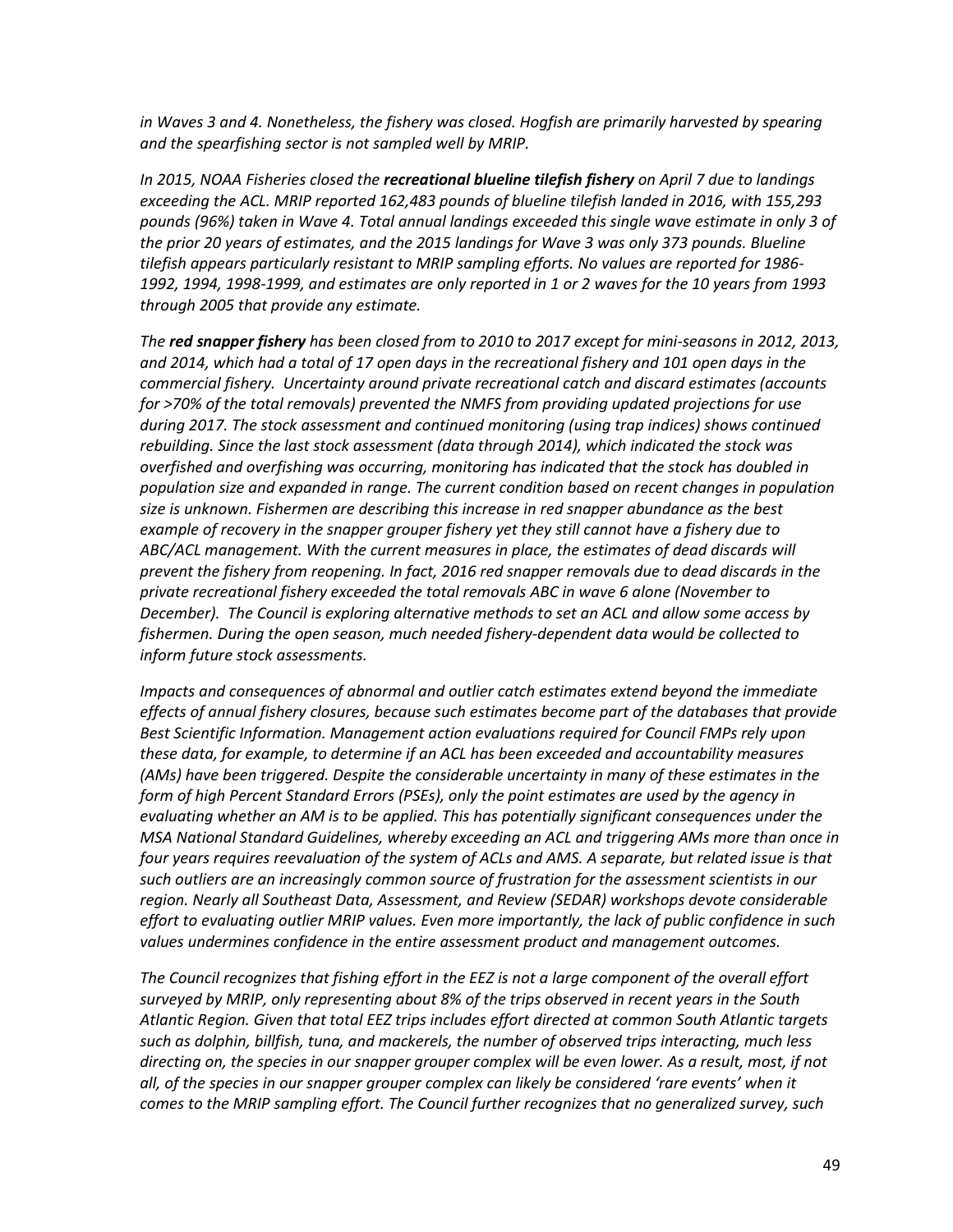*as MRIP, is likely capable of providing accurate, robust estimates of rare events in a cost effective manner. Unfortunately, there is nothing in the Magnuson Act that relaxes the requirements for management by ACLs when the only accepted monitoring program is simply incapable of providing estimates that meet the accuracy standards demanded for management by ACLs.*

*As one means to address these important data issues, the Council began working in 2017 with the NMFS SERO, the Snook and Gamefish Foundation, state partners, and ACCSP on a project to pilot an electronic permit and logbook for the private recreational fishery. The Council will work closely with MRIP and the NMFS SEFSC during this project to ensure proper design, methods, and verification/validation. Validation would be greatly improved if the MRIP interviewers would ask if the person being interviewed has the electronic permit and record the electronic permit number. The Council is also working on another project with the NMFS SERO, SEFSC, state partners, and Harbor Light Software, Inc. to conduct outreach for electronic reporting in the charter and headboat fisheries. This should significantly increase the reliability of reporting in for-hire fisheries. However, these projects address only two components of the larger issue of a multi-faceted recreational catch accounting system that is suitable for the ACL management required by the MSA.*

*The South Atlantic Council has worked to improve catch reporting. For a system to be effective, there needs to be extensive coordination between management and law enforcement. This will require additional resources for improved law enforcement. The Council is working with the CCC to explore ways to require NOAA GC or some other body, as appropriate, to address and increase the severity of penalties for non-reporting by those entities required to report, both nationally and in the Southeast. The Council currently requires headboat reporting; charter vessel reporting is expected to be mandatory beginning January 1, 2018. The Council is exploring use of an electronic permit and electronic logbook reporting in the private recreational sector.*

*The Council would like to see a system developed whereby individuals are automatically notified via email if their reports are late. The primary method to improve reporting timing and compliance should be communication and outreach with the affected sectors/individuals. Penalties should be a back-up measure and would only be applied after communication and outreach were used.*

*The Council is also committed to improving stakeholder involvement and supplementing data collection efforts in the region through the new SAFMC Citizen Science Program. Initiated in early 2017, the program aims to improve fisheries management through collaborative science with fishermen, scientists, and managers. The Council is working with a broad cross-section of fishery stakeholders (including fishermen from all sectors, researchers, state/federal managers, data managers, outreach specialists, and NGOs) to develop policies, standards, and operations for the Program. The Program will ultimately support citizen science projects that will address critical data gaps for use in stock assessments and management decisions. Projects focused on collecting recreational data to supplement existing fishery-dependent data collection programs will be a high priority for the Program.*

*The Council is concerned that there does not appear to be a plan for the systematic collection of the necessary biological data from recreational fisheries for use in stock assessments (size, age, and reproductive data). Stock assessment data would be greatly improved, as would the assessment results, if NMFS would immediately prepare a written plan for each region and coordinate across regions to address species as they move from one region to another due to changes in the environment.*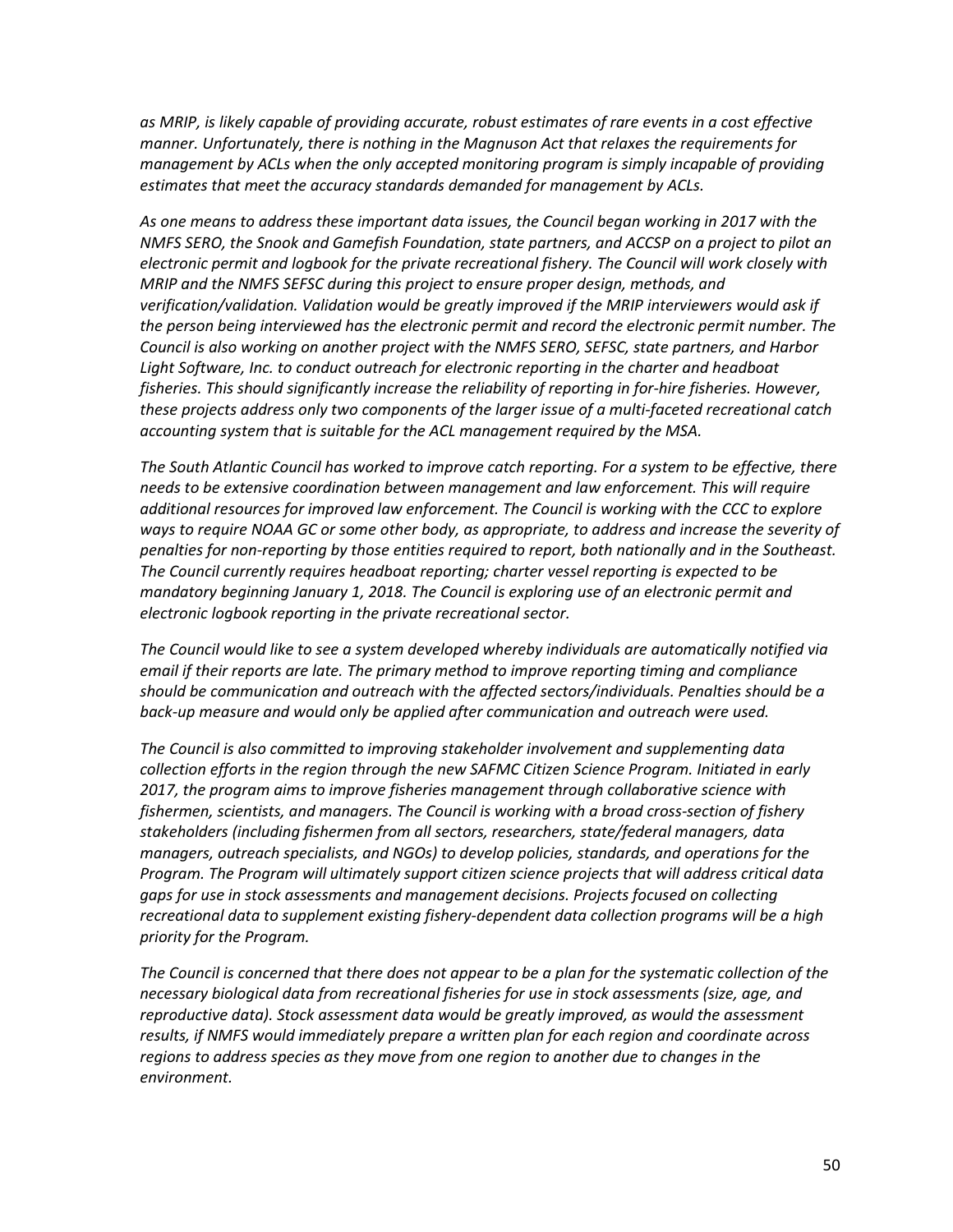#### **GULF OF MEXICO:**

*The MRIP was not designed for in-season ACL monitoring and nothing short of a complete overhaul would make it effective for in-season monitoring. The inability of MRIP to monitor ACLs in a timely manner has forced the Councils and NMFS to set advance season dates that oftentimes either result in an underharvest or overharvest. Thus, post-season accountability measures have been developed to manage the recreational fisheries. The current process is inefficient and fraught with uncertainty. One could say the problem is not necessarily MRIP but rather, the requirement by Congress to manage all our fisheries by ACLs. In addition, recent changes in the MRIP data collection methodologies have made monitoring ACLs problematic and past estimates of fishery population size unreliable. Granted, improvements in data collection are always welcome but lately the methodological changes to MRIP have been too frequent and have created greater uncertainty in our management process.*

#### **PACIFIC:**

*The Pacific Council already partners with NMFS and Pacific States Marine Fisheries Commission on state data collection programs. We are concerned about both the funding and workload impacts of this section on NMFS, especially given that NMFS' funding and staffing already constrain Council functions.*

#### **WESTERN PACIFIC**

*The WPRFMC prefers to use the term "non-commercial" instead of "recreational" as non-commercial encompasses fishing for sport or pleasure (as defined in the MSA) as well as other motivations for fishing including subsistence, sustenance, cultural, traditional, and customary exchange. The region's fisheries were historically "catch and consume" and only more recently transitioned into a "catch and release."*

*There are no licensing requirements for non-commercial fisheries in the Western Pacific and only a*  limited data set for Hawaii through the Hawaii Marine Recreational Fishing Survey (via MRIP) but it is widely known that non-commercial catch is at least equal to, if not greater than, the commercial *catch for most species (particularly nearshore species). Currently, any non-commercial fishery data collected in the region (via MRIP) is not used in stock assessment development or for management.*

*Existing data collection programs in the region, which were not designed for stock assessments or ACLs, do not provide adequate coverage for the broad spectrum of fishing methods in the region. Existing barriers to mandatory licensing and reporting of non-commercial fisheries is being looked at, including Hawaii state constitutionality of licenses. NOAA's existing effort for a saltwater angler registry is only required in Hawaii and due to the lack of enforcement, cost, and for Federal fishing, participation is low.*

*The lack of the inclusion of the territories in a potential "States Grant Program" ignores the U.S. territories, which are the most data poor. Any program developed to collect recreational/noncommercial fishery data should include the territories.*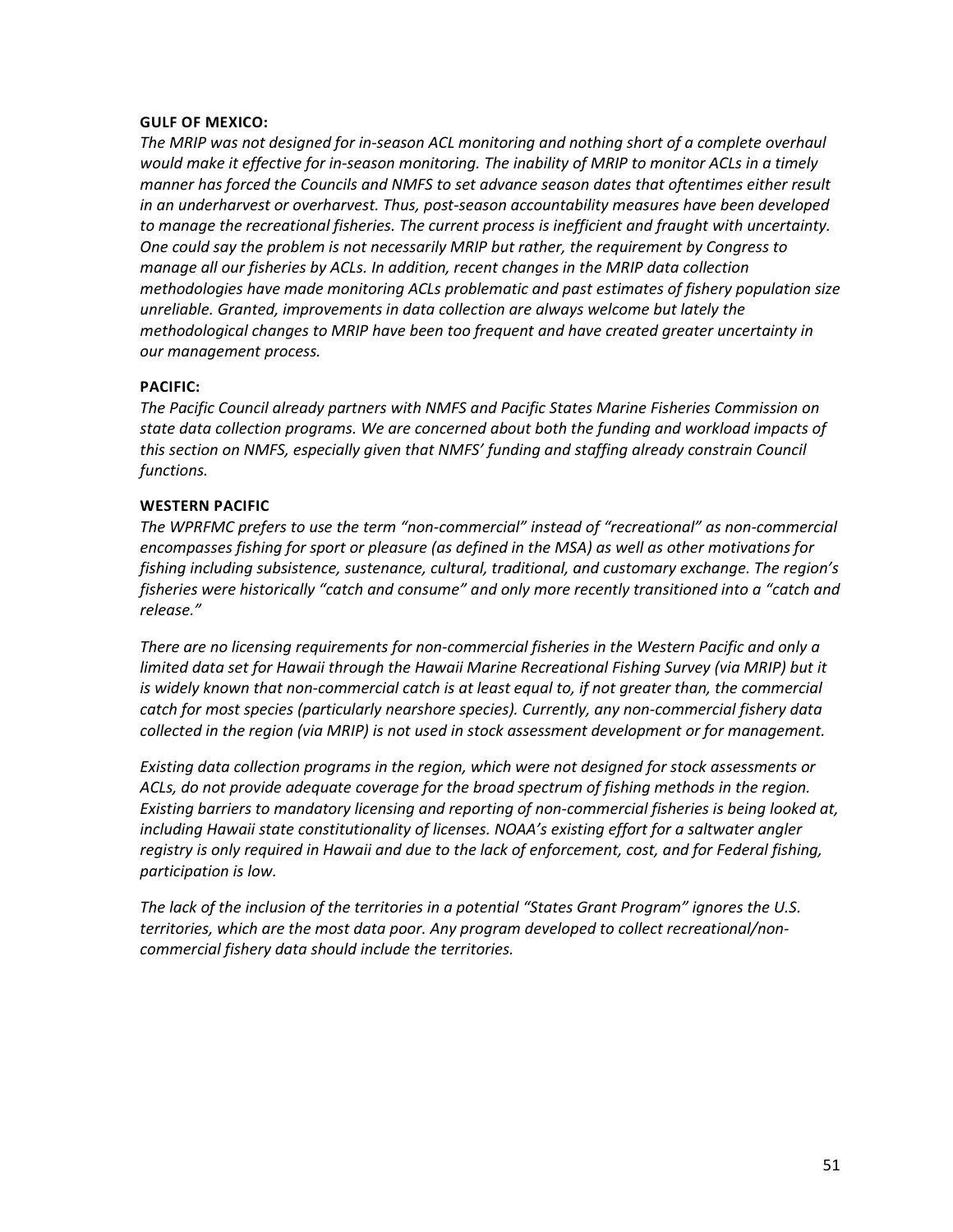## <span id="page-52-0"></span>Topic 12: COMMERCIAL DATA

## <span id="page-52-1"></span>Background

Commercial data are not always available in a timely manner for monitoring commercial ACLs. Late reports continue to be a problem and this is an enforcement issue. Confidentiality concerns about fine scale catch data need to be discussed.

In some regions, data for landings or catch delivered to commercial dealers or processors are reported electronically and available to NMFS in a timely manner. In these regions, fisheries managers are able to track individual fishing quota use and fishery wide harvests in order to accurately project when ACLs and ABCs will be met, and announce fishery closures so as to avoid exceeding these limits.

In some regions, fishery observers who monitor catch, catch composition, and discards of species on vessels are also tasked with taking biological samples according to well defined data needs and protocols. These data are critically important for stock assessments.

Along the east coast, the Atlantic Coastal Cooperative Statistics Program (ACCSP) develops a target sampling matrix for target species. Obtaining the target sample number can be hampered by regulatory restraints. There is not a plan to achieve the target sampling level in most regions.

## <span id="page-52-2"></span>Consensus Position

The CCC developed the following consensus position:

*"The CCC believes that the management of commercial fisheries could be improved by streamlining the fishery monitoring and reporting process to produce more timely catch data. In most regions, commercial dealer data are not available as quickly as needed for quota tracking, and commercial logbook data from fishermen are not available as quickly as needed for verification of dealer data. In some areas, commercial fishermen cannot upload electronic logbook data or use E-logbook systems due to the lack of a federal system to receive the data. The lack of timely commercial data requires fishery managers to make projections about when an ACL will be met, which can results in closing a fishery too early or too late.*

*In most regions, there does not appear to be a plan for the systematic collection of the necessary biological data from commercial fisheries for use in stock assessments (size, age, and reproductive data). Stock assessment data would be greatly improved, as would the assessment results, if NMFS would immediately prepare a written plan for each region and coordinate across regions to address species as they move from one region to another due to changes in the environment. The CCC believes additional funding is required for successful implementation of such a data collection program."*

## <span id="page-52-3"></span>Regional Perspectives

#### **NEW ENGLAND:**

*Commercial dealer data is not available as quickly as needed for quota tracking. In addition, we are increasingly prevented from sharing relevant information with decision makers because of overly stringent interpretation of data confidentiality rules.*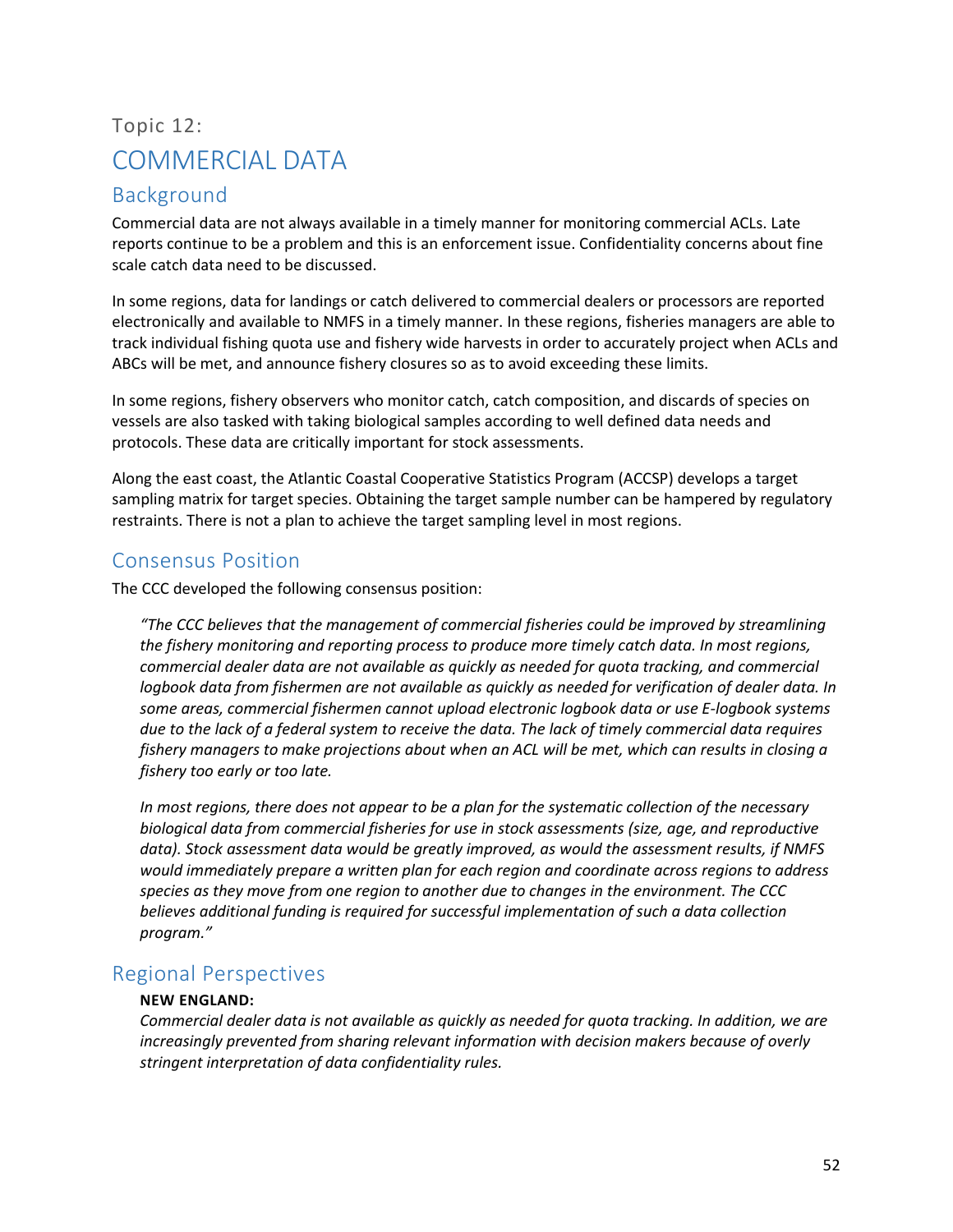*There is a need for more flexibility in the design of industry-funded monitoring programs. All Councils should have the discretionary authority to fund industry-funded monitoring programs using mechanisms similar to those granted to the North Pacific Council by MSA Section 3133(b)(2).*

#### **SOUTH ATLANTIC:**

*There have been considerable improvements in tracking the landings from dealers since implementation of the Generic Dealer Reporting Amendment that requires weekly electronic reporting. Some problems remain in a few commercial fisheries with a high rate of landings that affect the projection methodology that may result in premature closures and the resulting closure data to prevent exceeding the ACL. The Council remains concerned about the lack of law enforcement on delinquent dealers and commercial logbooks. Commercial fishermen are still allowed to not provide any reports during a fishing year and to then provide their logbook data at the time of permit renewal. The Council has repeatedly stated that it wants this practice to stop. If commercial logbooks are not provided during the fishing year, that permit should not be eligible for renewal.*

*The South Atlantic Council has worked to improve catch reporting. For a system to be effective, there needs to be extensive coordination between management and law enforcement. This will require additional resources for improved law enforcement. The Council is working with the CCC to explore ways to require NOAA GC or some other body, as appropriate, to address and increase the severity of penalties for non-reporting by those entities required to report, both nationally and in the Southeast. The Council currently requires dealers and commercial fishermen to report.* 

*The Council would like to see a system developed whereby individuals are automatically notified via email if their reports are late. The primary method to improve reporting timing and compliance should be communication and outreach with the affected sectors/individuals. Penalties should be a back-up measure and would only be applied after communication and outreach were used.*

*As stated previously, the Council is also committed to improving stakeholder involvement and supplementing data collection efforts in the region through the new SAFMC Citizen Science Program. Initiated in early 2017, the program aims to improve fisheries management through collaborative science with fishermen, scientists, and managers. The Council is working with a broad cross-section of fishery stakeholders (including fishermen from all sectors, researchers, state/federal managers, data managers, outreach specialists, and NGOs) to develop policies, standards, and operations for the Program. The Program will ultimately support citizen science projects that will address critical data gaps for use in stock assessments and management decisions. Projects focused on collecting commercial data, including social and economic data, to supplement existing fishery-dependent data collection programs will be a high priority for the Program.* 

#### **GULF OF MEXICO:**

*Commercial data collection in the Southeast has a long history of requiring fishermen to complete paper logbooks. Recently, the Southeast Fisheries Science Center completed a pilot electronic logbook project. Electronic logbooks for the commercial fisheries need to be implemented as soon as possible. It is imperative that any electronic logbook system include only critically needed data to keep the system simple and minimize the time burden for data entry.*

#### **NORTH PACIFIC:**

*In the North Pacific, catch and landings data from catcher vessels delivering to shoreside processors and catch that is processed at sea are reported electronically and available to NMFS in a timely manner. These reporting systems have been in place for many years and continue to be improved*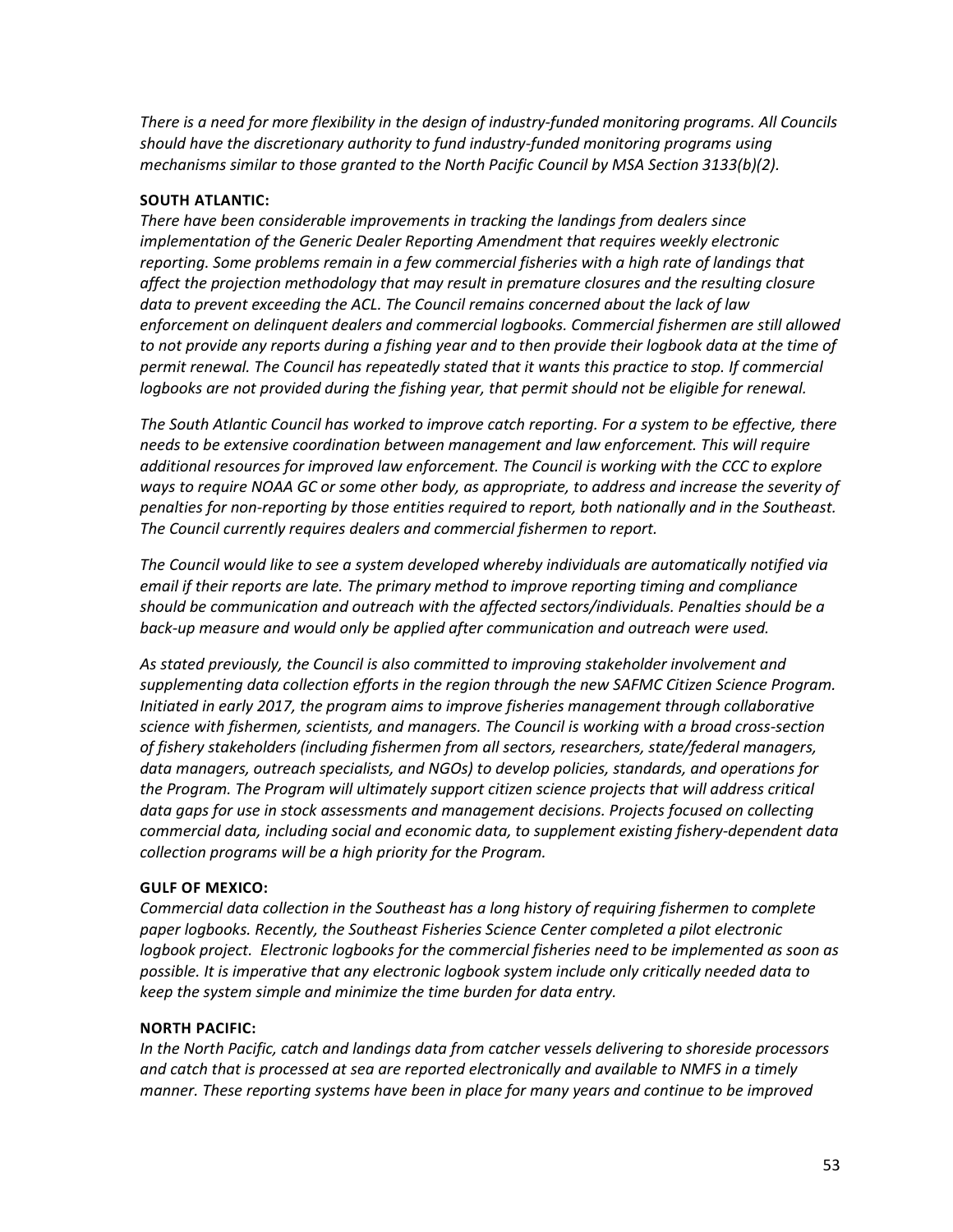*through the coordinated efforts of NMFS, the State of Alaska, the Pacific States Marine Fisheries Commission, and the International Pacific Halibut Commission. Fisheries managers are able to track individual fishing quota use, and monitor fishery wide harvests in order to accurately project when annual and seasonal catch and bycatch limits will be met, and announce fishery closures so as to avoid exceeding these limits.*

*In the North Pacific Groundfish and Halibut Observer Program, fishery observers who monitor catch, catch composition, and discards of species on vessels are also tasked with taking biological samples according to well defined data needs and protocols developed by the Alaska Fisheries Science Center. These data are critically important for stock assessments.*

#### **PACIFIC:**

*The Pacific Council supports the development of electronic fish tickets as a means of expediting catch accounting in commercial fisheries.*

*Electronic fish tickets are a software program or web based application to populate data files meeting data export specifications approved by NMFS that are used to send landing data to the Pacific States Marine Fisheries Commission (PSMFC). Electronic fish tickets are used to collect information similar to the information required in state fish receiving tickets or landing receipts, but do not replace or change any state requirements. The electronic fish ticket system was designed and is managed by the PSMFC, with funding from NMFS.* 

*The electronic fish ticket system has been used for the Pacific whiting shoreside fishery since 2007. In 2011, the electronic fish ticket system was expanded to include all shoreside groundfish deliveries by vessels participating in the shoreside IFQ program Trawl Rationalization Program. In 2017, the program was expanded to the fixed gear sablefish fishery.*

*The existing electronic fish tickets varies slightly by state and tribal agency such that each form records the information necessary for compliance with state/tribal landings regulations. The form also provides unique reporting functions, such as preparation of tax information that may be beneficial to first receivers.* 

*The Pacific Council identifies development of electronic fish tickets for remaining commercial fisheries (remaining groundfish sectors, Highly Migratory Species (HMS), Coastal Pelagic Species (CPS), and salmon troll fisheries) as a near-term priority in its Regional Electronic Technology Implementation Plan. Washington, Oregon, and California and some tribal agencies are moving toward EFT requirements for these other fisheries.*

#### **WESTERN PACIFIC**

*The Western Pacific has had some success in working with the State of Hawaii in near real-time monitoring and reporting for the bottomfish fishery in the Main Hawaiian Islands. To conduct the outreach, follow-up, and data processing for any of the other managed fisheries similar to the bottomfish fishery would require an enormous amount of resources. Differences in fisheries may not allow for a similar management approach, but committed support and resources would allow the discussions on more timely reporting for ACL management.*

*Commercial fishery data is voluntarily provided in the territories and commonwealth in the region. If those areas were to mandate commercial fishery data licensing and reporting, they would also need to be provided the resources to institute and manage such a program. Current mandated ACLs do not allow for proper and efficient management due to the lack of data collection programs that can*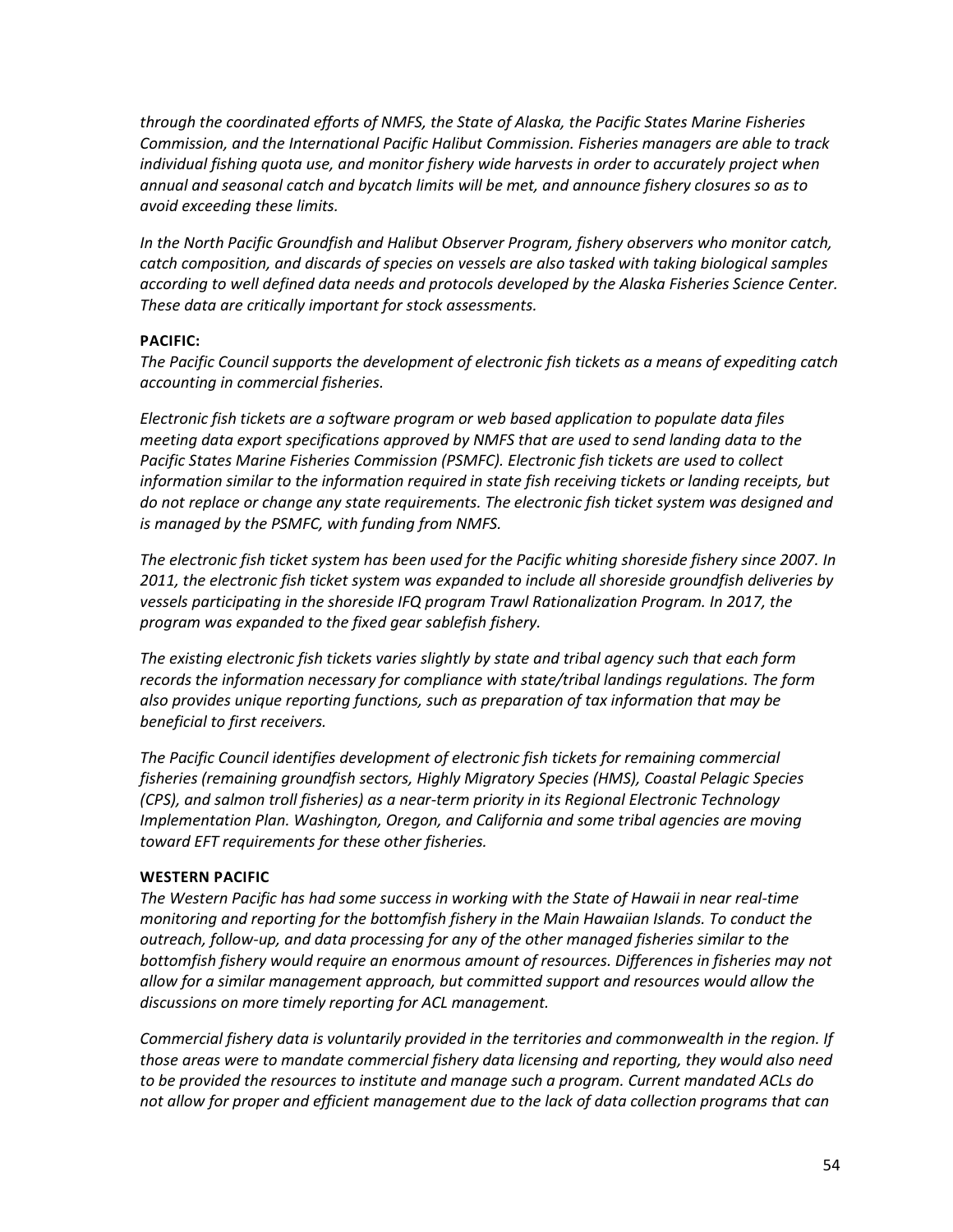*a) provide dependable data for stock assessments, b) provide timely reports and data synthesis, and c) provide for projections of catch for potential closures of the fishery.*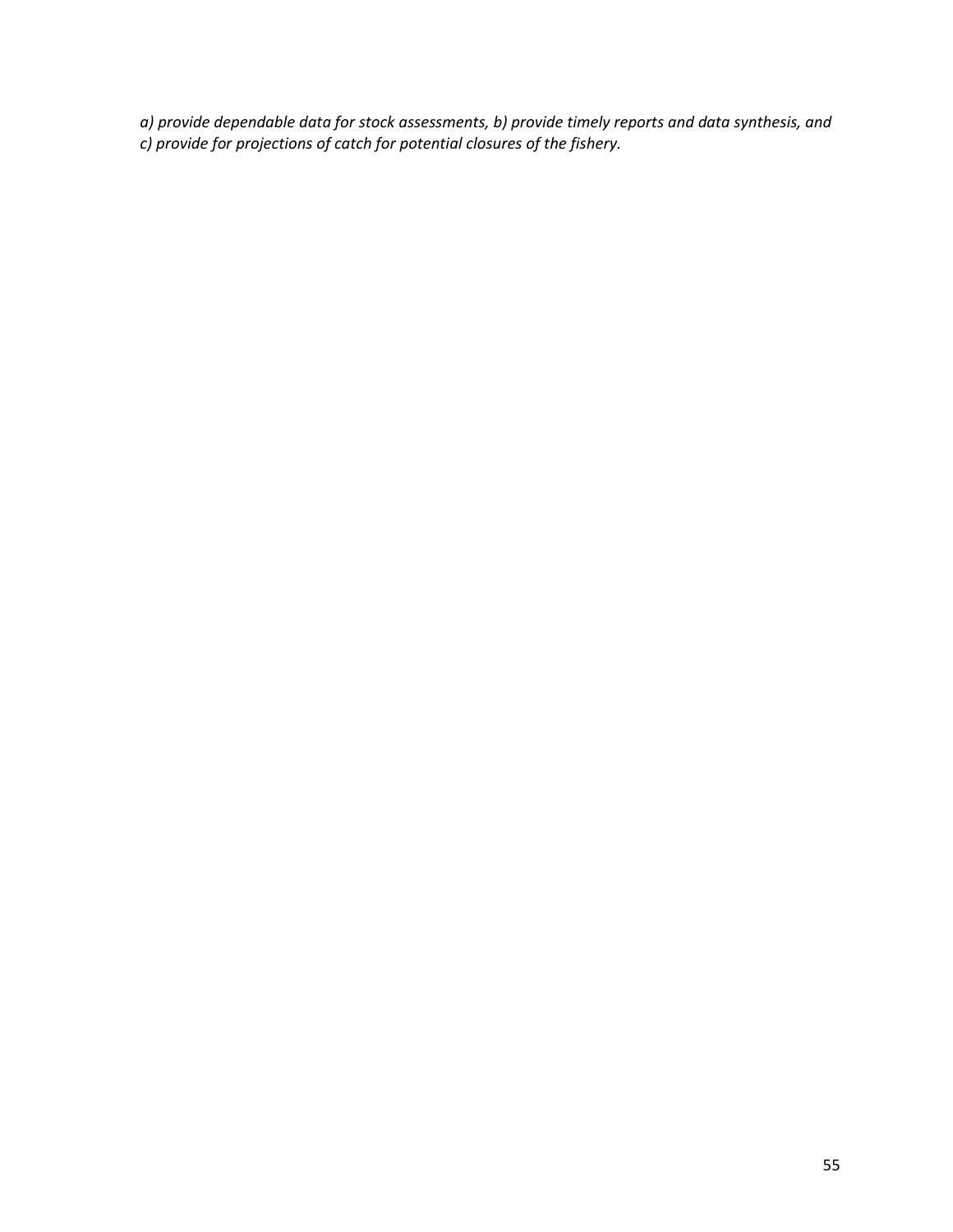## <span id="page-56-0"></span>Topic 13: EXEMPTED FISHING PERMIT (EFP) AUTHORITY

## <span id="page-56-1"></span>Background

Legislative proposals would impose significant changes in the review process currently used by Councils to approve and issue permits under the Exempted Fishing Permit authority. In addition, proposed changes would limit the duration of permits. Both changes could undermine the effective use of EFPs by many Councils.

Proposed changes to the EFP process would require the Secretary of Commerce to follow new procedures before approving exempted fishing permits (EFPs), including peer review and certain determinations and a requirement for EFPs to expire after 1 year.

The proposed new procedures would include the requirement for a joint peer review of the proposed EFP by the appropriate regional fisheries science center and the appropriate State marine fisheries commission and a requirement that the Secretary certify that the regional fishery management Council or Federal agency with jurisdiction over the affected fishery has determined that: the fishing activity to be conducted under the proposed EFP would be consistent with any conservation and management objectives under the existing fishery management plan or amendments; the social and economic impacts (in both dollar amounts and the loss of fishing opportunities on all participants in each sector of the fishery) expected to occur as a result of the proposed EFP; the information collected though the fishing activities conducted under the proposed EFP will have a positive and direct impact on the conservation, assessment or management of the fishery; and the Governor of each of the States – of which any part of that State is within 100 nautical miles of the proposed activity under the proposed EFP – has been consulted on the proposed EFP.

The proposed language would require that any EFP shall expire at the end of the 12-month period beginning on the date that the permit was issued and that any EFP that is renewed be consistent with the new requirements listed above.

In addition, it is not clear if this provision will apply only to new EFPs or whether existing EFPs will also expire in 12-months and need to meet the new requirements in order to be renewed.

## <span id="page-56-2"></span>Consensus Position

The CCC developed the following consensus position:

*"The CCC believes that exempted fishing permits (EFPs) are an extremely important and useful mechanism to conduct scientific research. For example, EFPs have been used in different regions of the U.S. to conduct surveys, test monitoring devices under field conditions, investigate invasive species, and develop fishing gear that reduces bycatch and reduces impacts on habitat and protected species. These studies are frequently done by the fishing community at no cost to the public and have provided enormous benefits to the conservation and management of marine resources and habitats.*

*The CCC believes that the existing regulations already provide a good framework for developing regional processes for issuing and reviewing EFPs. The EFP applications undergo a regional scientific peer review and are evaluated through a public process by the respective regional Councils. The public and affected states have opportunities to comment to NMFS and the Councils during this process. Any new requirements for the EFP process, such as additional social and economic analysis*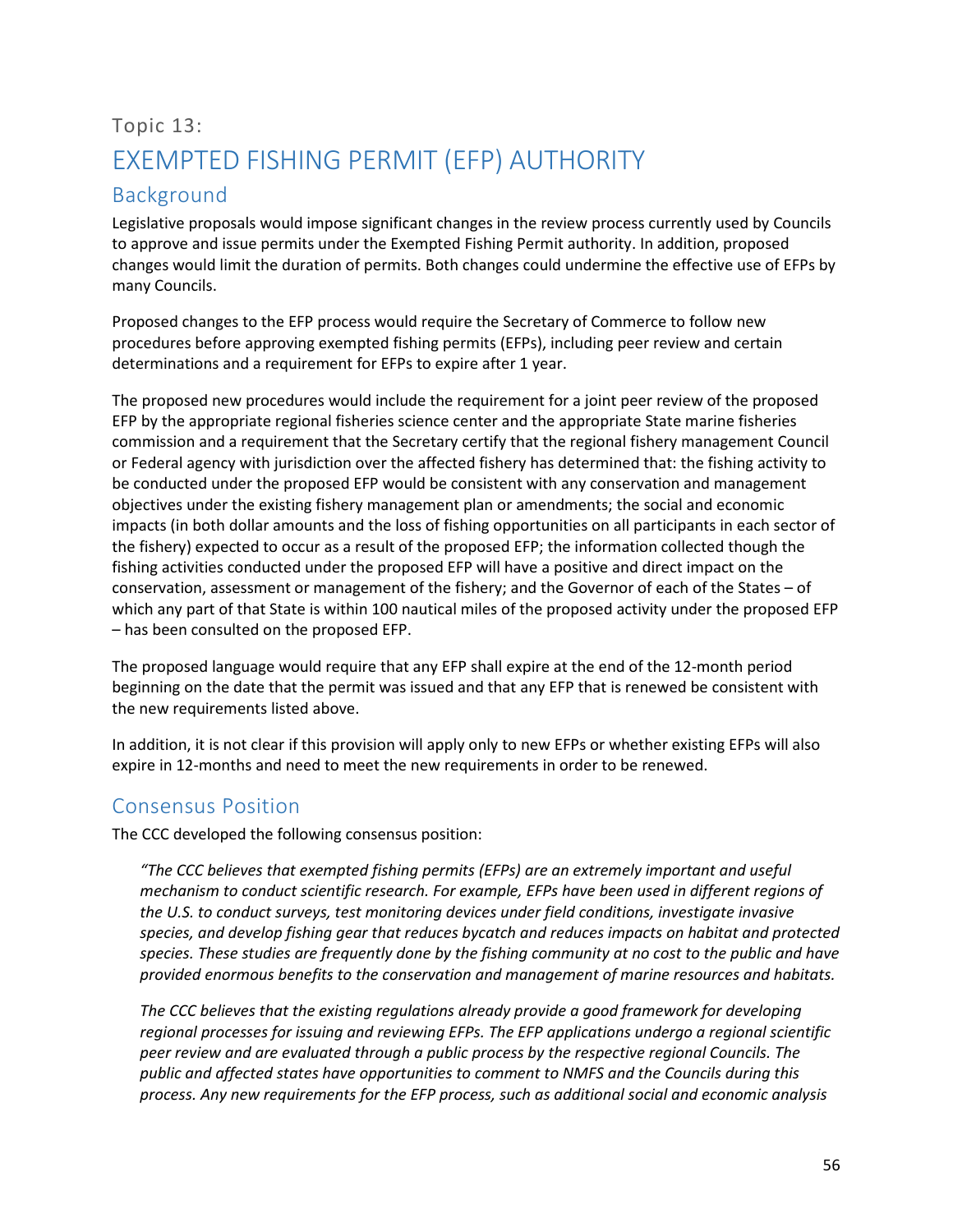*or further consultation with the state governors, would greatly reduce the ability to get EFPs developed and approved in a timely manner.*

*In addition, the CCC believes that multi-year EFPs provide the necessary flexibility to scientifically test gear across different years and seasons. New regulations that limit EFPs to a 12-month period will restrict the type and quality of research that can be done, thus limiting the usefulness of the data collected."*

### <span id="page-57-0"></span>Regional Perspectives

#### **NEW ENGLAND**

*The New England Council has had great success with collaborative research programs. We currently use Research Set Aside programs to fund research that is critical to the management of several of our species. For example, the Scallop RSA program provides \$10-15 million per year that is used to survey the scallop resource, investigate bycatch, and develop gear solutions to minimize interactions with endangered turtles. All of these activities require EFPs before they can be conducted. The changes to the EFP process that are proposed in HR 2023 will make it much more difficult to conduct the necessary research in a timely fashion. We are moving to multi-year awards, which will be hampered by the HR 2023 requirement that EFPs be renewed annually. We are also confused why the proposed language provides the states increased oversight of EFPs in federal waters through the review requirements. In our region, most fishing in federal waters is the purview of the Council.*

#### **SOUTH ATLANTIC:**

*The South Atlantic Council believes that the existing EFP regulations provide a sufficient framework for the expedited, uniform, yet regionally-based process envisioned to test solutions and collect data to address specific management issues. EFPs have been used in the South Atlantic to collect data regarding proposed depth-based area closures, to test gear configurations for bycatch reduction, and to address invasive species issues. Because the Council has received an increased number of EFPs with varying degrees of detail in recent years, it recently directed staff to develop a review process for inclusion in the Handbook/SOPPs. The intent is to provide clarity to both the NMFS Southeast Regional Office, as well as to potential EFP applicants, the Council's expectations regarding completion of necessary EFP materials prior to Council review. In addition to a determination from the NMFS that the EFP is complete as per the Council's guidance, the process will include a presentation of the EFP to the appropriate Council Committee prior to the public comment session at the Council meeting where it is being reviewed.*

*Some of the proposed legislative changes to current EFP regulations may be overly prescriptive and have the unintended consequence of inhibiting the Councils' ability to address specific management issues in an expedited fashion. EFPs that are limited to only 1 year will probably severely limit the usefulness of the data received as often the first year fishermen are just getting adjusted to trying the new process. It often takes a second year to work out the bugs just like many of the fishery grants are extended year after year to get a baseline that has meaning. The higher the bar is set for reviews and such, the fewer the applicants you will have; often it is the small players that come up with good innovative ideas.*

#### **GULF OF MEXICO:**

*This would add a number of new requirements to the review process of EFPs and would be expected to slow the process of approving EFPs and possibly reduce the number of approved EFPs. Reviews would be required by the regional science center and state marine fisheries commission, in addition to the existing review process. Additional analyses would be required supplemental to those already*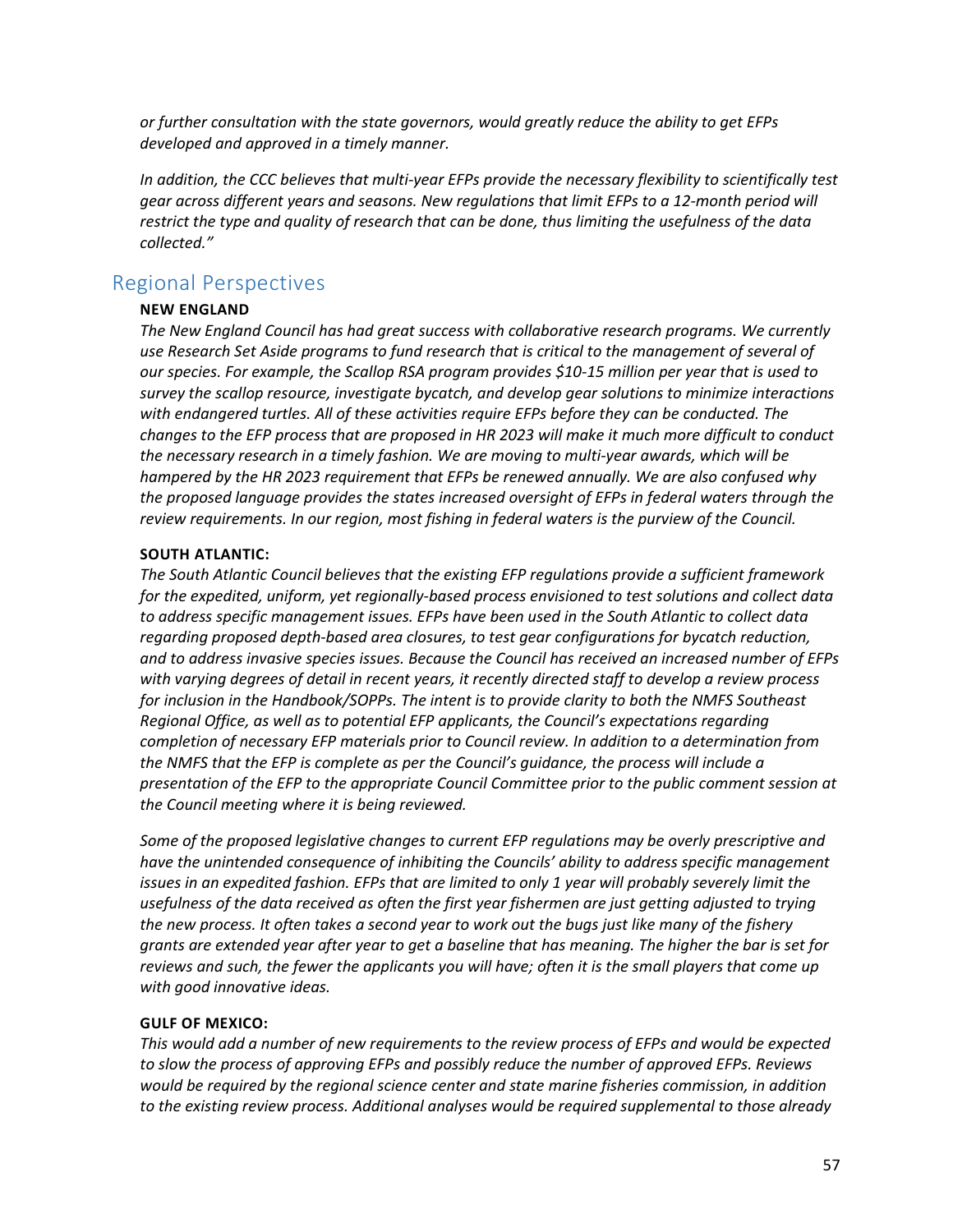*required (e.g., NEPA, EFH, ESA, and MMPA), which would likely add a burden to NMFS staff time. It is already a requirement for approval that an EFP constitute scientific research and not fishing. Requiring the Governor of each state within the respective Councils' jurisdiction to be consulted about the EFP would not have much impact, as a letter would satisfy the requirement.*

*It is not clear if the renewal of an EFP for a second year requires the new requirements for review and analysis to be conducted again, or simply to be reviewed and updated, as appropriate. Further guidance would be useful. Timeframes associated with EFP duration should be determined by the underlying information needs and/or science being conducted.*

#### **NORTH PACIFIC:**

*Our fisheries management program has greatly benefited from the use of EFPs, including multi-year EFPs, to test (under field conditions) solutions to management problems. In recent years, for example, fishermen have successfully tested different trawl gear configurations to allow escapement of salmon in the pollock fishery, tested and quantified reductions in mortality of halibut sorted on deck and discarded alive from vessels trawling for flatfish, and tested the efficiency and effectiveness of different electronic monitoring devices on longline vessels. Each EFP proposal undergoes scientific peer review by the Alaska Fisheries Science Center and the Council's SSC to ensure that it is scientifically sound, and each proposal is also evaluated by the Council prior to approval by NMFS. A multi-year EFP allows testing across seasons to evaluate inter- and intra-annual impacts. A NEPA Categorical Exclusion may be issued in cases where no additional catches are requested. The Council is concerned that language requiring EFP applications to provide information on the economic effects of the EFP "in dollars" and in terms of lost fishing opportunities for all sectors would elevate the analysis to a full Environmental Analysis just to examine the effects on all sectors. This would greatly reduce the industry's ability to get EFPs developed and approved in a timely manner. The Council also believes that multi-year EFPs can be critical to testing some solutions to fishery management problems.*

*The current EFP process is working well for the NPFMC, with a minimum of paperwork and process requirements, and the Council does not see a need for changes or new requirements. If there are problems with the current EFP process in particular regions of the country, then proposed legislation should be applicable only to those regions.*

#### **PACIFIC:**

*The Pacific Council agrees with the comments from the North Pacific Council. In addition, both our groundfish and highly migratory species processes relies on a biennial period for specifications and management measures, including analysis and approval of EFPs for the entire biennial period, if appropriate. Limiting the EFP period to one year would add workload to the Council's and NMFS's approval process.*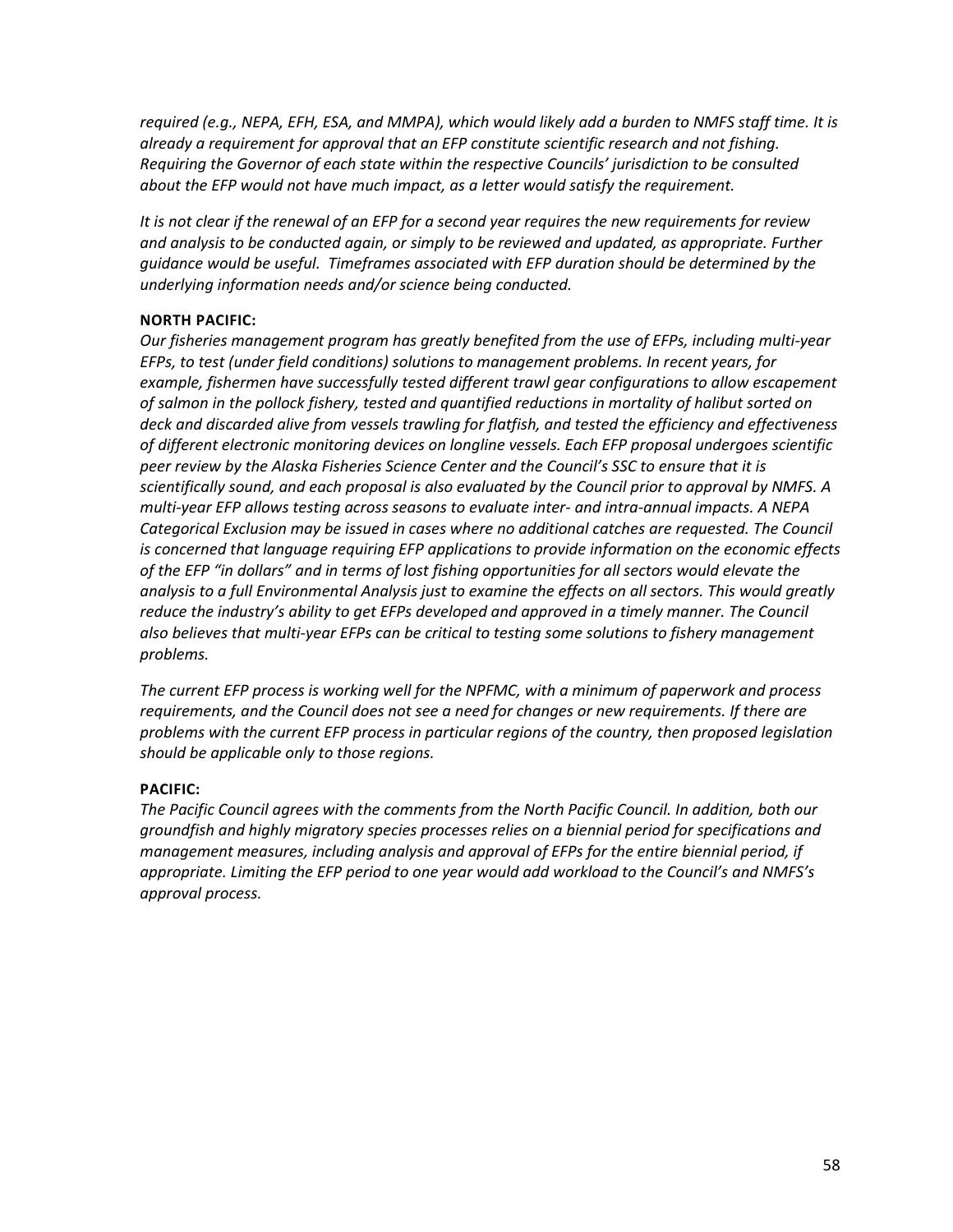## <span id="page-59-0"></span>Topic 14: DATA TO BE USED IN STOCK ASSESSMENTS

## <span id="page-59-1"></span>Background

States and fishermen have collected and provided data for stock assessments. There is some dissatisfaction with how or whether the data were used in a stock assessment. Proposed revisions include: defining the term "stock assessment"; requiring the Secretary to develop a plan and schedule for stock assessments for all FMP species within two years; requiring the development of guidelines for incorporation of stock assessment information from a wide variety of nongovernmental sources; requiring such information to be considered "best information available," based upon meeting the guidelines; and requiring the Secretary to develop a "cost reduction report," to assess and compare costs of monitoring and enforcement programs for each fishery (for example, human observers vs. EM).

## <span id="page-59-2"></span>Consensus Position

The CCC developed the following consensus position:

*"Stock assessments provide the fundamental information necessary to successfully manage sustainable fisheries. As such, the CCC believes that it would be beneficial for the MSA to include a requirement for the Secretary to develop a comprehensive plan and schedule to address stock assessment needs on a national basis. Increasing stock assessment frequencies and improving stock assessment methods to reduce the uncertainty in setting harvest limits and achieving management objectives will also improve the ability of Councils to establish scientifically-based ACLs, including for those fisheries that are currently considered data limited.*

In addition, there has been some discussion of establishing quidelines to facilitate incorporation of data from non-governmental sources in fishery management decisions. There are existing legal *requirements that govern data collection and quality (e.g., Data Quality Act) that dictate what NMFS is required to use for stock assessments. Data from fishermen, the states, and universities are already considered and evaluated for inclusion in stock assessment, as appropriate for the methodology and use of the data collected. These data sources are reviewed by the assessment analysts and through the peer review process that usually includes the Councils' scientific and statistical committees. The CCC believes prescriptive requirements for use of any data source are not appropriate. The implementing guidelines for when such information should be utilized will be critical to its veracity and usefulness to assessment authors and managers.*

*A cost comparison report on monitoring programs (for example, human observers versus electronic monitoring) would be extremely beneficial to development of such monitoring programs."*

## <span id="page-59-3"></span>Regional Perspectives

#### **MID-ATLANTIC:**

*Analytical stock assessments form the foundation for the proper specification of ACLs and ultimately determine the success or failure of our federal fishery conservation and management system. Setting appropriate ACLs and AMs is challenging, if not impossible, without adequate data, yet many federally managed fisheries continue to be defined as "data-poor." Improvement of stock assessments, particularly for data-poor stocks, should be the highest research priority of the National Marine Fisheries Service in both the Northeast and throughout the U.S.*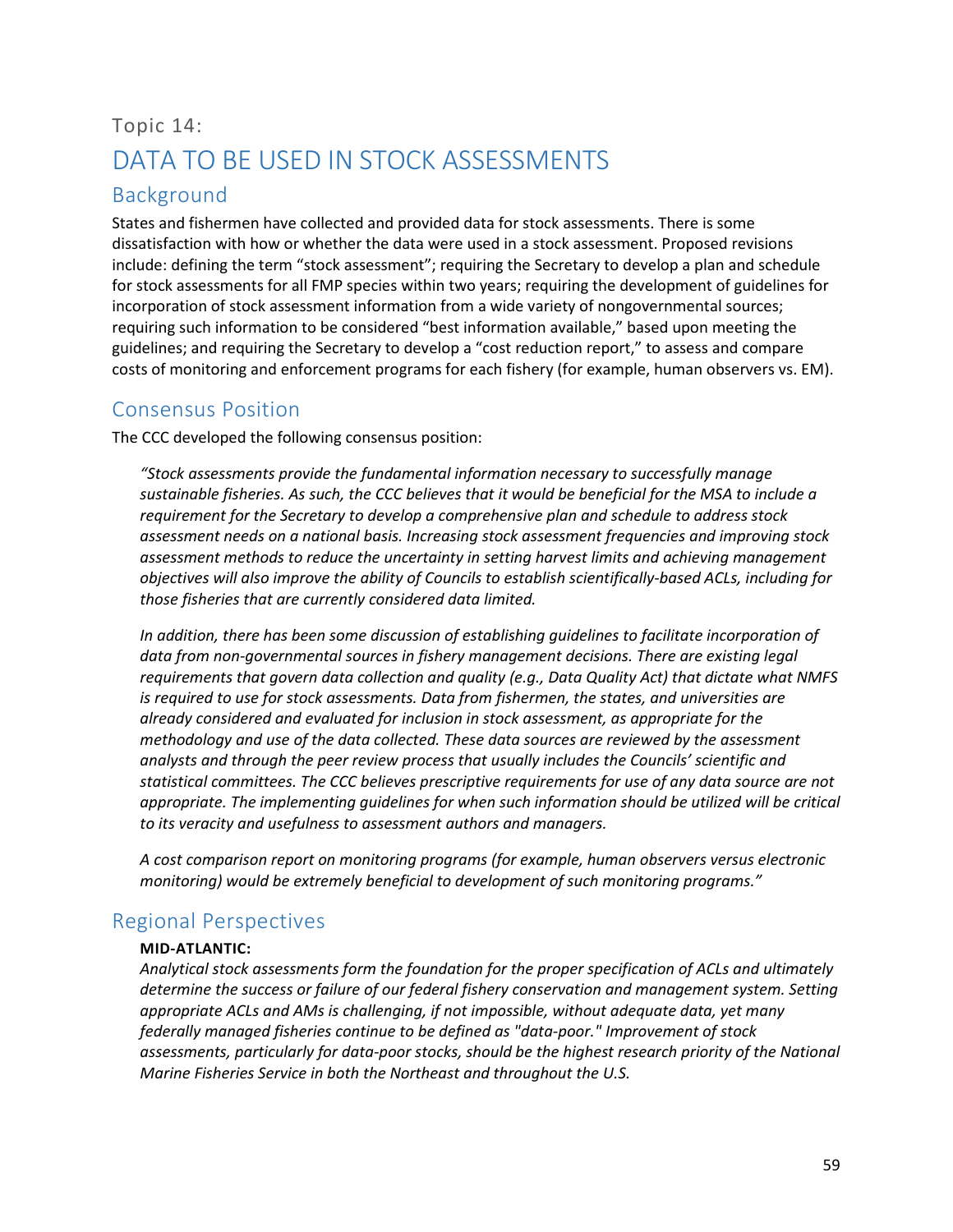*ACL/AM requirements have placed a major burden on the NEFSC to provide the data and analysis needed to set appropriate catch levels and track the performance of fisheries through time as required under MSRA. In the Northeast region, the demands for stock assessments have exceeded the NEFSC's ability to provide high-quality stock assessments at the frequency needed to manage our fisheries as required under the current mandates of the Magnuson-Stevens Act.* 

*The Mid-Atlantic Council's risk policy with respect to the implementation of its Acceptable Biological Catch (ABC) control rules provides a probabilistic framework to set ABC levels, and ultimately ACLs, relative to both the status of the stock and the level of scientific uncertainty associated with an assessment. Under this policy, the Council adopts more conservative harvest levels if stock levels decline and/or if scientific uncertainty increases. Allowable harvest levels—and hence, benefits to society—could be set at higher levels if the stocks we manage were assessed with a higher degree of frequency and certainty. Unfortunately, the information and assessment levels of roughly half of the stocks are insufficient for management under this probabilistic framework, meaning that the SSC and Council must use ad hoc methods of setting ABCs for those species, which is likely resulting in lost yield. Quotas set under these ad hoc methods for data-poor stocks are also less predictable and have resulted in a loss of stability and yield in some of our most important fisheries. Major improvements in the assessment of Mid-Atlantic stocks could be accomplished through increased funding for data collection and analysis to support better and more frequent stock assessments by the NEFSC.*

#### **SOUTH ATLANTIC:**

*The South Atlantic Council is concerned that some of the proposed legislative provisions would be extremely time-consuming and burdensome for both the Scientific and Statistical Committee (SSC) and staff, and appear to duplicate existing avenues of review for information from nongovernmental sources. For example, the existing Southeast Data, Assessment, and Review (SEDAR) process already allows for any entity – governmental or otherwise – to submit data via working papers for review during the data and assessment workshop components of the process. Likewise, scientific analyses and conclusions produced by non-governmental entities that have already undergone an external peer-review process (e.g., independent scientific journals) are routinely used during the SEDAR assessments. The Council's SSC has also established a process for conduct of third party (e.g., academics, private consultants) stock assessments, and regularly reviews scientific information for use in management that has been collected by academic scientists independently or in cooperation with fishermen. However, the Council believes that data used in management decisions should be collected in accordance with standards appropriate to the type of information collected and its intended use, and that are designed to minimize associated uncertainty.*

#### **GULF OF MEXICO:**

*Currently, data from fishermen, the states, and universities are already considered for inclusion in stock assessments, if they are provided. Some researchers refrain from sharing data until after publication in a peer-review journal. It is best to let the existing scientific processes determine what constitutes best available science for stock assessments and management decisions.*

#### **NORTH PACIFIC:**

*Stock assessments provide the fundamental information necessary to successfully manage sustainable fisheries. As such, the Council believes the requirements for the Secretary to develop plans and schedules for stock assessment will enhance fisheries management nationally. However, we have some serious concerns with the provision to incorporate information from a wide variety of non-governmental sources, and potentially require that information to be considered 'best information available'. In the North Pacific, the public has opportunity to provide input into the*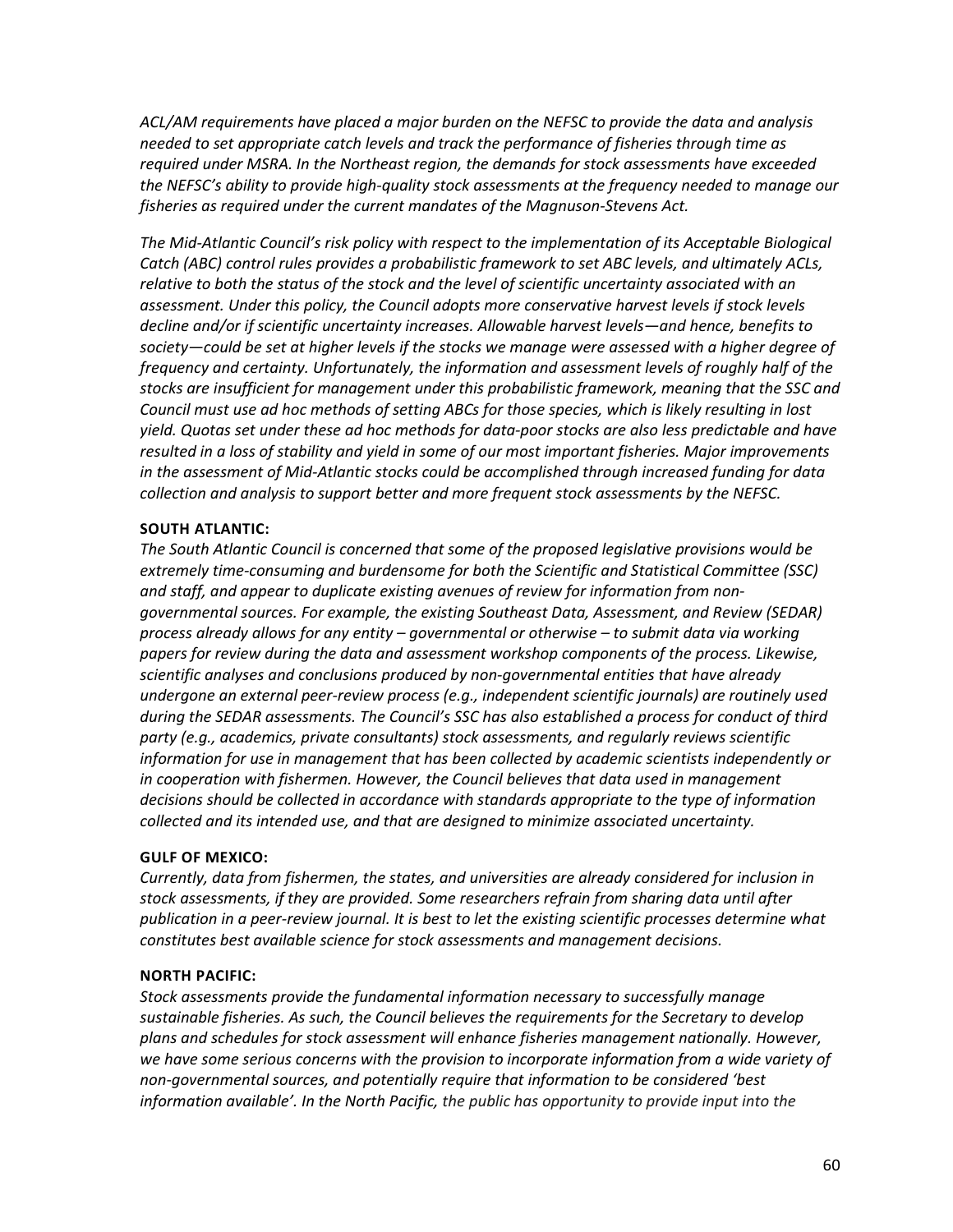*science and scientific peer review of all issues through testimony and discussions at the SSC and Plan Team meetings, and these bodies regularly hear the views of stakeholder groups, oftentimes in detailed data-based presentations. And we are working to incorporate traditional knowledge into our understanding of the ecosystem. We are concerned that complying with this provision will*  increase burdens on our staff and our Scientific and Statistical Committee, and invite potential *litigation. This makes it especially difficult for the Council to fulfill its responsibilities under MSA. The implementing guidelines for when such information would be utilized will be critical to its veracity and usefulness to managers.*

#### **PACIFIC:**

*The Council is concerned that [provisions described above] would necessitate more staff time and funding, require use of particular sources of data a priori, establish time-consuming--and in some cases duplicative—reporting requirements on what and how data are or are not used, and decrease flexibility of individual Councils. For example, stock assessments would be required for every stock of fish that has not already been assessed, subject to appropriations. The MSA already requires the use of the best scientific information available, and the prescriptive nature of proposed legislation seem to duplicate existing Council processes and could divert staff efforts from other productive work.*

#### **WESTERN PACIFIC:**

*The Council does not believe that all available information would necessarily constitute the Best Scientific Information Available (BSIA). Available information (ranging from anecdotal evidence, to unpublished data, to gray literature, and to peer-reviewed articles) from various sources are at different levels of credibility. Published information from non-government sources may be considered credible but should be considered in the process of generating the stock assessments and incorporated in the analysis for evaluating management recommendation. The incorporation of such information from non-government sources should be done by the science provider generating the stock assessments rather than burdening the SSC with the responsibility of determining whether each piece of information constitutes Best Scientific Information Available. The Western Pacific region developed its regional peer-review process called the Western Pacific Stock Assessment Review (WPSAR). This process guides the review of stock assessment-based and non-stock assessment scientific information used for fishery management. The regional peer-review process is a very tedious and involved process. Additional requirements to review information that is readily available will reduce the efficiency of the WPSAR process. While the Council supports the concept of improving the effectiveness of fisheries management, adding this layer on the National Standard 2 definition of Best Scientific Information Available is problematic.*

#### **NORTH PACIFIC:**

*Stock assessments provide the fundamental information necessary to successfully manage sustainable fisheries. As such, the NPFMC believes the requirements for the Secretary to develop plans and schedules for stock assessment will enhance fisheries management nationally. However, we have some serious concerns with the provision to incorporate information from a wide variety of non-governmental sources, and potentially require that information to be considered 'best information available'. We are concerned that complying with this provision will increase burdens on our staff and our Scientific and Statistical Committee, and invite potential litigation. The implementing guidelines for when such information would be utilized will be critical to its veracity and usefulness to managers. A cost comparison report on monitoring programs (for example, human observers versus electronic monitoring) would be extremely beneficial to development of such monitoring programs.*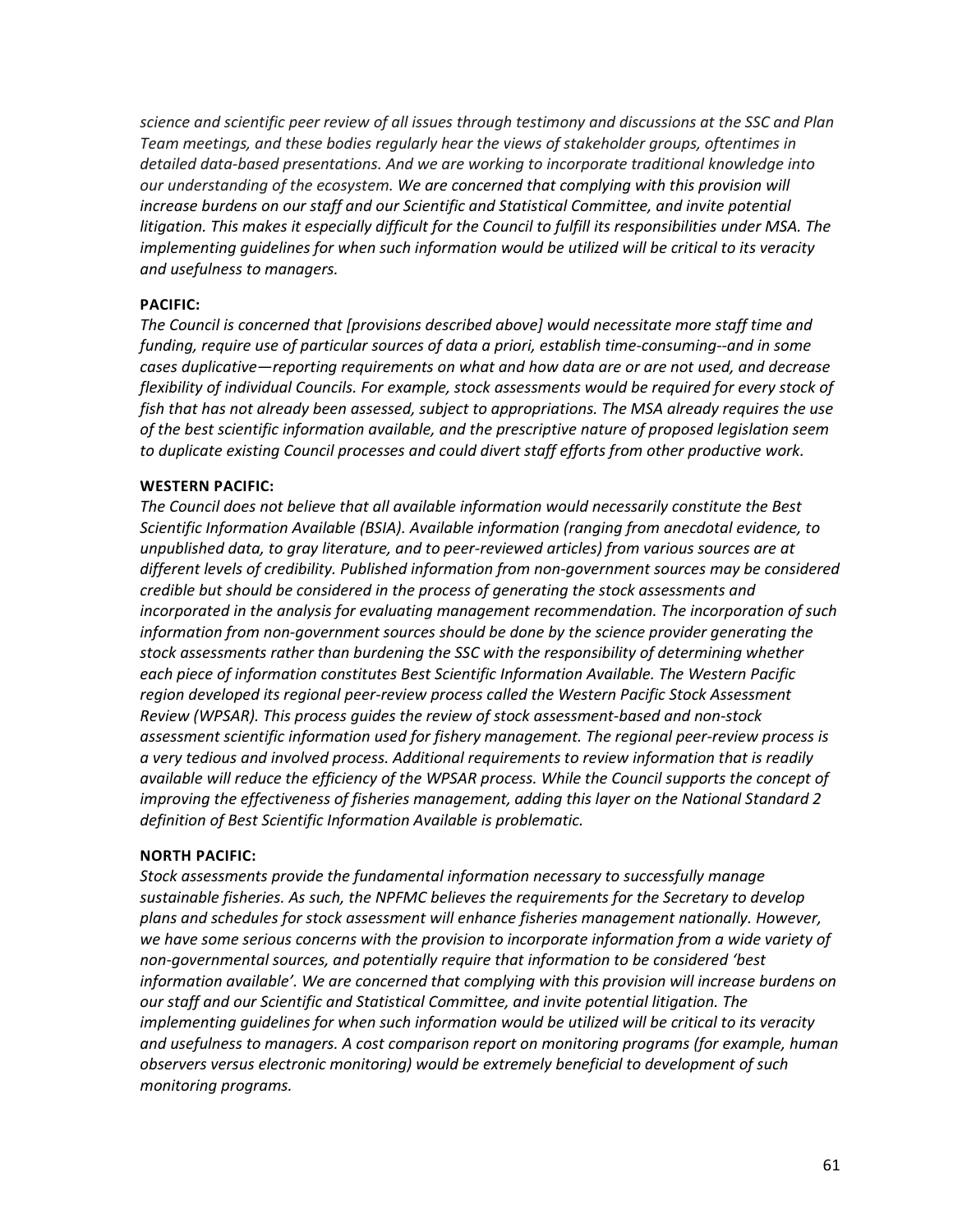Topic 15:

## <span id="page-62-0"></span>DEEMING/TRANSMITTAL PROCESS

## <span id="page-62-1"></span>Background

The Councils/Regions use different processes to complete an FMP/Amendment and handle the transmittal process from the Council to NMFS for formal review. The MSA provides the following language:

SEC. 303. CONTENTS OF FISHERY MANAGEMENT PLANS (16 U.S.C. 1853)

(c) PROPOSED REGULATIONS. —Proposed regulations which the Council deems necessary or appropriate for the purposes of—

(1) implementing a fishery management plan or plan amendment shall be submitted to the Secretary simultaneously with the plan or amendment under section 304; and

(2) making modifications to regulations implementing a fishery management plan or plan amendment may be submitted to the Secretary at any time after the plan or amendment is approved under section 304.

SEC. 304. ACTION BY THE SECRETARY 16 U.S.C. 1854 (portions related to timing included below) 104-297

(a) REVIEW OF PLANS.—

(1) Upon transmittal by the Council to the Secretary of a fishery management plan or plan amendment, the Secretary shall—

(A) immediately commence a review of the plan or amendment to determine whether it is consistent with the national standards, the other provisions of this Act, and any other applicable law; and

(B) immediately publish in the Federal Register a notice stating that the plan or amendment is available and that written information, views, or comments of interested persons on the plan or amendment may be submitted to the Secretary during the 60-day period beginning on the date the notice is published.

(3) The Secretary shall approve, disapprove, or partially approve a plan or amendment within 30 days of the end of the comment period under paragraph (1) by written notice to the Council. A notice of disapproval or partial approval shall specify—

(A) the applicable law with which the plan or amendment is inconsistent;

(B) the nature of such inconsistencies; and

(C) recommendations concerning the actions that could be taken by the Council to conform such plan or amendment to the requirements of applicable law. If the Secretary does not notify a Council within 30 days of the end of the comment period of the approval, disapproval, or partial approval of a plan or amendment, then such plan or amendment shall take effect as if approved.

(5) For purposes of this subsection and subsection (b), the term "immediately" means on or before the 5th day after the day on which a Council transmits to the Secretary a fishery management plan, plan amendment, or proposed regulation that the Council characterizes as final.

## <span id="page-62-2"></span>Consensus Position

The CCC developed the following consensus position:

*"The CCC believes that extensive delays in approving Council plans/amendments and implementing regulations can result in confusion and direct economic losses to our recreational and commercial*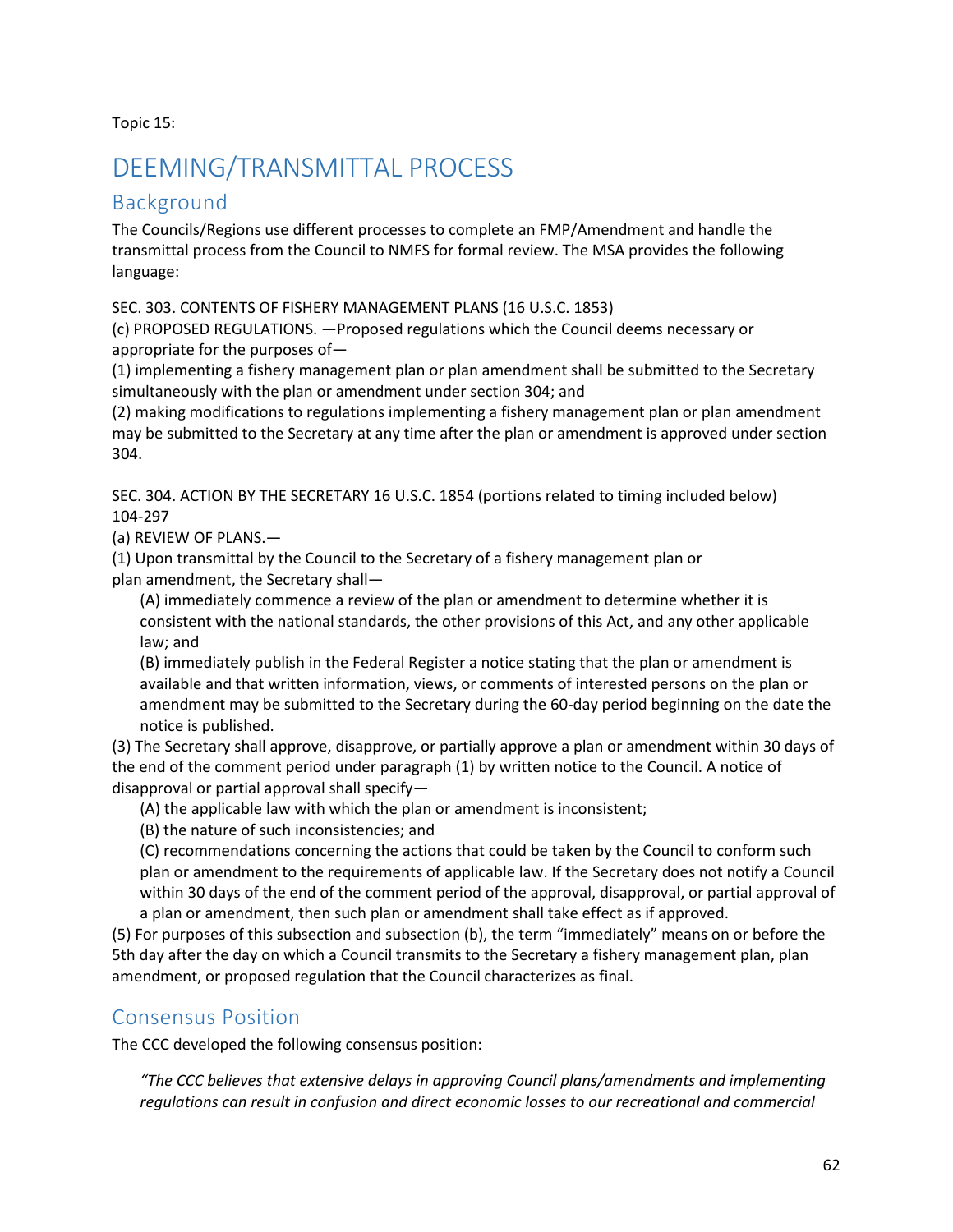*constituents. The MSA is rightfully so a measured and participatory process whereby the public get to see and participate in the development of plans/amendments/regulations. After this thorough process, the review and implementation process should conform to the timelines specified in the MSA. The CCC recognizes that resources are limited and that this often results in delays during the NMFS/NOAA GC review process; however, such delays should be minimized for the public's sake and to preserve the integrity of the process."*

### <span id="page-63-0"></span>Regional Perspectives

#### **NEW ENGLAND:**

*Drafting regulatory text is a complex art that often requires legal advice. For that reason, in New England the initial drafting of regulations is the responsibility of the Regional Office. Council staff assists in the effort prior to the Council deeming the regulations consistent with Council intent. In addition, after the Council takes action on an amendment or framework, we work closely with the Regional Office to make sure that the document is complete before it is formally transmitted to the Secretary. While this can take time, we believe this is worthwhile in order to prepare the best possible document for the Secretary's review. While we always would like our documents to be implemented more quickly, we believe delays can best be addressed through regional coordination rather than a legislative fix.*

#### **SOUTH ATLANTIC:**

*The Regional Office staff draft the codified text for the regulations for review by the Committee and Council to ensure they track the Council's intent. In general, the Council approves all actions at one Council meeting and then Council staff finalizes the document for pre-review by the Regional Office staff and NOAA GC. At the next Council meeting, the pre-reviewed document is presented to the Council for final review and approval for formal review by the Secretary. The Council also approves the codified text for the proposed rule and gives the Council chair authority to approve editorial changes to the final document and codified text. Council staff, Regional Office staff, and NOAA GC give the document and codified text one additional pre-review after the Council's final approval. The Council's goal is to send a document with the codified text to the Secretary of Commerce/NMFS prior to the following Council meeting. The goal of the extensive pre-review opportunities is that once a document is received for formal review, the process can begin immediately. Timely implementation is critical to meeting the need to take action and for the public to see the results of their input to the Council.*

*The MSA specifies a statutory deadline for reviewing plans/amendments: immediately commence review and immediately publish a Notice of Availability with a 60-day comment period from the day published. The Secretary shall approve, disapprove, or partially approve a plan or amendment within 30 days of the end of the comment period. Total time equals 90 days. The MSA defines "immediately" - means on or before the 5th day after the day on which a Council transmits to the Secretary a FMP, Amendment, or proposed regulation.*

*For Regulations - immediately initiate an evaluation to determine if they are consistent with the FMP, amendment, MSA, and other applicable law within 15 days:*

*If yes publish for 15-60 day comment period. If no, notify Council in writing of inconsistencies and provide recommendations to fix. Final regulations published within 30 days after the end of the comment period.*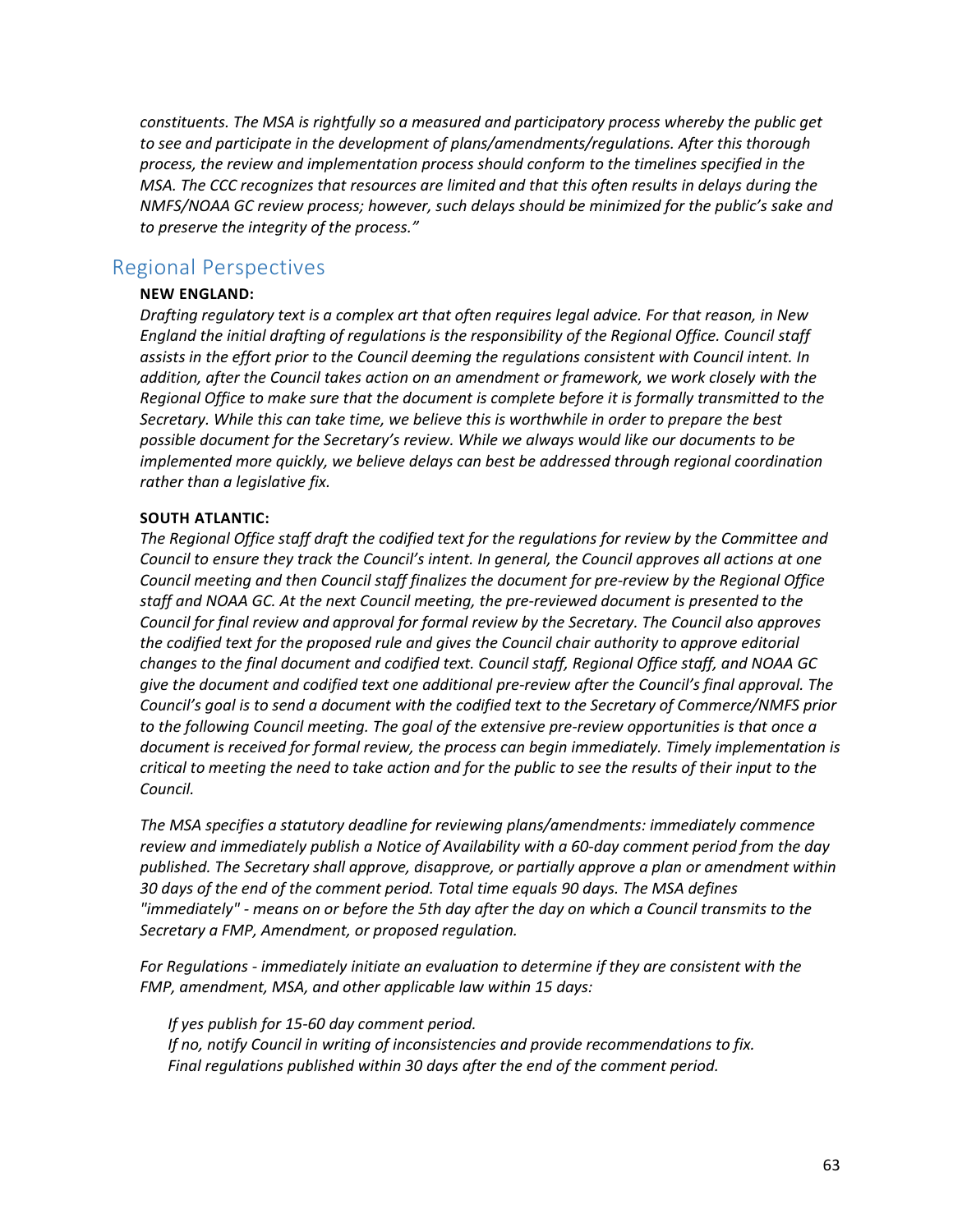*There is no statutory deadline for review of Regulatory Amendments; however, the statutory deadline for regulations above applies.*

#### *Example 1)*

• *Snowy Grouper: Snapper Grouper Regulatory Amendment 20 implemented fishing levels based on SEDAR 36 that showed snowy grouper was no longer undergoing overfishing and catches could be increased. The commercial annual catch limit (ACL) went from 82,900 lbs gutted weight (gw) to 115,451 pounds gutted weight (lbs gw) and the recreational ACL went from 523 fish to 4,152 fish. The commercial trip limit was increased from 100 lbs gw to 200 lbs gw. Additionally, a recreational fishing season was established for snowy grouper from May through August of each year. Snapper Grouper Regulatory Amendment 20 was sent to NMFS on December 2, 2014, and the proposed rule implementing the amendment was published on April 8, 2015 with public comments due by May 8, 2015. The final rule was published on July 21, 2015 and became effective on August 20, 2015. It took 261 days from the date the document was sent to NMFS for the regulations to be implemented.*

*Commercial harvest of snowy grouper closed on June 30, 2015 and recreational harvest of snowy grouper closed on July 6, 2015 due to projections indicating that the sector ACLs would be met. Commercial harvest reopened on August 20, 2015 with the implementation of the amendment and the sector was able to fully utilize the increased ACL. Recreational harvest re-opened on August 20, 2015 as well but closed on September 1, 2015, per the new annual recreational season established in the amendment. As a result, the recreational sector was not able to fully utilize its increased ACL. Had Amendment 20 been in place earlier in the year, the recreational sector would have potentially been able to remain open for a longer period of time and more fully utilized the remainder of its uncaught ACL in 2015 of 2,531 fish[1](#page-64-0) which had an estimated economic value of approximately \$264,000[2](#page-64-1) (2015 dollars). Based on recreational landings the following year, it is likely that this*  increase in catch and value would have been fully realized if the mid-summer closure could have *been minimized or avoided.*

#### *Example 2)*

• *Dolphin: Amendment 8 to the Dolphin Wahoo Fishery Management Plan adjusted sector allocations of the total ACL in the dolphin fishery to provide a larger portion of the ACL to the commercial sector. The commercial allocation changed from 7.54% to 10% of the total ACL which equated to an increase in the sector ACL from 1,157,001 pounds whole weight (lbs ww) to 1,534,485 lbs ww. Amendment 8 was sent to NMFS on February 25, 2015, the Notice of Availability published on July 15, 2015, the amendment was approved on October 14, 2015, and the proposed rule implementing the amendment was published on September 29, 2015 with public comments due by October 29, 2015. The final rule was published on January 22, 2016 and became effective on February 22, 2016. It took 362 days from the date the document was sent to NMFS for the regulations to be implemented.*

<span id="page-64-0"></span> $1$  Difference between recreational landings and the recreational ACL as provided on the SERO ACL Monitoring Website accessed on July 28, 2016.

[http://sero.nmfs.noaa.gov/sustainable\\_fisheries/acl\\_monitoring/recreational\\_historical/sa\\_recreational\\_historical](http://sero.nmfs.noaa.gov/sustainable_fisheries/acl_monitoring/recreational_historical/sa_recreational_historical/2015/index.html) [/2015/index.html](http://sero.nmfs.noaa.gov/sustainable_fisheries/acl_monitoring/recreational_historical/sa_recreational_historical/2015/index.html)

<span id="page-64-1"></span><sup>&</sup>lt;sup>2</sup> Based on a willingness to pay of \$102 (2013 dollars) per grouper as provided in the EIS for Snapper Grouper Regulatory Amendment 20 and adjusted for inflation.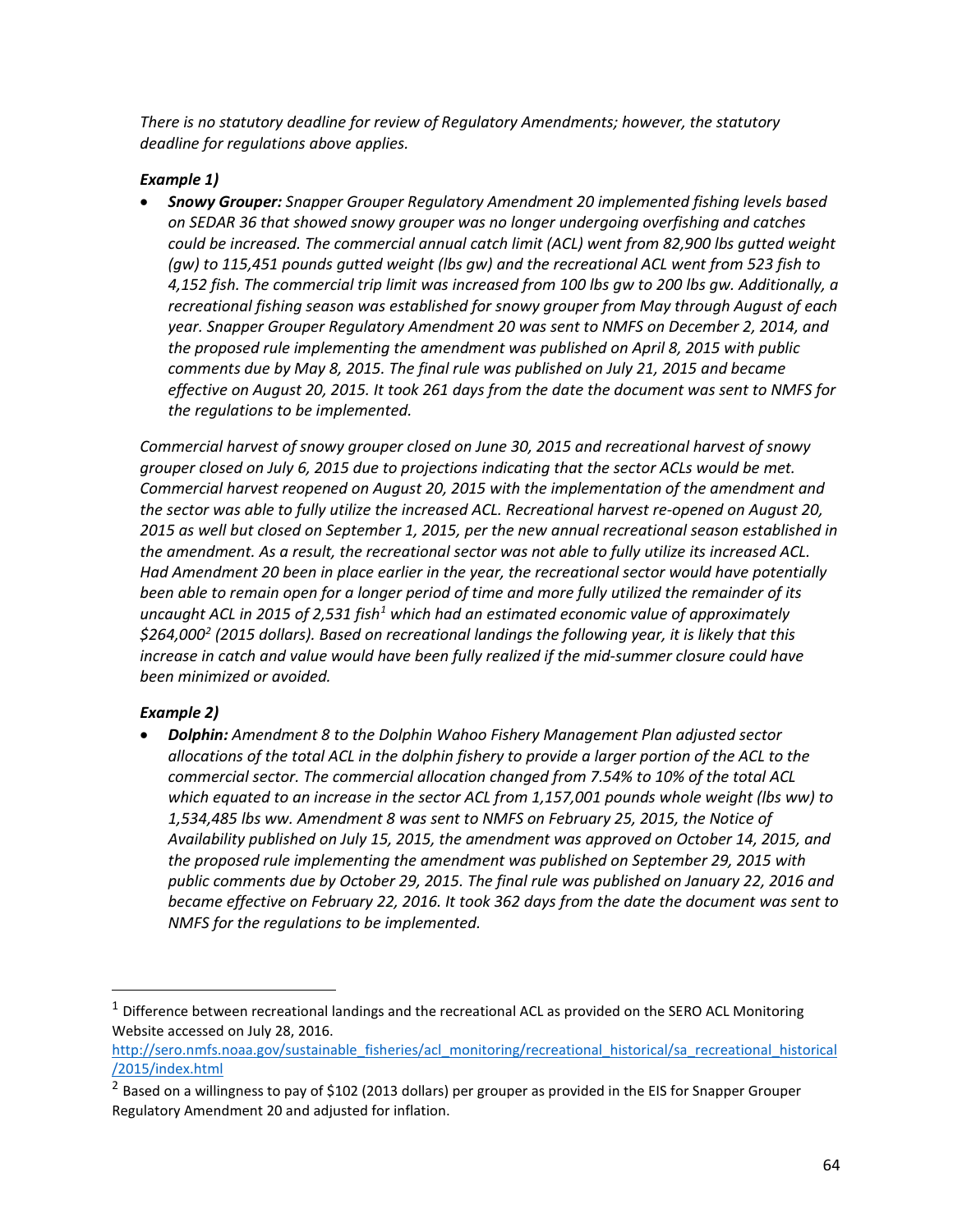In the meantime, the commercial dolphin fishery experienced above average landings in 2015 and *commercial harvest was closed in all Atlantic waters when the commercial ACL was projected to be met on June 30th, 2015. This commercial harvest closure remained in effect through the end of the year. Traditionally, the longline gear sector lands the majority of their catch between late April and early July. The hook-and-line gear sector typically continues to land dolphin throughout the year. In 2015, the hook-and-line gear sector was not able to fish as they had historically. If the regulatory changes in Amendment 8 had been in place, the commercial sector, particularly the hook-and-line gear sector, would have been able to harvest dolphin over a longer period of time and likely would not have experienced a harvest closure. Also, the commercial sector could have harvested up to an additional 377,484 lbs ww of dolphin that year with an estimated dockside value of approximately \$1.1 million[3](#page-65-0) (2015 dollars), although the increase in observed harvest may not have fully reached this level based on historic commercial landings.* 

#### *Example 3)*

• *Black Sea Bass: Snapper Grouper Regulatory Amendment 16 adjusted the seasonal prohibition on the use of black sea bass pots annually from November 1 through April 30. The amendment retained the November 1 through April 30 prohibition on the use of pots but reduced the size of the prohibited area and added enhanced gear marking requirements, with the goal being to minimize adverse socio-economic impacts to black sea bass pot endorsement holders while maintaining protection to whales listed under the Endangered Species Act in the South Atlantic Region.*

*Snapper Grouper Regulatory Amendment 16 was sent to NMFS on March 4, 2016, the NOA of the draft EIS was published on October 23, 2015, and the NOA of the final EIS was published on July 1, 2016. The proposed rule implementing the amendment was published on August 11, 2016 with public comments due by September 12, 2016. The final rule was published on December 29, 2016 and became effective on the same date. The 32 vessels in the South Atlantic region with black sea bass pot endorsements were not allowed to fish pots in November and December 2016 because Regulatory Amendment 16 was not yet implemented. Based on the economic analysis in the amendment, not allowing the fishing of black sea bass pots over these two months may have led to forgone economic benefits of approximately \$14,700 to \$15,700[4](#page-65-1) (2016 dollars) in dockside value due to decreased commercial landings. It took 300 days from the date the document was sent to NMFS for the regulations to be implemented.*

#### **GULF OF MEXICO:**

*It is important that past delays in implementation of transmitted actions not continue as delays can have substantial impacts on the fishing public. For instance, a delay in implementation of a king mackerel quota increase prevented the commercial fishery from harvesting available quota for an upcoming fishing year.*

#### **PACIFIC:**

*From the Pacific Council's Operating Procedure 1:*

#### *FISHERY REGULATION DEEMING PROCESS*

<span id="page-65-0"></span><sup>&</sup>lt;sup>3</sup> Based on the average annual dockside price per pound (whole weight) for dolphin in 2015 of \$2.79 (2015 dollars) as provided by the Atlantic Coast Cooperative Statistics Program dataset.

<span id="page-65-1"></span><sup>&</sup>lt;sup>4</sup> Based on the range of economic benefits provided in the EIS for Snapper Grouper Regulatory Amendment 16 converted into a monthly rate over the time period (November through April) and adjusted for inflation (\$7,257 to \$7,759 per month in 2014 dollars).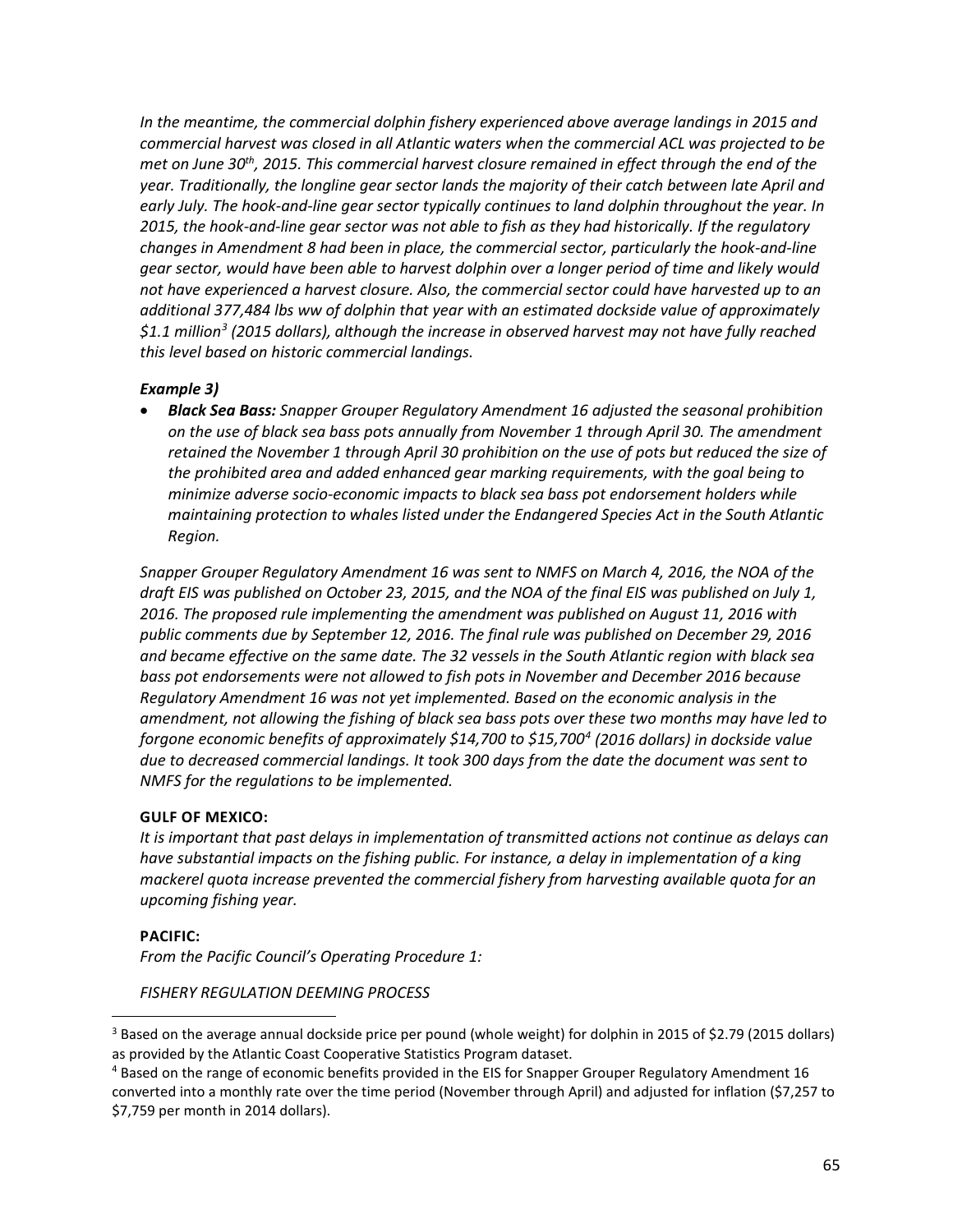*[Procedure for Implementing MSA Section 303(c)]*

*In taking final action on Pacific Fishery Management Council (Council) recommendations to adopt a fishery management plan (FMP) or FMP amendment, or to revise regulations implementing an FMP, the Council is deeming that regulations implementing the recommendations are necessary or appropriate in accordance with Section 303(c) of the Magnuson-Stevens Fishery Conservation and Management Act (MSA). In so doing, the Council implicitly requests the appropriate National Marine Fisheries Service (NMFS) Region complete regulatory language to implement the Council's final action. Unless otherwise explicitly directed by the Council, after NMFS has prepared the regulatory language, the Council authorizes the Executive Director to review the regulations to verify that they are consistent with the Council action before submitting them, along with his determination, to the Secretary on behalf of the Council.*

*The Executive Director is authorized to withhold submission of the Council action and/or proposed regulations and take the action back to the Council if, in his determination, the proposed regulations are not consistent with the Council action. 1*

*<sup>1</sup> In cases where the consistency is in question, the Executive Director is expected to work with NMFS to resolve the issues. Returning the regulations to the Council would be a last resort when questions cannot be resolved without involving the whole Council.*

*From the Operating Agreement Among the Pacific Fishery Management Council; NOAA Fisheries Service West Coast Regional Office; NOAA Fisheries Service Northwest Fisheries Science Center; NOAA Fisheries Service Southwest Fisheries Science Center; NOAA Fisheries Service Office of Law Enforcement, West Coast Division; NOAA General Counsel, Northwest Section; and NOAA General Counsel, Southwest Section:*

*Pacific Council staff will be responsible for reviewing proposed implementing regulations for Pacific Council-developed actions, and for making a recommendation to the Executive Director (and if appropriate, the Pacific Council) that regulations are deemed consistent with Pacific Council intent before transmitting the deeming decision and associated materials to NMFS.*

*WCR will assist the Pacific Council in the development of fishery management actions, by:*

- *Providing advice, guidance, and information on fishery management policy issues and requirements as appropriate, including considerations of administrative costs and complexity, enforceability, timing of the development and implementation of an action, potential obstacles to the approvability of an action in advance of the Secretarial review phase, and regulatory simplification (i.e., how to keep measures and regulations as simple and clear as possible).*
- *Drafting proposed and final rules to implement approved measures, with the accompanying regulatory language, consistent with the Pacific Council's action and intent; providing such rules and regulations to Pacific Council staff in a timely manner to allow for the Pacific Council's regulatory deeming process.*
- *Notification to Pacific Council staff concerning the timing for formal transmittal of Pacific Council action and associated documentation for FMP amendments and other major actions of the Pacific Council.*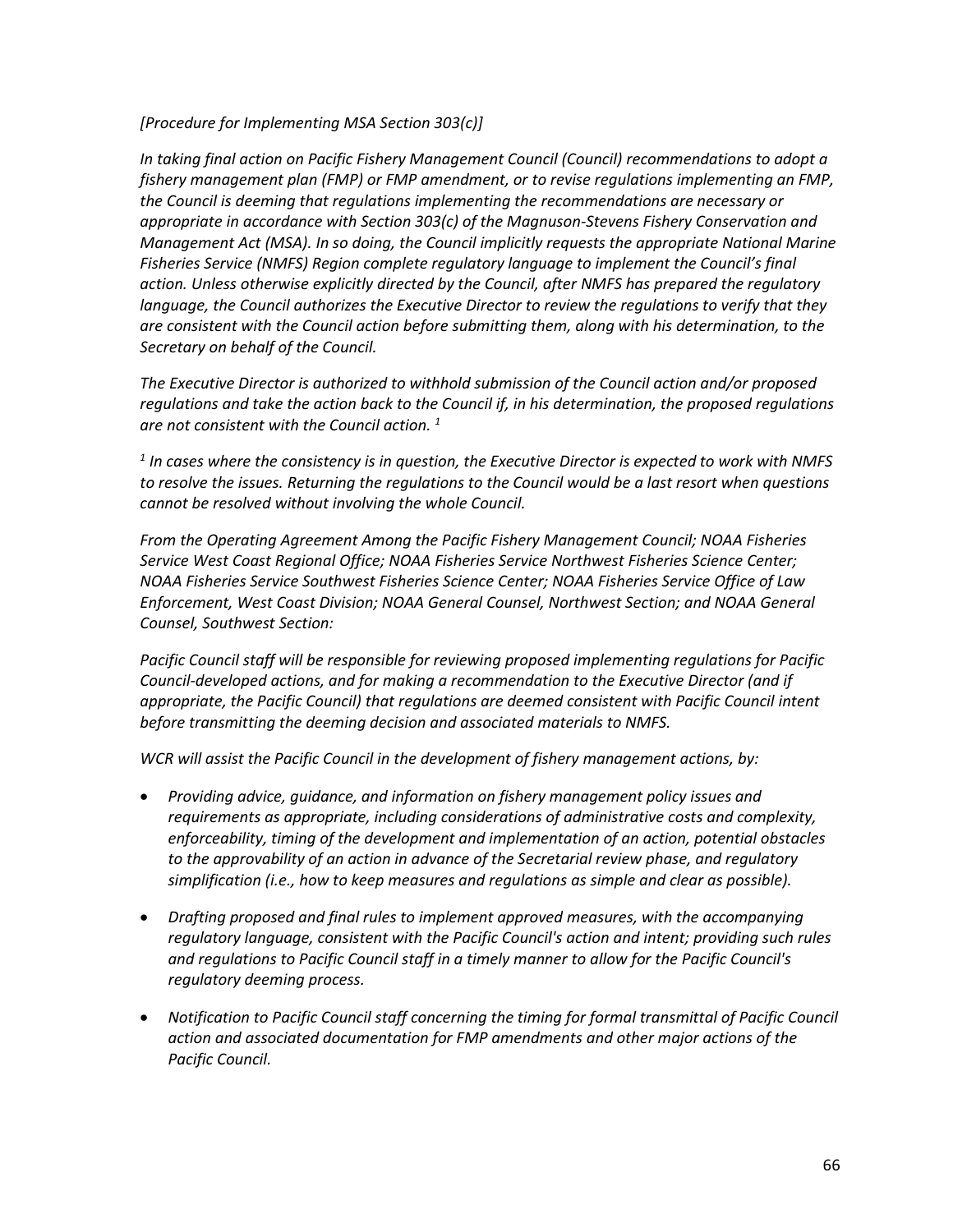#### **WESTERN PACIFIC:**

*The WPRFMC uses a Regional Operating Agreement (ROA) with NMFS to develop and transmit a FEP/Amendment prior to formal review to hopefully address concerns prior to transmittal.*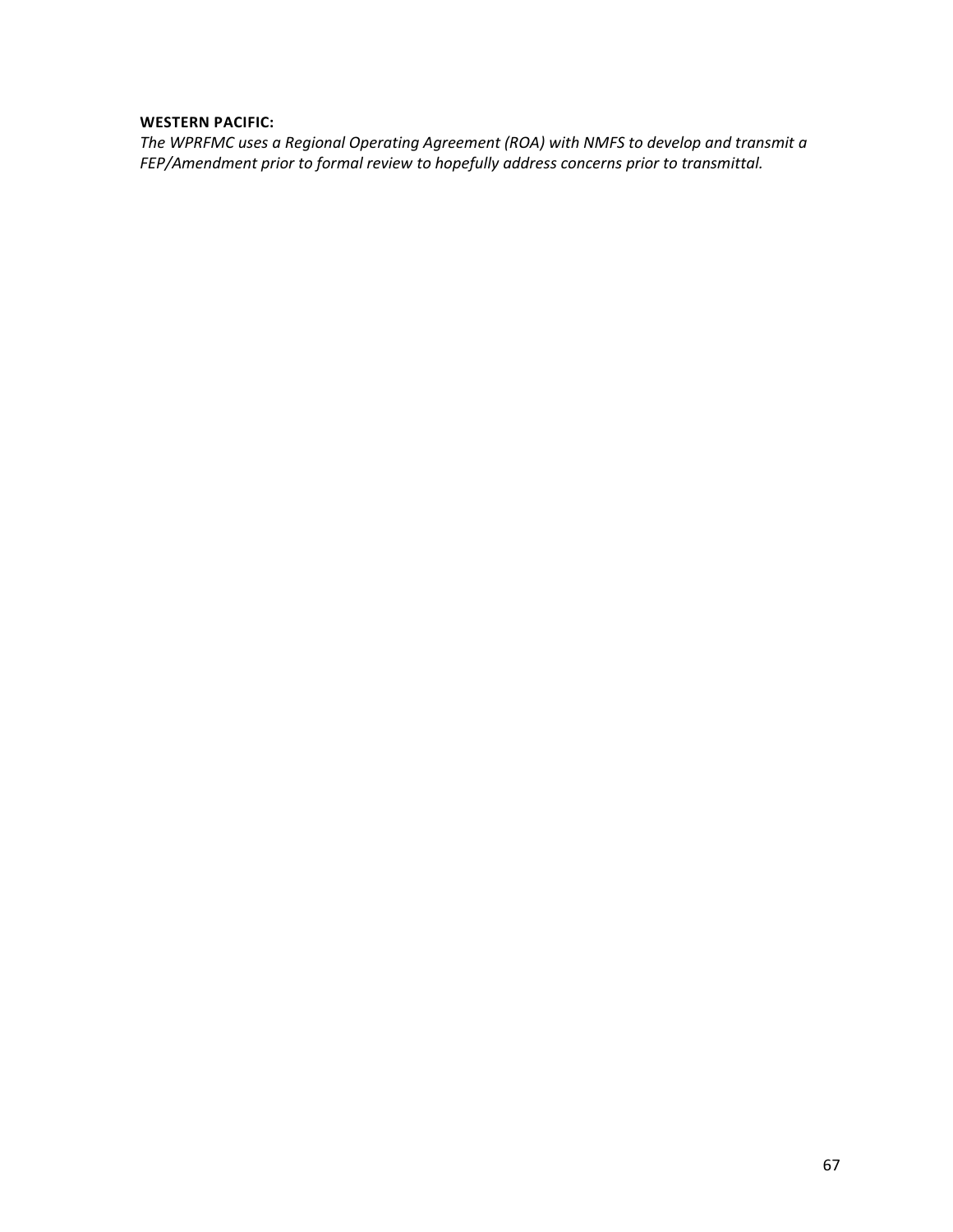## <span id="page-68-0"></span>RESOURCES & DOCUMENTS

Copies of past letters and other materials are available on the Regional Council website on the MSA Reauthorization page: [http://www.fisherycouncils.org/msa-reauthorization/.](http://www.fisherycouncils.org/msa-reauthorization/)

## <span id="page-68-1"></span>Comment Letters

- [Pacific Council Comments on HR 200,](http://www.fisherycouncils.org/s/2017-04-Pacific-Council-Comments-on-HR200.pdf) April 2017
- [New England Council Comments on HR 200,](http://www.fisherycouncils.org/s/170929_NEFMC-toThe-Honorable-Seth-Moulton_Reply.pdf) September 2017
- [North Pacific Council Comments on HR 1335,](http://www.fisherycouncils.org/s/NPFMCLetter042115.pdf) April 2015
- [Pacific Council Comments on HR 1335,](http://www.fisherycouncils.org/s/PFMCLetter032515.pdf) March 2015
- [CCC Comments on MSA Reauthorization,](http://www.fisherycouncils.org/s/CCC-MSA-Letter-June2014.pdf) June 2014
- [Mid-Atlantic Council Leadership Comments on Senate Staff Discussion Draft,](http://www.fisherycouncils.org/s/MAFMC-Comments-Senate-Discussion-Draft-May2014.pdf) May 2014
- [Mid-Atlantic Council Comments on House Discussion Draft,](http://www.fisherycouncils.org/s/MAFMC-Comments-HR-Discussion-Draft.pdf) May 2014
- [North Pacific Council Comments on House Discussion Draft,](http://www.fisherycouncils.org/s/NPFMC-Comments-HR-Discussion-Draft.pdf) April 2014
- [Pacific Council Comments on House Discussion Draft,](http://www.fisherycouncils.org/s/PFMC-Comments-HR-Discussion-Draft.pdf) March 2014
- [New England Council Comments on House Discussion Draft,](http://www.fisherycouncils.org/s/NEFMC-Comments-HR-Discussion-Draft.pdf) February 2014
- Western [Pacific Council Comments on House Discussion Draft,](http://www.fisherycouncils.org/s/WPFMC-Comments-HR-Discussion-Draft.pdf) January 2014
- [Council Coordination Committee Statement,](http://www.fisherycouncils.org/s/CCC-MSA-Letter-Nov2013.pdf) November 2013

## <span id="page-68-2"></span>Congressional Hearings

*Click on the links below for additional information about each hearing, including background documents, complete witness lists, written testimonies, and archived video webcasts.*

[Reauthorization of the Magnuson-Stevens Fishery Conservation and Management Act: Fisheries](https://www.commerce.senate.gov/public/index.cfm/2017/10/reauthorization-of-the-magnuson-stevens-fishery-conservation-and-management-act-fisheries-science)  [Science,](https://www.commerce.senate.gov/public/index.cfm/2017/10/reauthorization-of-the-magnuson-stevens-fishery-conservation-and-management-act-fisheries-science) October 24, 2017

*U.S. Senate Committee on Commerce, Science, and Transportation, Subcommittee on Oceans, Atmosphere, Fisheries, and Coast Guard*

#### [Legislative Hearing on 4 Fishery Bills,](https://naturalresources.house.gov/calendar/eventsingle.aspx?EventID=402850) September 26, 2017

*U.S. House of Representatives, Natural Resources Committee, Subcommittee on Water, Power and Oceans*

[Reauthorization of the Magnuson-Stevens Fishery Conservation and Management Act: Oversight of](https://www.commerce.senate.gov/public/index.cfm/hearings?ID=FA788A8C-2F71-4B09-AFC6-1FE2B120B828)  [Fisheries Management Successes and Challenges,](https://www.commerce.senate.gov/public/index.cfm/hearings?ID=FA788A8C-2F71-4B09-AFC6-1FE2B120B828) September 12, 2017

*U.S. Senate Committee on Commerce, Science, and Transportation, Subcommittee on Oceans, Atmosphere, Fisheries, and Coast Guard*

[Reauthorization of the Magnuson-Stevens Fishery Conservation and Management Act: Oversight of](https://www.commerce.senate.gov/public/index.cfm/2017/8/reauthorization-of-the-magnuson-stevens-fishery-conservation-and-management-act-oversight-of-fisheries-management-successes-and-challenges)  [Fisheries Management Successes and Challenges,](https://www.commerce.senate.gov/public/index.cfm/2017/8/reauthorization-of-the-magnuson-stevens-fishery-conservation-and-management-act-oversight-of-fisheries-management-successes-and-challenges) August 23, 2017

*U.S. Senate Committee on Commerce, Science, and Transportation, Subcommittee on Oceans, Atmosphere, Fisheries, and Coast Guard*

• [Testimony of Mr. Dan Hull,](https://www.commerce.senate.gov/public/_cache/files/b1fc0b16-23f4-4acd-bb25-26448b6b2b1e/6AF307FBA48375D860DEDBD117C1B38C.8.23.17---hull-testimony.pdf) Chairman of the North Pacific Fishery Management Council

[Reauthorization of the Magnuson-Stevens Fishery Conservation and Management Act: NOAA and](https://www.commerce.senate.gov/public/index.cfm/hearings?ID=E9AFCF43-4EFC-4F3E-8110-1C3EACCED887)  [Council Perspectives,](https://www.commerce.senate.gov/public/index.cfm/hearings?ID=E9AFCF43-4EFC-4F3E-8110-1C3EACCED887) August 1, 2017

*U.S. Senate Committee on Commerce, Science, and Transportation, Subcommittee on Oceans, Atmosphere, Fisheries, and Coast Guard*

• [Testimony of Dr. John Quinn,](https://www.commerce.senate.gov/public/_cache/files/e64e6dc9-2dfb-4f1c-8e60-424c39307102/981FC50D42378FB2FD3FCFFF08D3EE59.8.01.17-quinn-testimony.pdf) Chairman of the New England Fishery Management Council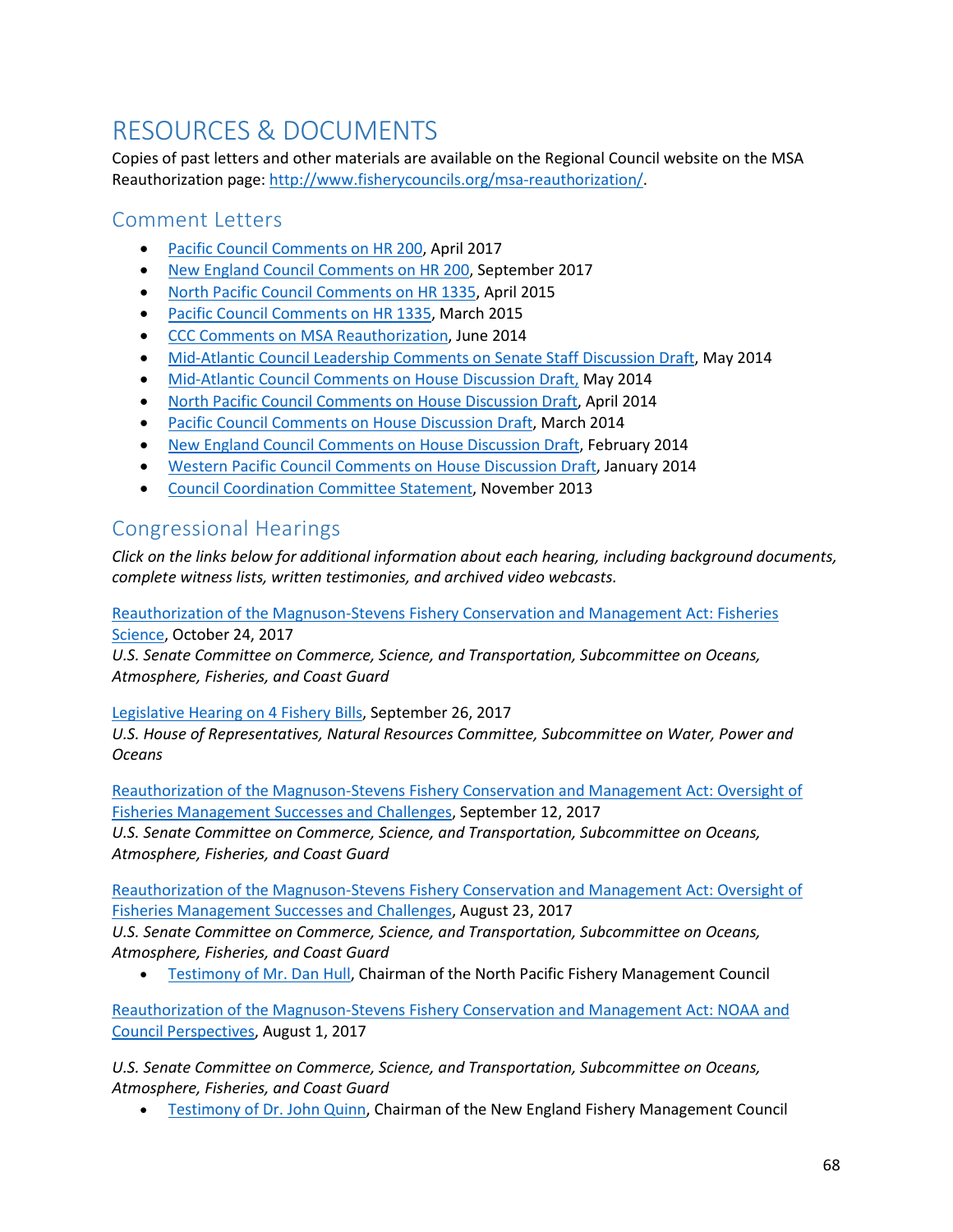[Oversight Hearing "Exploring the Successes and Challenges of the Magnuson-Stevens Act",](https://naturalresources.house.gov/calendar/eventsingle.aspx?EventID=402475) July 19, 2017 *U.S. House of Representatives, Natural Resources Committee, Subcommittee on Water, Power and Oceans*

Oversight Hearing on Examining [the Creation and Management of Marine Monuments and Sanctuaries](http://naturalresources.house.gov/calendar/eventsingle.aspx?EventID=401648)*,*  March 15, 2017

*U.S. House of Representatives, Natural Resources Committee, Subcommittee on Water, Power and Oceans*

[Magnuson-Stevens Act at 40: Successes, Challenges and the Path Forward,](https://www.commerce.senate.gov/public/index.cfm/hearings?ID=6A78AA91-F806-4C75-A0A3-DAC399CEE96B) February 23, 2016 *U.S. Senate Committee on Commerce, Science, and Transportation, Subcommittee on Oceans, Atmosphere, Fisheries, and Coast Guard*

[Improvements and Innovations in Fishery Management and Data Collection,](http://www.commerce.senate.gov/public/index.cfm?p=Hearings&ContentRecord_id=0d31f7df-1cb0-476a-9d64-a848b874b1a7&ContentType_id=14f995b9-dfa5-407a-9d35-56cc7152a7ed&Group_id=b06c39af-e033-4cba-9221-de668ca1978a) May 20, 2015 *Senate Commerce Subcommittee on Oceans, Atmosphere, Fisheries, and Coast Guard*

[North Pacific Perspectives on Magnuson-Stevens Act Reauthorization,](http://www.commerce.senate.gov/public/index.cfm?p=Hearings&ContentRecord_id=8d9327f0-4290-4f29-91d1-4548896cb2a2) February 27, 2014 *U.S. Senate Committee on Commerce, Science, and Transportation, Subcommittee on Oceans, Atmosphere, Fisheries, and Coast Guard*

• [Statement of Mr. Chris Oliver,](http://www.commerce.senate.gov/public/?a=Files.Serve&File_id=be52af53-1a3e-4d5f-8d18-c378cfb8aced) Executive Director of the North Pacific Fishery Management Council

Legislative Hearing on H.R. (Hastings of WA), "Strengthening Fishing Communities and Increasing [Flexibility in Fisheries Management Act"](http://naturalresources.house.gov/calendar/eventsingle.aspx?EventID=367382) , February 4 and February 28, 2014

*U.S. House of Representatives, Natural Resources Committee*

- [Testimony of Mr. Richard B. Robins, Jr.,](http://naturalresources.house.gov/UploadedFiles/RobinsTestimony2-4-14correct.pdf) Chairman, Mid-Atlantic Fishery Management Council
- [Testimony of Ms. Dorothy Lowman,](http://naturalresources.house.gov/uploadedfiles/lowmantestimony2-28-14.pdf) Chairman, Pacific Fishery Management Council

[West Coast and Western Pacific Perspectives on Magnuson-Stevens Act Reauthorization,](http://www.commerce.senate.gov/public/index.cfm?p=Hearings&ContentRecord_id=69e27fe0-6ec9-4cee-91b5-3ed8919f9e46&ContentType_id=14f995b9-dfa5-407a-9d35-56cc7152a7ed&Group_id=b06c39af-e033-4cba-9221-de668ca1978a&MonthDisplay=1&YearDisplay=2014) January 30, 2014

*U.S. Senate Committee on Commerce, Science, and Transportation, Subcommittee on Oceans, Atmosphere, Fisheries, and Coast Guard*

- [Testimony of Dr. Donald McIssac,](http://www.commerce.senate.gov/public/?a=Files.Serve&File_id=53dce034-32d3-499b-a4a4-d8758aa678db) Executive Director, Pacific Fishery Management Council
- [Testimony of Mr. Arnold Palacios,](http://www.commerce.senate.gov/public/?a=Files.Serve&File_id=b7160e32-f752-4a2f-923a-58f0b43d1827) Chairman, Western Pacific Fishery Management Council

[Senate Hearing on Southeast Regional Perspectives on MSA Reauthorization,](http://www.commerce.senate.gov/public/index.cfm?p=Hearings&ContentRecord_id=91a44c2f-c224-4a0f-8778-92938b108f47&ContentType_id=14f995b9-dfa5-407a-9d35-56cc7152a7ed&Group_id=b06c39af-e033-4cba-9221-de668ca1978a&MonthDisplay=11&YearDisplay=2013) November 14, 2013 *U.S. Senate Committee on Commerce, Science and Transportation*

- [Testimony of Mr. Douglass W. Boyd,](http://www.commerce.senate.gov/public/?a=Files.Serve&File_id=b32e09e6-0290-46f6-a88b-8ca6d721eb51) Chairman, Gulf of Mexico Fishery Management Council
- [Testimony of Mr. Ben C. Hartig,](http://www.commerce.senate.gov/public/?a=Files.Serve&File_id=a9aa3d89-fad9-4c31-ad8a-bfcc41854b7d) Chairman, South Atlantic Fishery Management Council
- [Testimony of Mr. Carlos Farchette,](http://www.commerce.senate.gov/public/?a=Files.Serve&File_id=b09b0877-001a-4560-846d-eb3fa8c1cd1e) Chairman, Caribbean Fishery Management Council

[Oversight Hearing on "Reauthorization of the Magnuson-Stevens Fishery Conservation and Management](http://naturalresources.house.gov/calendar/EventSingle.aspx?EventID=347456)  [Act",](http://naturalresources.house.gov/calendar/EventSingle.aspx?EventID=347456) Sep 11, 2013

*U.S. House of Representatives, Natural Resources Committee*

• [Testimony of Mr. Richard B. Robins, Jr.,](http://naturalresources.house.gov/UploadedFiles/RobinsTestimony09-11-13.pdf) Chairman, Mid-Atlantic Fishery Management Council

Senate Hearing on Magnuson-Stevens Act – [Northeast and Mid-Atlantic Regional Perspectives,](http://www.commerce.senate.gov/public/index.cfm?p=Hearings&ContentRecord_id=469966ce-2769-4041-a551-91de733f73e4&ContentType_id=14f995b9-dfa5-407a-9d35-56cc7152a7ed&Group_id=b06c39af-e033-4cba-9221-de668ca1978a&MonthDisplay=7&YearDisplay=2013) July 23, 2013

*U.S. Senate Committee on Commerce, Science, and Transportation, Subcommittee on Oceans, Atmosphere, Fisheries, and Coast Guard*